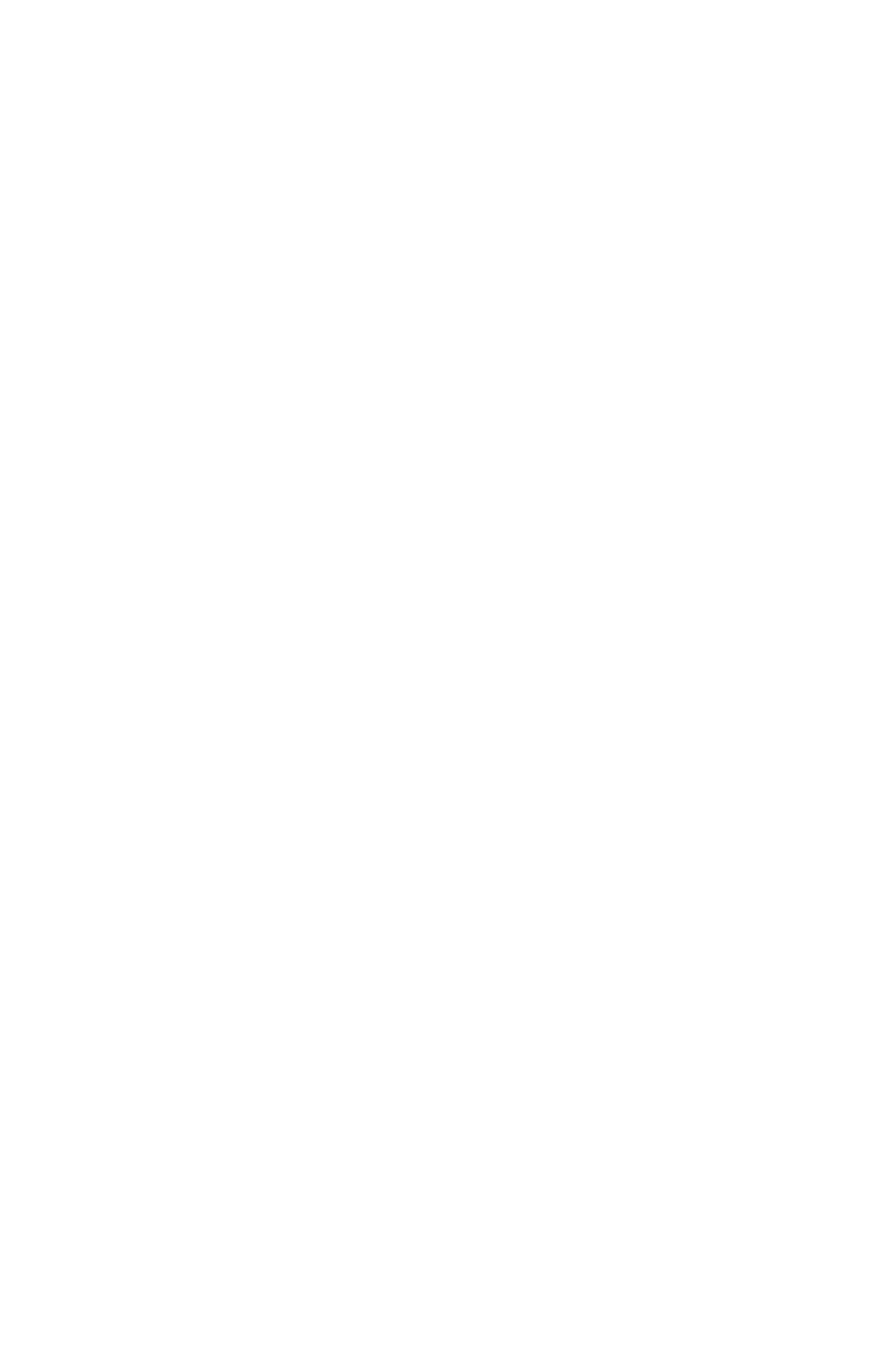# **TABLE OF CONTENTS**

|                                                                                                                                                   | ii |
|---------------------------------------------------------------------------------------------------------------------------------------------------|----|
|                                                                                                                                                   | 1  |
|                                                                                                                                                   | 4  |
| SUMMARY OF ARGUMENT                                                                                                                               | 7  |
|                                                                                                                                                   | 8  |
| <b>ACHIEVING DIVERSITY IN PUBLIC</b><br><b>SCHOOLS AND INSTITUTIONS OF</b><br>HIGHER EDUCATION REMAINS A<br><b>COMPELLING GOVERNMENT INTEREST</b> | 8  |
| A. The Inequitable Apportionment of<br>Educational Opportunities by Race                                                                          | 11 |
| B. The Educational and Societal Benefits<br>of Racially Diverse Classrooms                                                                        | 20 |
|                                                                                                                                                   | 39 |
|                                                                                                                                                   |    |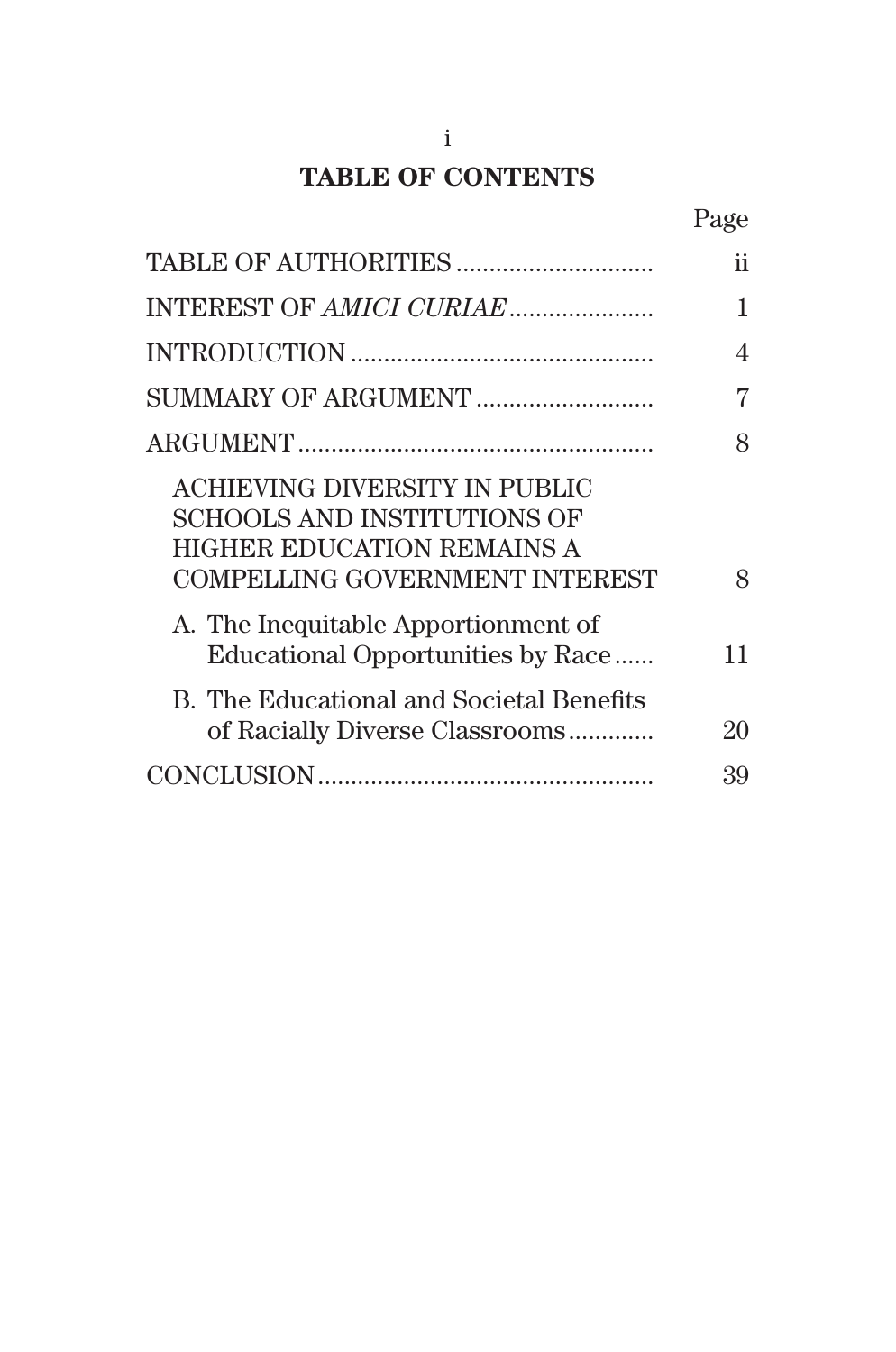# **TABLE OF AUTHORITIES**

| <b>CASES</b>                                                   | Page  |
|----------------------------------------------------------------|-------|
| Adarand Constructors, Inc. v. Pena,                            | 5, 38 |
| Ambach v. Norwick,                                             | 5, 10 |
| Brown v. Board of Education,                                   | 3     |
| City of Richmond v. J.A. Croson Co.,                           | 6, 38 |
| Fisher v. Univ. of Tex. at Austin,                             | 6, 37 |
| Fisher v. Univ. of Tex. at Austin,                             | 12    |
| Gratz v. Bollinger,                                            | 37    |
| Grutter v. Bollinger,                                          |       |
| Parents Involved in Cmty. Sch. v.<br>Seattle Sch. Dist. No. 1, | 6     |
| Regents of Univ. of Cal. v. Bakke,                             | 6, 8  |
| Tex. Dep't. of Housing v. Inclusive<br>Cmtys. Project,         | 5, 37 |
| Wisconsin v. Yoder,                                            | 5, 10 |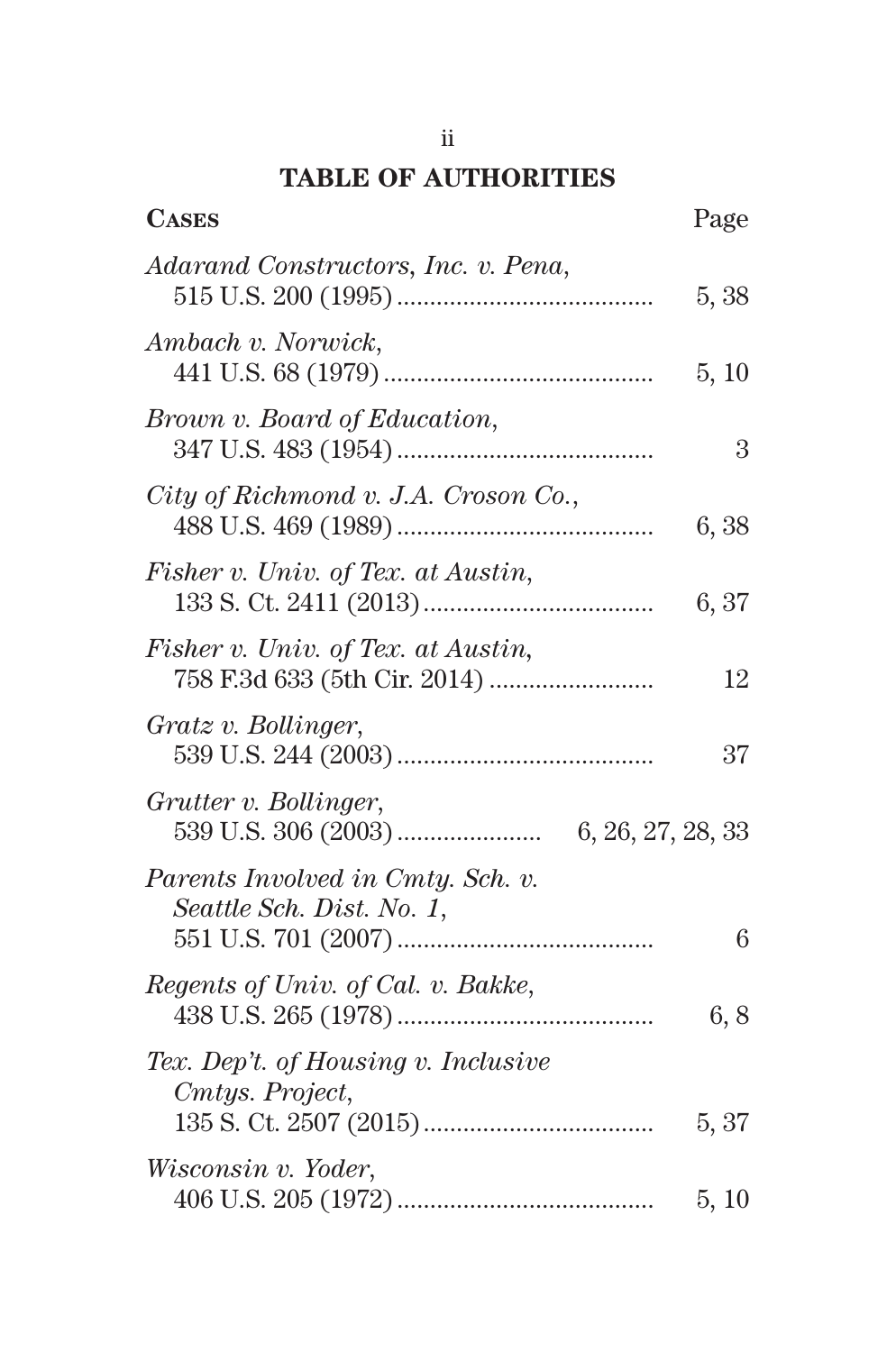#### iii

## TABLE OF AUTHORITIES—Continued

## **Miscellaneous**

| Argun Saatcioglu, Disentangling School-<br>and Student-Level Effects of<br>Desegregation and Resegregation on the<br>Dropout Problem in Urban High Schools:<br>Evidence From the Cleveland Municipal<br>School District, 1977-1998,<br>112 TEACHERS COLL. REC. 1391 (2010) | 23     |
|----------------------------------------------------------------------------------------------------------------------------------------------------------------------------------------------------------------------------------------------------------------------------|--------|
| Barbara Schneider, Building a Scientific<br>Community: The Need for Replication,<br>106 TEACHERS COLL. REC. 1471 (2004)                                                                                                                                                    | 35     |
| Bernadette Gray-Little & Robert A. Carels,<br>The Effect of Racial Dissonance on<br>Academic Self-Esteem and Achievement<br>in Elementary, Junior High, and High<br>School Students,<br>7 J. RES. ON ADOLESCENCE 109 (1997)                                                | 21, 22 |
| Bert Meltzer, The Influence of the Duration<br>of Interracial Classroom Contact on the<br>Development of Interpersonal Cognitive<br>Skills (Doctoral Dissertation, Clark<br>University) (Ann Arbor, Mich., University<br>Microfilms 1969, No. 69-20, 406)                  | 31     |
| Beverly I. Moran, The Case for Black<br>Inferiority? What Must Be True If<br>Professor Sander Is Right: A Response<br>to A Systemic Analysis of Affirmative<br>Action in American Law Schools,                                                                             |        |
| 5 CONN. PUB. INT. L. J. 41 (2005)                                                                                                                                                                                                                                          | 34     |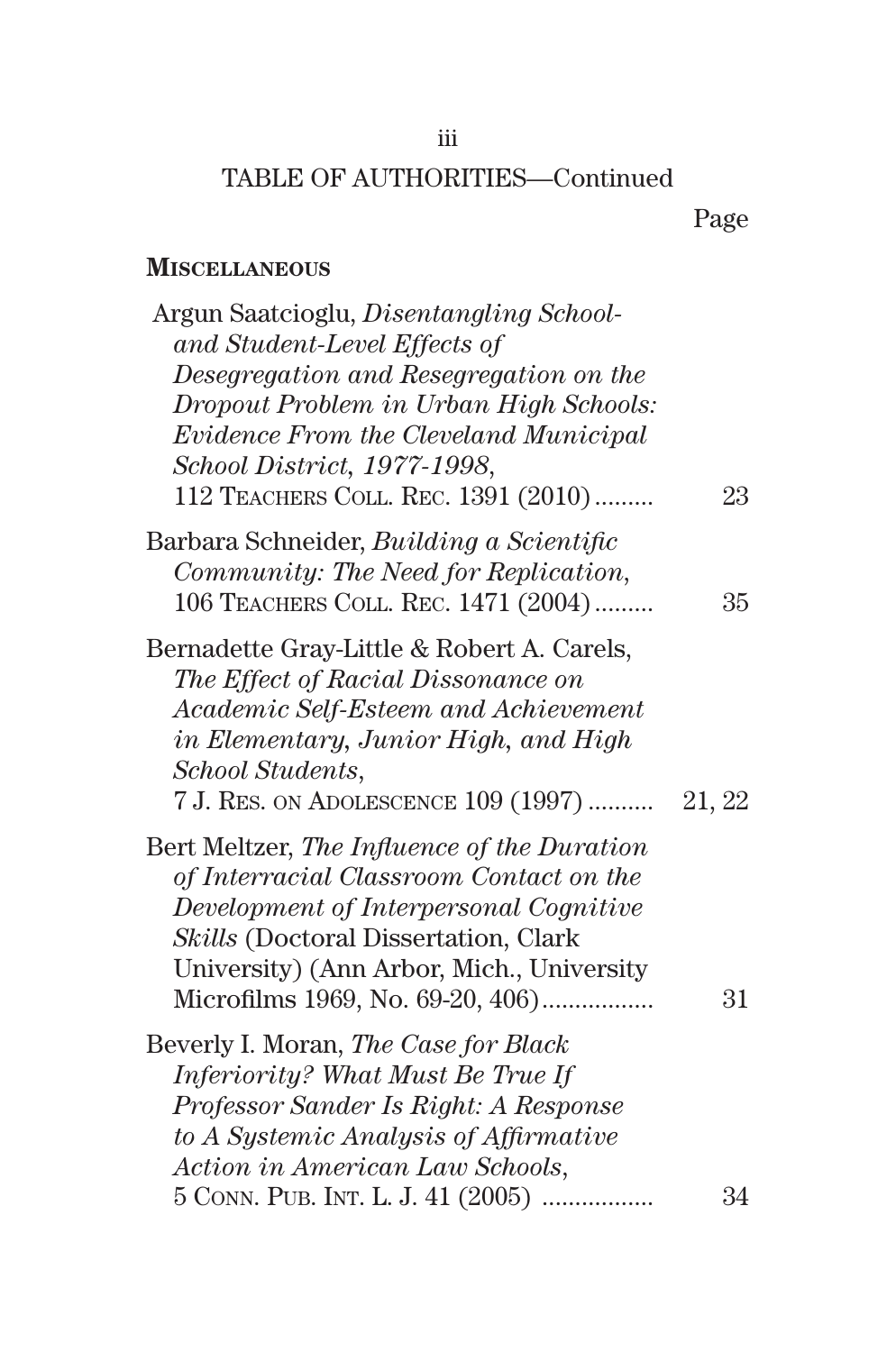| C. Kirabo Jackson, Student Demographics,<br>Teacher Sorting and Teacher Quality:<br>Evidence from the End of School<br>Desegregation,                                    | 14     |
|--------------------------------------------------------------------------------------------------------------------------------------------------------------------------|--------|
| The Civil Rights Project-Harvard University,<br>The Impact of Racial and Ethnic                                                                                          |        |
| Diversity on Educational Outcomes:<br>Cambridge, MA School District<br>(Jan. 2002) <i>available at</i>                                                                   |        |
| http://www.eric.ed.gov/PDFS/ED462469.pdf.                                                                                                                                | 30, 32 |
| Connie T. Wolfe & Steven J. Spencer,<br>Stereotypes and Prejudice: Their Overt<br>and Subtle Influence in the Classroom,<br>40 AM. BEHAV. SCIENTIST 176 (Nov./Dec. 1996) | 19     |
|                                                                                                                                                                          |        |
| Cynthia Estlund, Working Together: The<br>Workplace, Civil Society, and the Law,                                                                                         | 25     |
| Daniel E. Ho, Why Affirmative Action<br>Does Not Cause Black Students to<br>Fail the Bar,                                                                                |        |
|                                                                                                                                                                          | 35     |
| David Autor, The Polarization of Job<br>Opportunities in the U.S. Labor Market<br>(April 2010) available at                                                              |        |
| http://www.americanprogress.org/issues/<br>2010/04/pdf/job_polarization.pdf                                                                                              | 18     |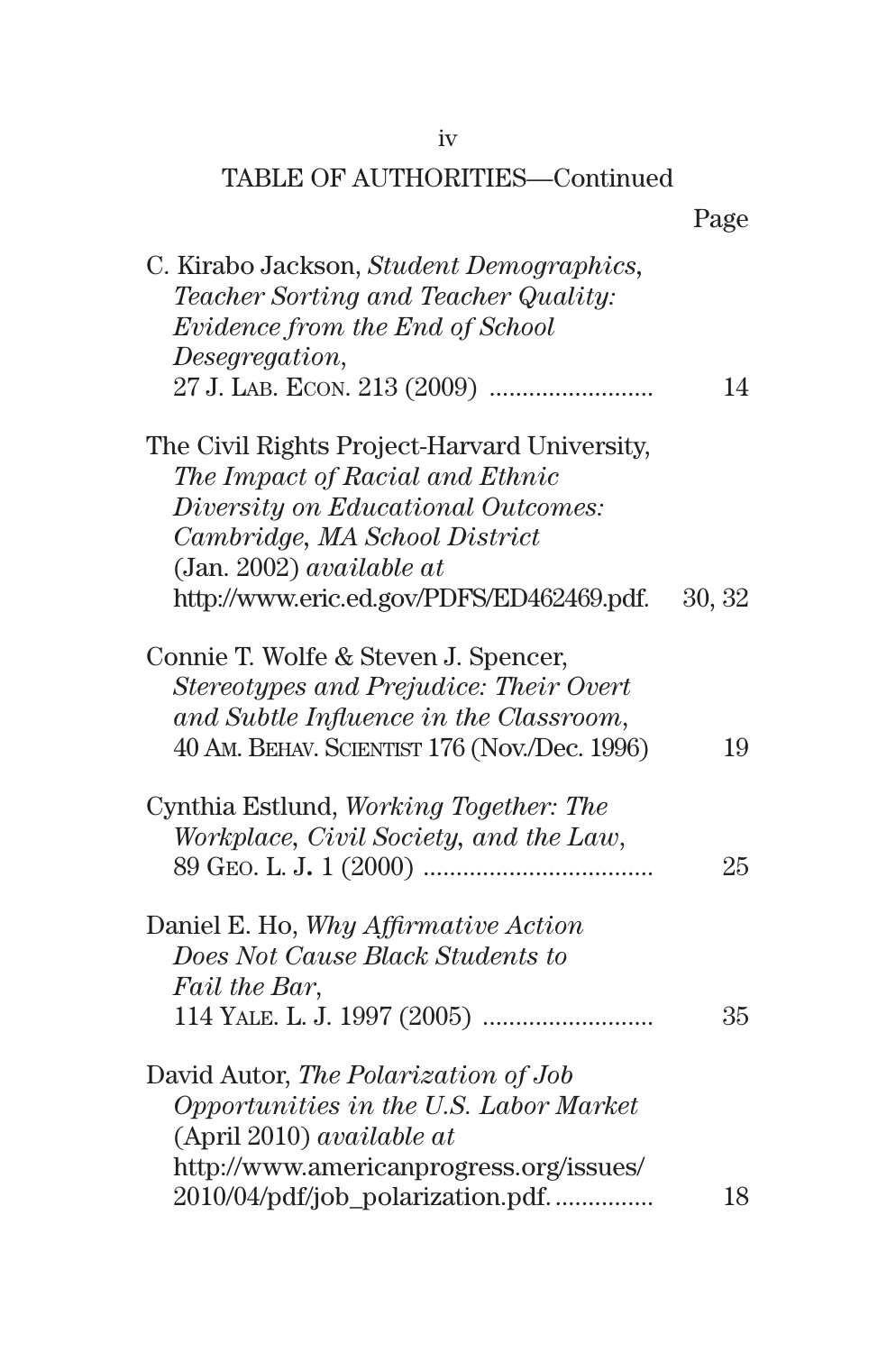| David Chambers et al., Affirmative Action<br><i>in American Law Schools: A Critical</i><br>Response to Richard Sander's "A Reply<br>to Critics," UNIV. OF MICH. LAW SCHOOL<br>PROGRAM IN LAW AND ECONOMICS WORKING                                                                                                                           | 34 |
|----------------------------------------------------------------------------------------------------------------------------------------------------------------------------------------------------------------------------------------------------------------------------------------------------------------------------------------------|----|
| David L. Chambers et al., The Real Impact<br>of Eliminating Affirmative Action in<br>American Law Schools: An Empirical<br>Critique of Richard Sander's Study,                                                                                                                                                                               | 35 |
| Elizabeth Stearns, Long-Term Correlates<br>of High School Racial Composition:<br>Perpetuation Theory Reexamined,<br>112 TEACHERS COLL. REC. 1654 (2010)                                                                                                                                                                                      | 33 |
| Gary Orfield & Erica Frankenberg, Brown<br>at 60: Great Progress, a Long Retreat and<br>an Uncertain Future (May 2014),<br><i>available at http://civilrightsproject.</i><br>ucla.edu/research/k-12-education/<br>integration-and-diversity/brown-at-60-<br>great-progress-a-long-retreat-and-an-<br>uncertain-future/Brown-at-60-051814.pdf | 11 |
| Gary Orfield & Erica Frankenberg, The<br>Last Have Become First: Rural and Small<br>Town America Lead the Way on<br>Desegregation (2008), available at<br>http://civilrightsproject.ucla.edu/<br>research/k-12-education/integration-and-<br>diversity/the-last-have-become-first-rural-                                                     |    |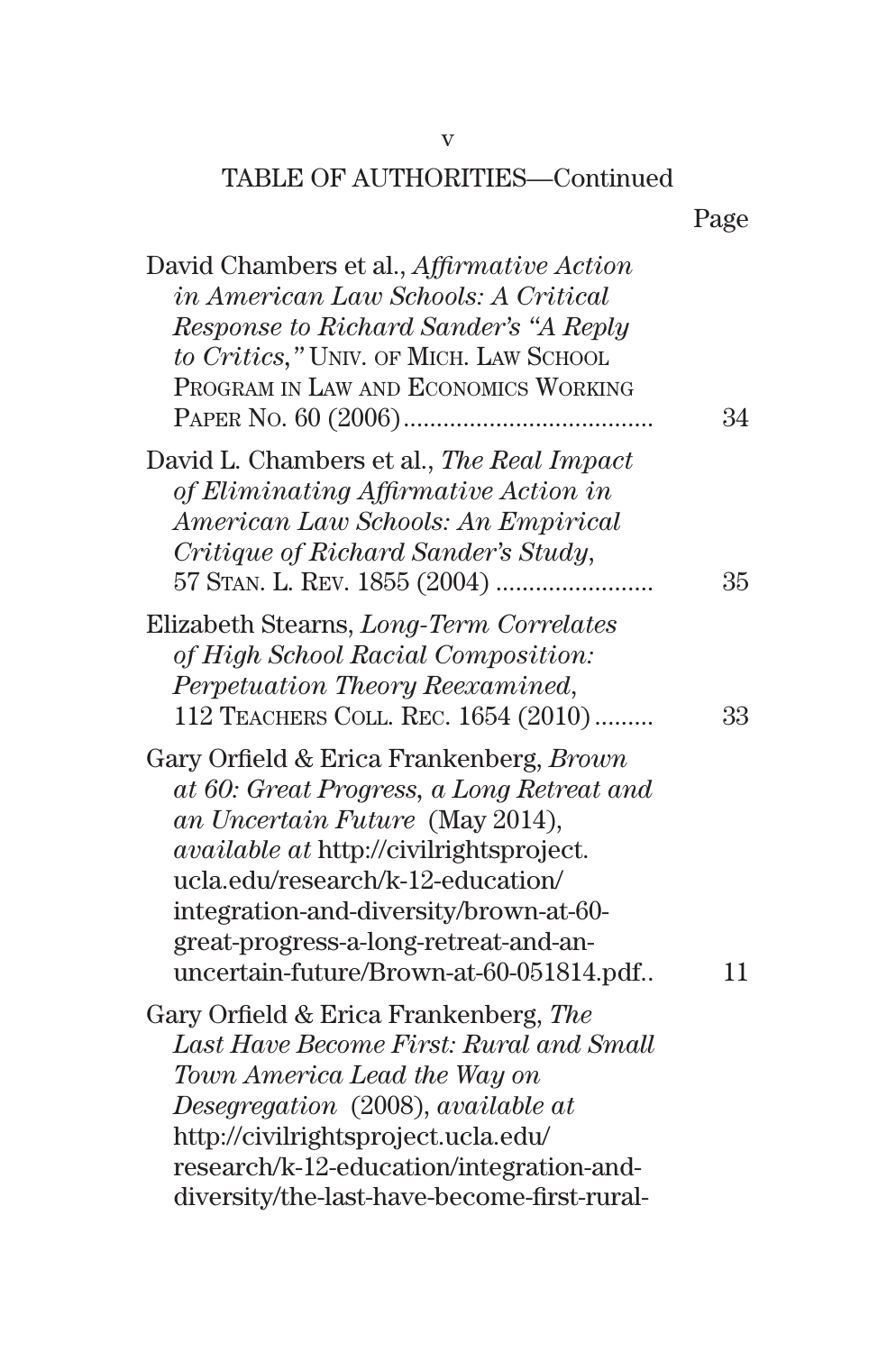#### vi

#### TABLE OF AUTHORITIES—Continued

# Page

| and-small-town-america-lead-the-way-on-<br>desegregation/frankenberg-last-have-                                                                                                                                                       | 12        |
|---------------------------------------------------------------------------------------------------------------------------------------------------------------------------------------------------------------------------------------|-----------|
| Gary Orfield, John Kucsera & Genevieve<br>Siegel-Hawley, E Pluribus Separation                                                                                                                                                        |           |
| (Sept 2012), available at<br>http://civilrightsproject.ucla.edu/<br>research/k-12-education/integration-<br>and-diversity/mlk-national/e-pluribus<br>separation-deepening-double-segregation-<br>for-more-students/orfield_epluribus_ | 9, 12, 13 |
| Geoffrey Borman & Maritza Dowling,<br>Schools and Inequality: A Multilevel<br>Analysis of Coleman's Equality of<br><i>Educational Opportunity Data,</i><br>112 TEACHERS COLL. REC. 1201 (2010)                                        | 22        |
| Gordon W. Allport, THE NATURE OF                                                                                                                                                                                                      | 25        |
| Ian Ayres & Richard Brooks, <i>Does</i><br>Affirmative Action Reduce the Number<br>of Black Lawyers?,                                                                                                                                 | 35        |
| James Benson & Geoffrey Borman,<br>Family, Neighborhood, and School<br>Settings Across Seasons: When Do<br>Socioeconomic Context and Racial<br>Composition Matter for the Reading<br>Achievement Growth of Young Children?            |           |
| 112 TEACHERS COLL. REC. 1338 (2010)                                                                                                                                                                                                   | 22        |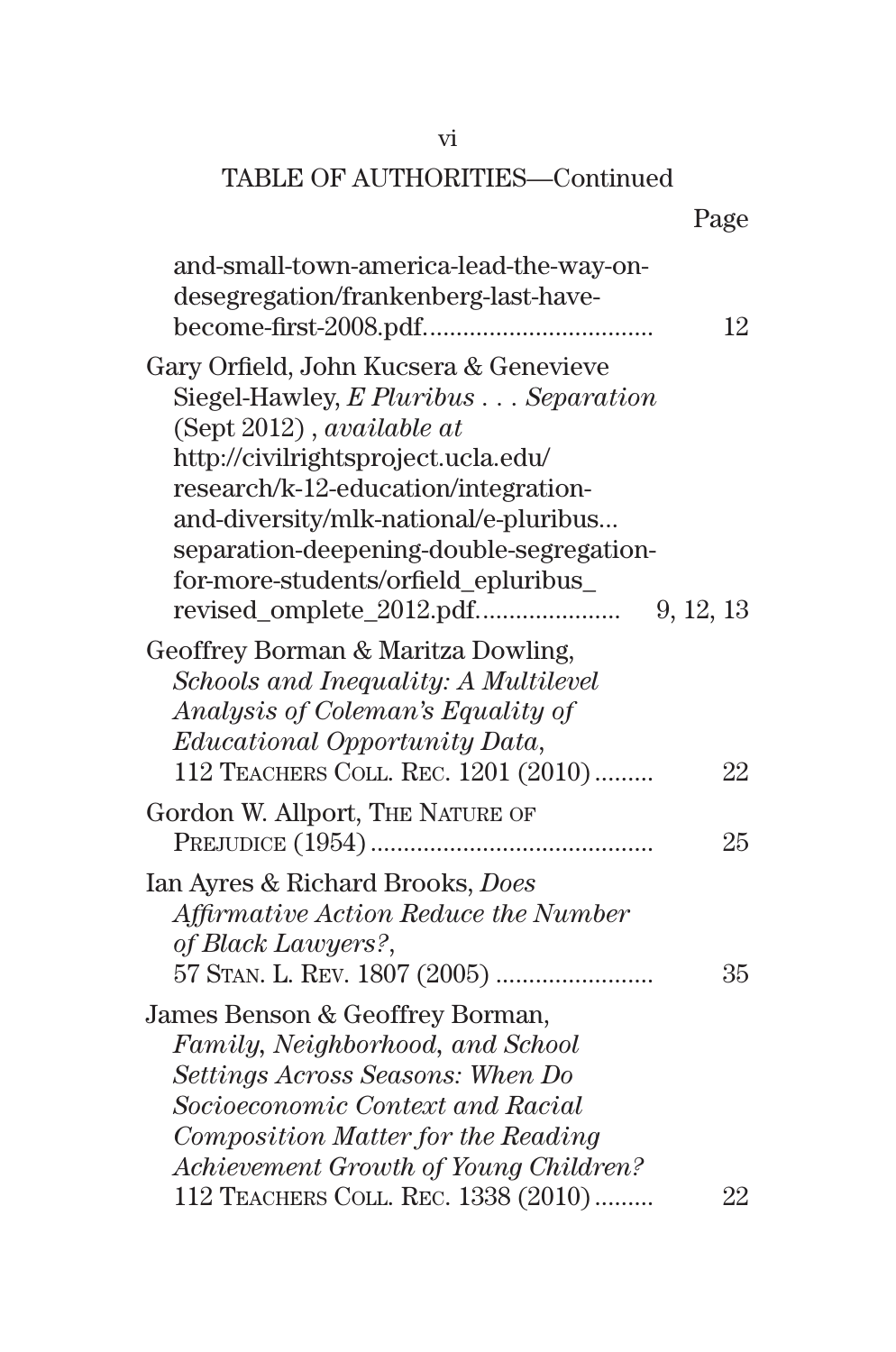#### vii

| Janet Schofield, BLACK AND WHITE IN                                                                                                                                                                                                     |    |
|-----------------------------------------------------------------------------------------------------------------------------------------------------------------------------------------------------------------------------------------|----|
| SCHOOL: TRUST, TENSION, OR                                                                                                                                                                                                              |    |
|                                                                                                                                                                                                                                         | 27 |
| Jomills Henry Braddock II & Amaryllis<br>Del Carmen Gonzalez, Social Isolation<br>and Social Cohesion: The Effects of<br>K-12 Neighborhood and School<br>Segregation on Intergroup Orientations,<br>112 TEACHERS COLL. REC. 1631 (2010) | 32 |
|                                                                                                                                                                                                                                         |    |
| Jomills Henry Braddock II & James M.<br>McPartland, Social-Psychological                                                                                                                                                                |    |
| Processes that Perpetuate Racial                                                                                                                                                                                                        |    |
| Segregation,                                                                                                                                                                                                                            |    |
| 19 J. BLACK STUDIES 267 (1989)                                                                                                                                                                                                          | 32 |
|                                                                                                                                                                                                                                         |    |
| Julie F. Mead, Conscious Use of Race As                                                                                                                                                                                                 |    |
| a Voluntary Means to Educational                                                                                                                                                                                                        |    |
| <b>Ends in Elementary and Secondary</b>                                                                                                                                                                                                 |    |
| <i>Education: A Legal Argument Derived</i><br>from Recent Judicial Decisions,                                                                                                                                                           |    |
| 8 MICH. J. RACE & L. 63 (2002)                                                                                                                                                                                                          | 9  |
|                                                                                                                                                                                                                                         |    |
| Katherine Y. Barnes, <i>Is Affirmative Action</i>                                                                                                                                                                                       |    |
| Responsible for the Achievement Gap                                                                                                                                                                                                     |    |
| Between Black and White Law Students?                                                                                                                                                                                                   |    |
| A Correction, a Lesson, and an Update,                                                                                                                                                                                                  |    |
|                                                                                                                                                                                                                                         | 34 |
| Kevin Sack & Megan Thee-Brenan, Poll                                                                                                                                                                                                    |    |
| Finds Most in U.S. Hold Dim View of                                                                                                                                                                                                     |    |
| Race Relations, NEW YORK TIMES, July 23,                                                                                                                                                                                                |    |
| 2015, available at                                                                                                                                                                                                                      |    |
| http://www.nytimes.com/2015/07/24/us/                                                                                                                                                                                                   |    |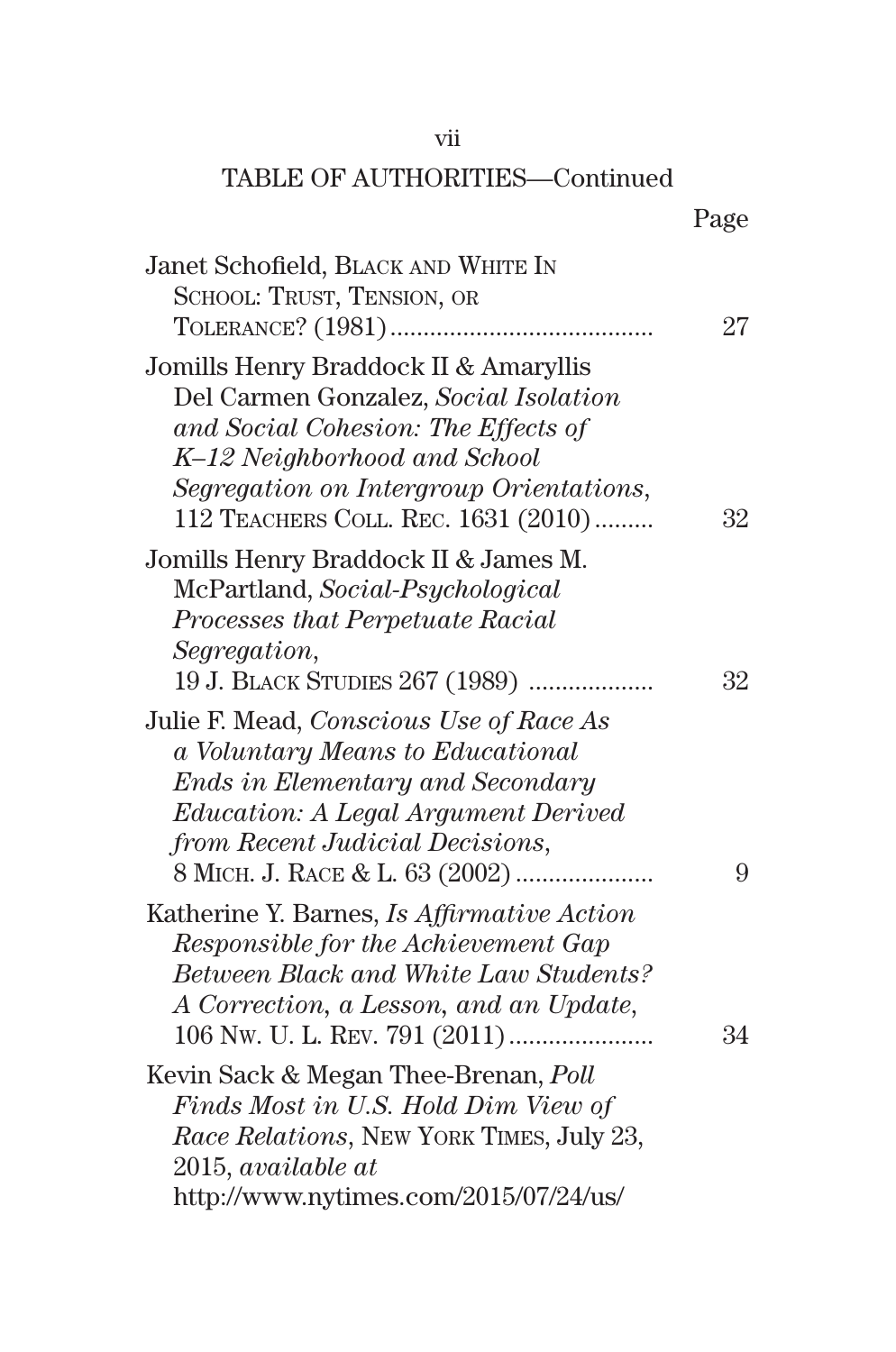| ۰ | × | × |  |
|---|---|---|--|

|                                                                                                                                                                                                                                                                                                     | Page           |
|-----------------------------------------------------------------------------------------------------------------------------------------------------------------------------------------------------------------------------------------------------------------------------------------------------|----------------|
| poll-shows-most-americans-think-race-                                                                                                                                                                                                                                                               | $\overline{4}$ |
| Lee Sigelman et al., <i>Making Contact?</i><br><b>Black-White Social Interaction in an</b><br>Urban Setting,<br>101 AM. J. Soc. 1306 (Mar. 1996)                                                                                                                                                    | 32             |
| Linda Darling-Hammond, Teacher Quality<br>and Student Achievement: A Review<br>of State Policy Evidence,<br>8 EDUC. POL'Y ANALYSIS ARCHIVES 1 (2000)                                                                                                                                                | 14             |
| Linda Darling-Hammond & Laura Post,<br><i>Inequality in Teaching And Schooling:</i><br>Supporting High-Quality Teaching And<br>Leadership In Low-Income Schools in<br>A NOTION AT RISK: PRESERVING PUBLIC<br><b>EDUCATION AS AN ENGINE FOR SOCIAL MOBILITY</b><br>(Richard D. Kahlenberg, Ed. 2000) | 15             |
| Marianne Bertrand & Sendhil Mullainathan,<br>Are Emily and Greg More Employable<br>than Lakisha and Jamal? A Field<br><i>Experiment on Labor Market</i><br>Discrimination,                                                                                                                          | 19             |
| Marilynn B. Brewer & Norman Miller,<br>Contact and Cooperation: When Do<br>They Work?, in ELIMINATING RACISM:<br>PROFILES IN CONTROVERSY (Phyllis A. Katz<br>& Dalmas A. Taylor eds., 1988)                                                                                                         | 26             |
|                                                                                                                                                                                                                                                                                                     |                |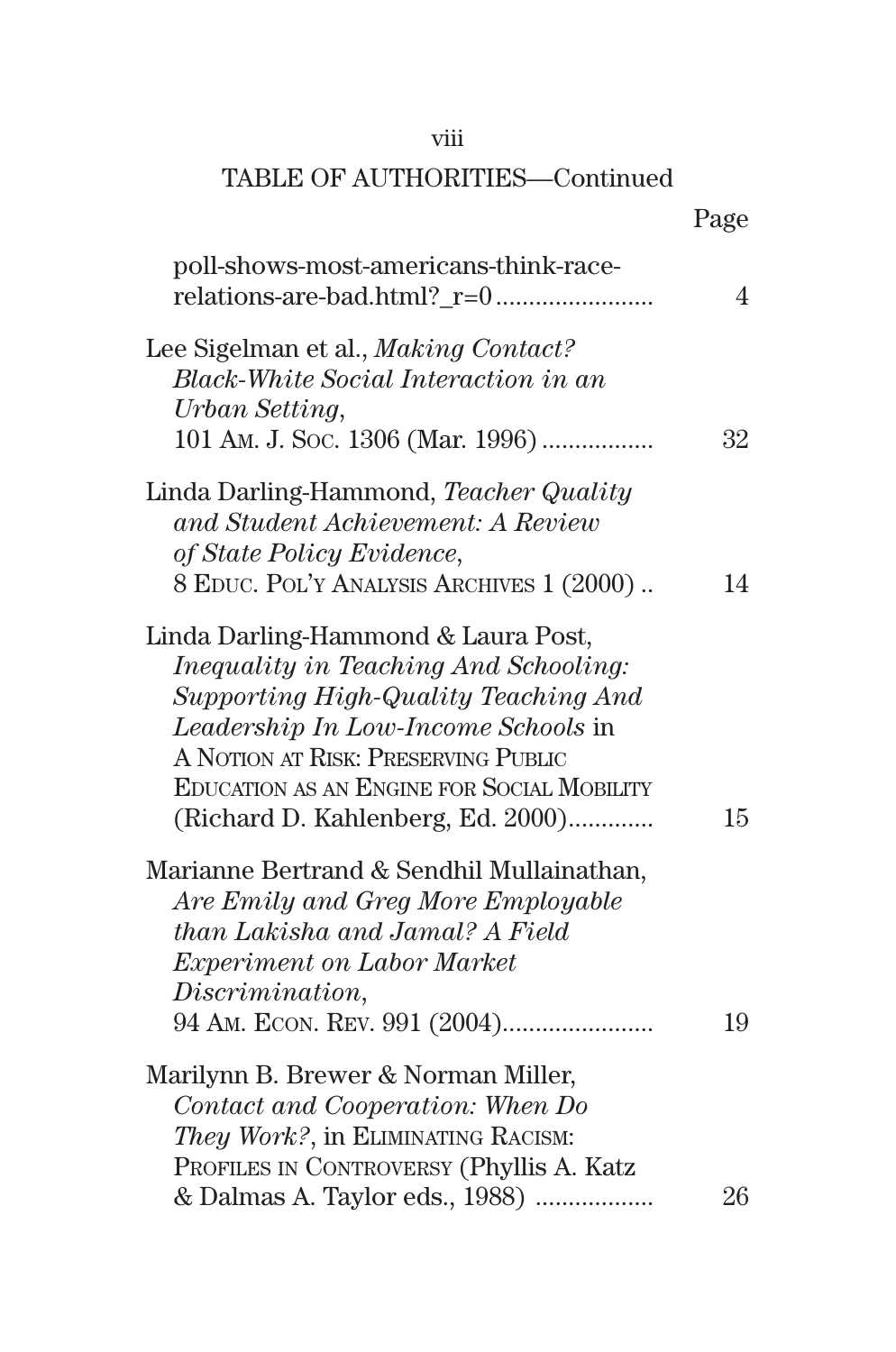| Mark Berends & Roberto V. Peñaloza,         |        |
|---------------------------------------------|--------|
| <i>Increasing Racial Isolation and Test</i> |        |
| Score Gaps in Mathematics:                  |        |
| A 30-Year Perspective,                      |        |
| 112 TEACHERS COLL. REC. 978 (2010)  20, 21  |        |
| Michal Kurlaender & John T. Yun, Is         |        |
| Diversity a Compelling Educational          |        |
| Interest?, in DIVERSITY CHALLENGED:         |        |
| EVIDENCE ON THE IMPACT OF AFFIRMATIVE       |        |
| ACTION (Gary Orfield ed., 2001)             | 30, 32 |
| Michele L. Dauber, The Big Muddy,           |        |
|                                             | 34     |
| National Academy of Education,              |        |
| Race-Conscious Policies for Assigning       |        |
| <b>Students to Schools: Social Science</b>  |        |
| Research and the Supreme Court Cases        |        |
| $(2007)$ , available at                     |        |
| http://www.naeducation.org/cs/groups/       |        |
| naedsite/documents/webpage/naed_            |        |
|                                             | 36     |
| National Center for Education Statistics,   |        |
| 2014 Digest of Education Statistics 2013,   |        |
| Table 302.60, available at                  |        |
| http://nces.ed.gov/programs/digest/d13/     |        |
|                                             | 16     |
| Nat'l Sci. Bd., SCIENCE AND ENGINEERING     |        |
| INDICATORS 2012 (January 2012)              | 15     |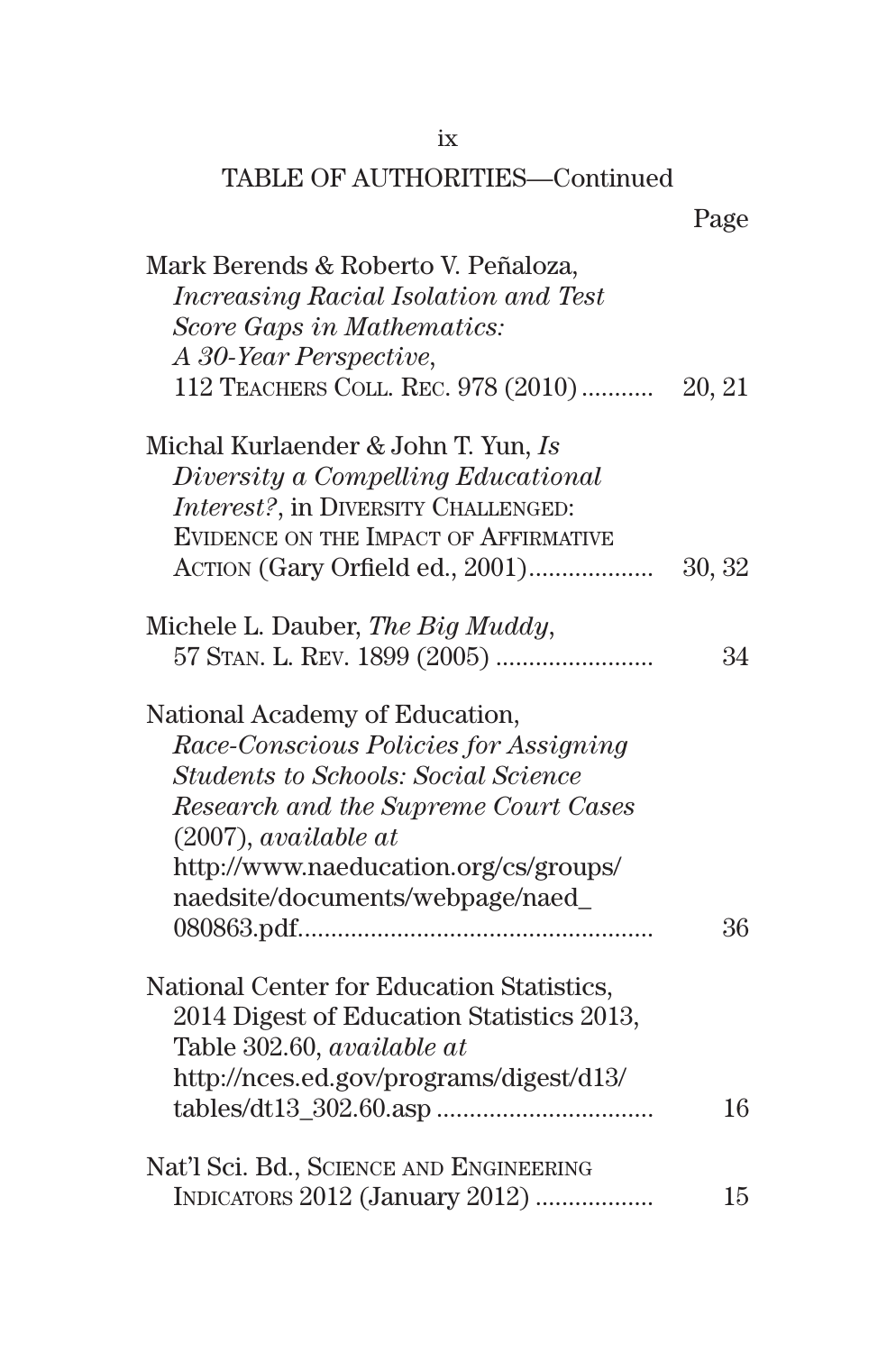| Pat Rubio Goldsmith, Learning Apart,                                                                    |        |
|---------------------------------------------------------------------------------------------------------|--------|
| Living Apart: How the Racial and Ethnic                                                                 |        |
| Segregation of Schools and Colleges                                                                     |        |
| Perpetuates Residential Segregation,                                                                    |        |
| 112 TEACHERS COLL. REC. 1602 (2010)                                                                     | 33     |
| Patricia Gurin et al., <i>Diversity and Higher</i>                                                      |        |
| Education: Theory and Impact on                                                                         |        |
| <i>Educational Outcomes,</i>                                                                            |        |
| 72 HARV. EDUC. REV. 330 (2002)                                                                          | 20     |
| Peter B. Wood & Nancy Sonleitner, The                                                                   |        |
| Effect of Childhood Interracial Contact                                                                 |        |
| on Adult Antiblack Prejudice,                                                                           |        |
| 20 INT'L J. INTERCULTURAL REL. 1 (1990)                                                                 | 32     |
| Pew Research Center, The Rising Cost of<br>Not Going to College (Feb. 11, 2014),<br><i>available at</i> |        |
| http://www.pewsocialtrends.org/                                                                         |        |
| files/2014/02/SDT-higher-ed-FINAL-                                                                      |        |
|                                                                                                         | 17, 18 |
| Poppy Lauretta McLeod et al.,                                                                           |        |
| Ethnic Diversity and Creativity in                                                                      |        |
| Small Groups,                                                                                           |        |
| 27 SMALL GROUP RES. 248 (May 1996)                                                                      | 29     |
| Richard Sander, A Systematic Analysis                                                                   |        |
| of Affirmative Action in American                                                                       |        |
| Law Schools,                                                                                            |        |
|                                                                                                         | 34     |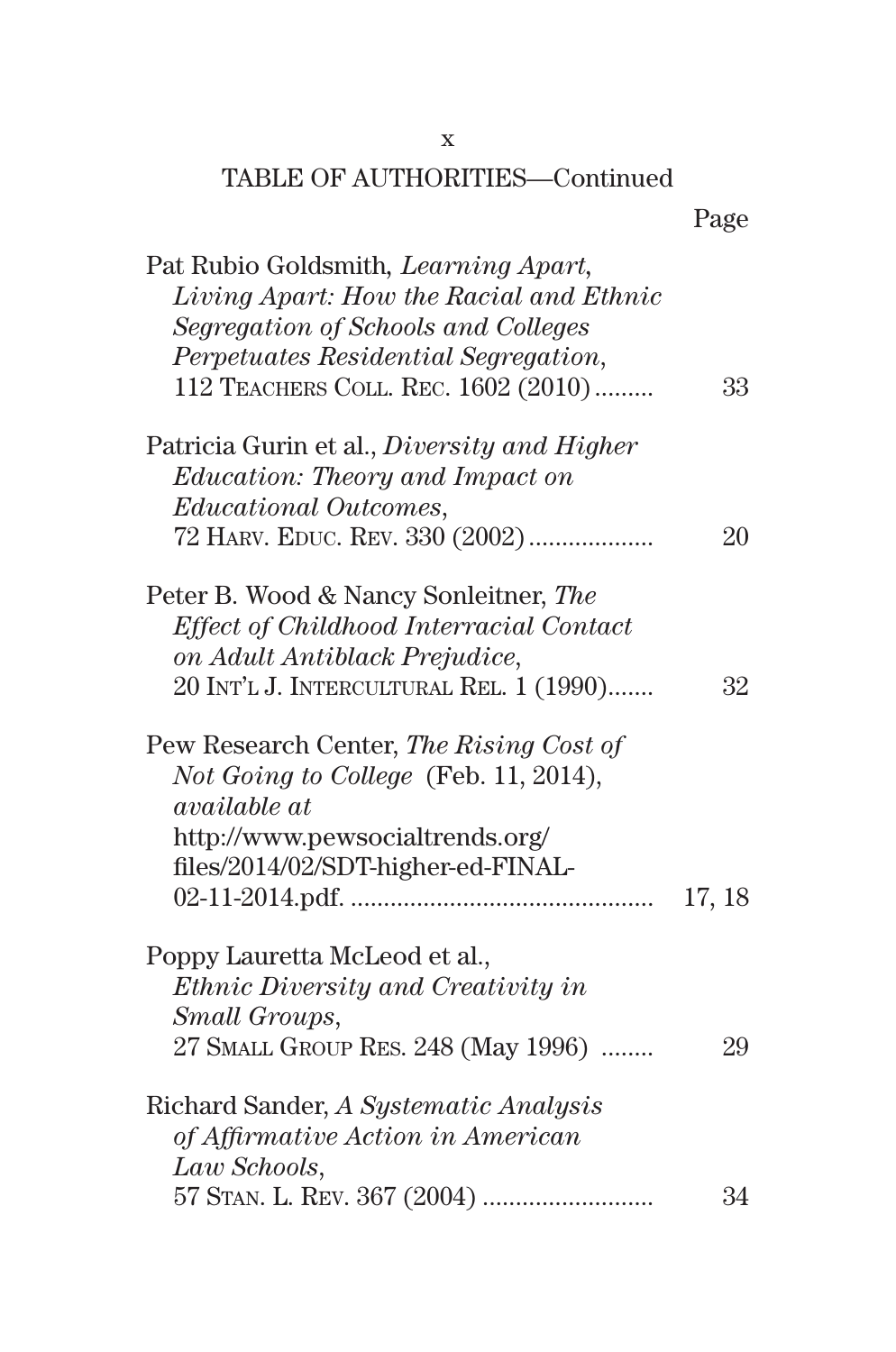## xi

| Richard R. Scott & James M. McPartland,         |        |
|-------------------------------------------------|--------|
| Desegregation as National Policy:               |        |
| Correlates of Racial Attitudes,                 |        |
| 19 AM. EDUC. RES. J. 397 (Fall 1982)            | 25     |
| Robert E. Slavin, <i>Cooperative Learning</i> : |        |
| Applying Contact Theory in                      |        |
| Desegregated Schools,                           |        |
|                                                 | 28     |
| Roslyn Arlin Mickelson & Martha Bottia,         |        |
| <b>Integrated Education and Mathematics</b>     |        |
| Outcomes: A Synthesis of Social                 |        |
| Science Research,                               |        |
|                                                 |        |
| Rucker C. Johnson, Long-Run Impacts of          |        |
| School Desegregation & School Quality on        |        |
| Adult Attainments, National Bureau of           |        |
| Economic Research, Working Paper 16664          |        |
| (Revised September 2015), available at          |        |
| http://www.nber.org/papers/w16664.pdf           | 23, 24 |
| Samuel L. Gaertner et al., How does             |        |
| Cooperation Reduce Intergroup Bias?,            |        |
| 59 J. PERSONALITY & SOC. PSYCHOL. 692 (1990)    | 29     |
| Shaun R. Harper & Andrew H. Nichols, <i>Are</i> |        |
| They Not All the Same? Racial                   |        |
| <b>Heterogeneity Among Black Male</b>           |        |
| Undergraduates, Journal of College              |        |
| Student Development (May/June 2008)             | 26     |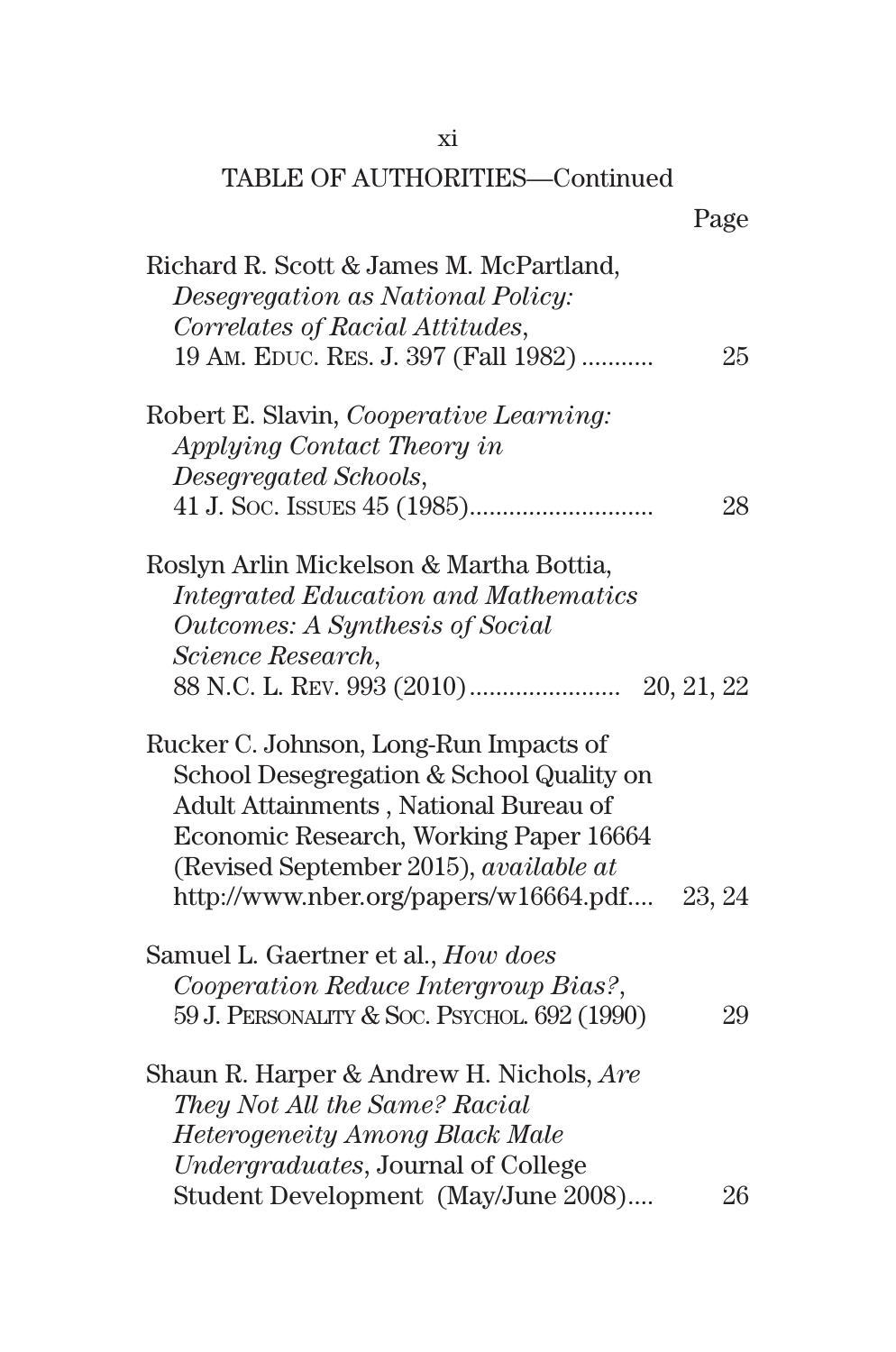#### xii

| Susanne E. Dutton et al. Racial Identity of<br>Children in Integrated Predominantly<br>White, and Black Schools,<br>138 J. OF SOC. PSYCHOL. 41 (1998)                                                                        | 25, 28 |
|------------------------------------------------------------------------------------------------------------------------------------------------------------------------------------------------------------------------------|--------|
| U.S. Census Bureau, <i>Projections of the Size</i><br>and Composition of the U.S. Population:<br>$2014$ to $2060$ (March 2015), available at<br>http://www.census.gov/content/dam/<br>Census/library/publications/2015/demo/ | 8      |
| U.S. Census Bureau, School Enrollment in<br>the United States: 2011 (Sept. 2013),<br><i>available at</i><br>http://www.census.gov/content/dam/<br>Census/library/publications/2013/demo/                                     | 17     |
| U.S. Census Bureau, STATISTICAL ABSTRACT<br>OF THE UNITED STATES: 2012 (2012)                                                                                                                                                | 17     |
| U.S. Dep't of Educ., Civil Rights Data<br>Collection: Data Snapshot: College and<br>Career Readiness (March 21, 2014),<br><i>available at</i><br>http://www2.ed.gov/about/offices/list/<br>ocr/docs/crdc-college-and-career- | 14     |
| U.S. Dep't of Educ., <i>Civil Rights Data</i><br>Collection: Data Snapshot: Teacher<br>Equity (March 21, 2014), available at<br>http://www2.ed.gov/about/offices/list/ocr/                                                   |        |
| docs/crdc-teacher-equity-snapshot.pdf                                                                                                                                                                                        | 15     |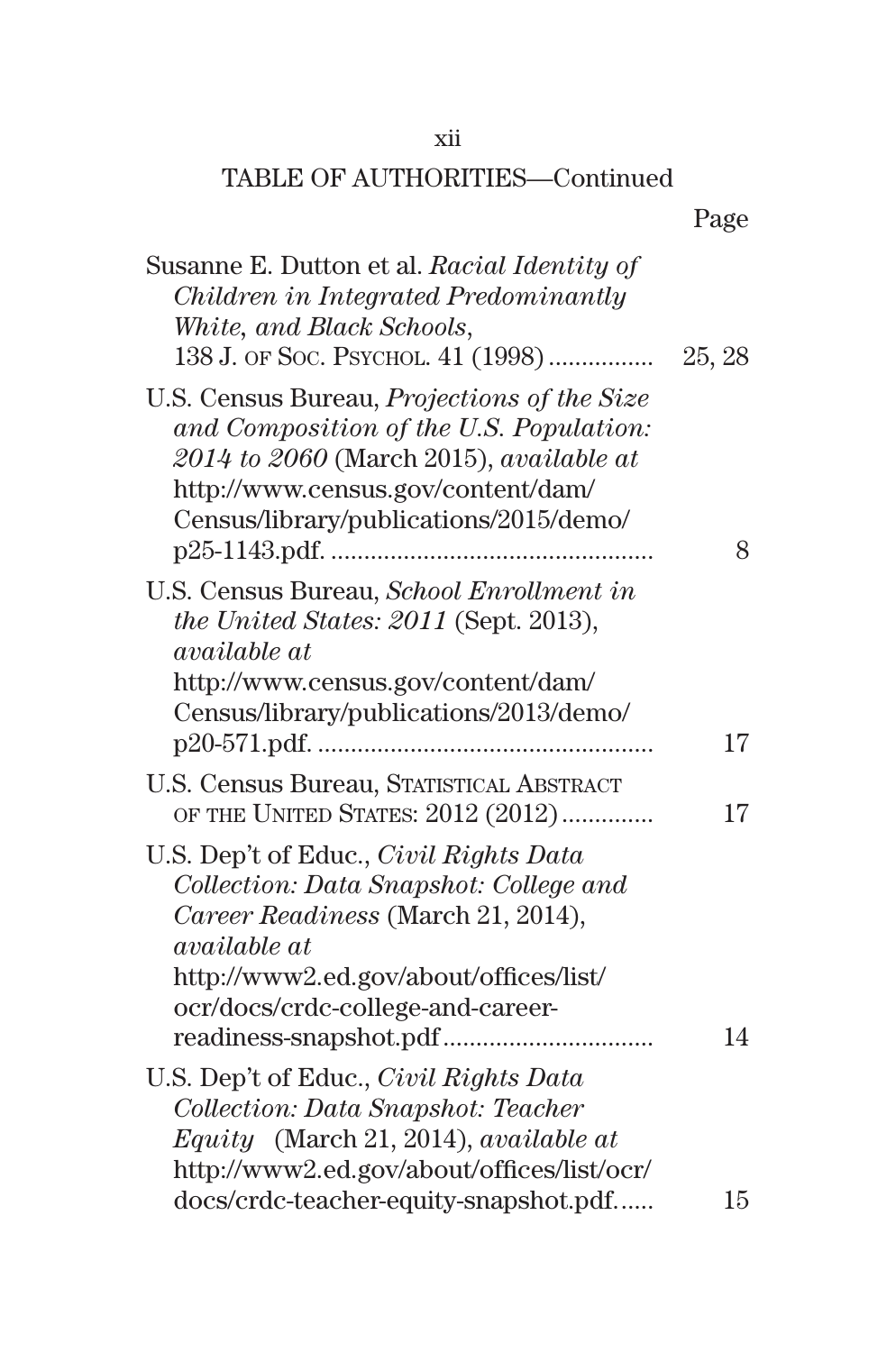#### xiii

| colleague-resourcecomp-201410.pdf  14, 15, 16 |
|-----------------------------------------------|
| 12, 13                                        |
| 13, 14                                        |
|                                               |
| 14                                            |
| 18                                            |
| 22                                            |
| 28, 29                                        |
|                                               |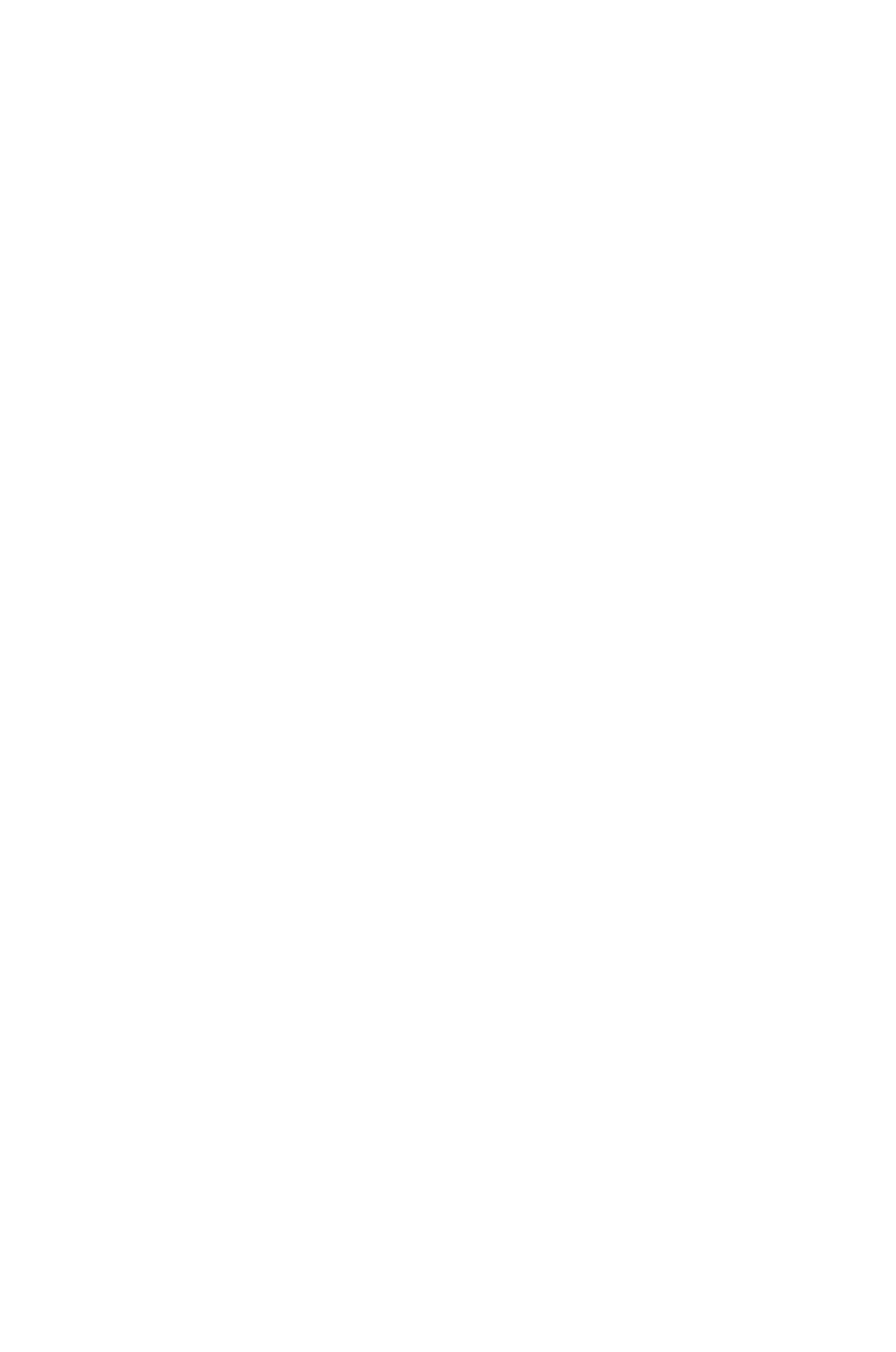#### **INTEREST OF** *AMICI CURIAE*

This brief *amicus curiae* is submitted, with the consent of the parties,<sup>1</sup> on behalf of the National Education Association ("NEA") and 34 of its affiliated state education associations;<sup>2</sup> the American Federation of Labor-Congress of Industrial Organizations ("AFL-CIO") and its affiliated national unions the American Federation of Teachers ("AFT") and the American Federation of State, County, and Municipal Employees ("AFSCME"); and the Service Employees International Union ("SEIU").

<sup>1</sup> Letters of consent are on file with the Clerk. No counsel for a party authored this brief in whole or in part, and no person or entity other than *amici curiae* made a monetary contribution to the preparation or submission of the brief.

<sup>2</sup> The state education associations that join in this brief are Arizona Education Association, California Teachers Association, Colorado Education Association, Delaware State Education Association, Education Minnesota, Federal Education Association, Florida Education Association, Georgia Association of Educators, Idaho Education Association, Illinois Education Association, Iowa State Education Association, Kentucky Education Association, Maine Education Association, Massachusetts Teachers Association, MEA-MFT (Montana), Michigan Education Association, Missouri NEA, Mississippi Association of Educators, NEA-Rhode Island, New Jersey Education Association, New York State United Teachers, Ohio Education Association, Oklahoma Education Association, Oregon Education Association, Pennsylvania State Education Association, South Dakota Education Association, Tennessee Education Association, Texas State Teachers Association, Utah Education Association, Vermont-NEA, Virginia Education Association, Washington Education Association, West Virginia Education Association, and Wisconsin Education Association Council.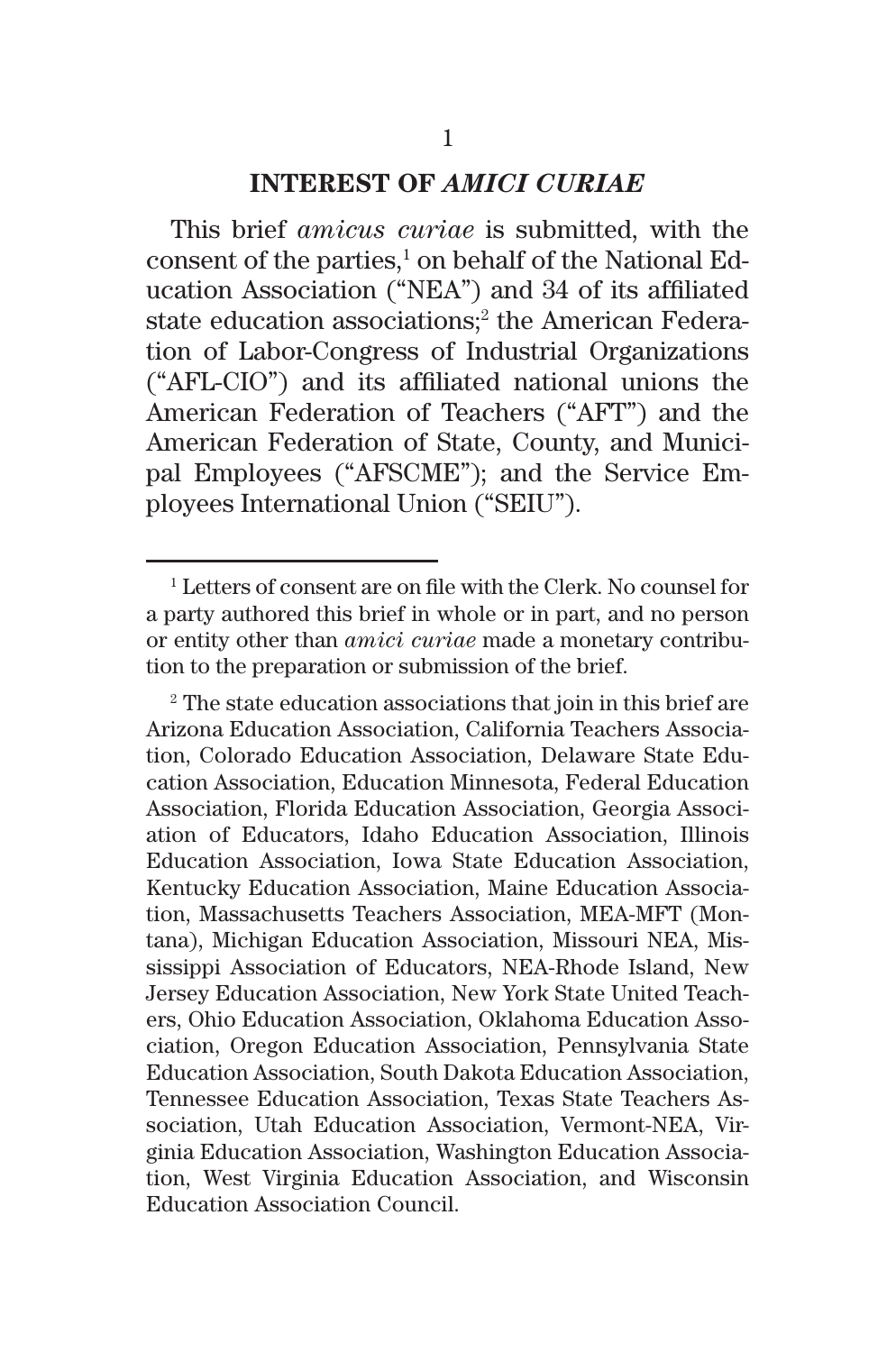NEA is a nationwide employee organization of three million members, the vast majority of whom serve as educators and education support professionals in our nation's public schools, colleges, and universities. In 2015 NEA passed a resolution that "acknowledge[d] the existence in our country of institutional racism – the societal patterns and practices that have the net effect of imposing oppressive conditions and denying rights, opportunity, and equality based on race" and dedicated itself to addressing institutional racism in schools. One key mechanism for fighting institutional racism is to provide all students, regardless of race, an equal opportunity to succeed by ensuring that public schools are racially diverse. NEA's governing policy affirms that a "racially diverse student population is essential for all elementary/secondary schools, colleges, and universities to promote racial acceptance, improve academic performance, and foster a robust exchange of ideas." Attaining such racial diversity may require "elementary/secondary schools, colleges, and universities to take race into account in making decisions as to student admissions, assignments, and/or transfers." These are likewise the views of the NEA affiliates that have joined in this brief.

AFL-CIO is the largest organization of working men and women in the United States, consisting of 56 national and international unions representing over 12 million members. Many of these members, including those of the AFL-CIO's affiliate AFT, teach or perform other essential services in universities, colleges and public elementary and secondary schools. The AFT, for example, represents over 1.5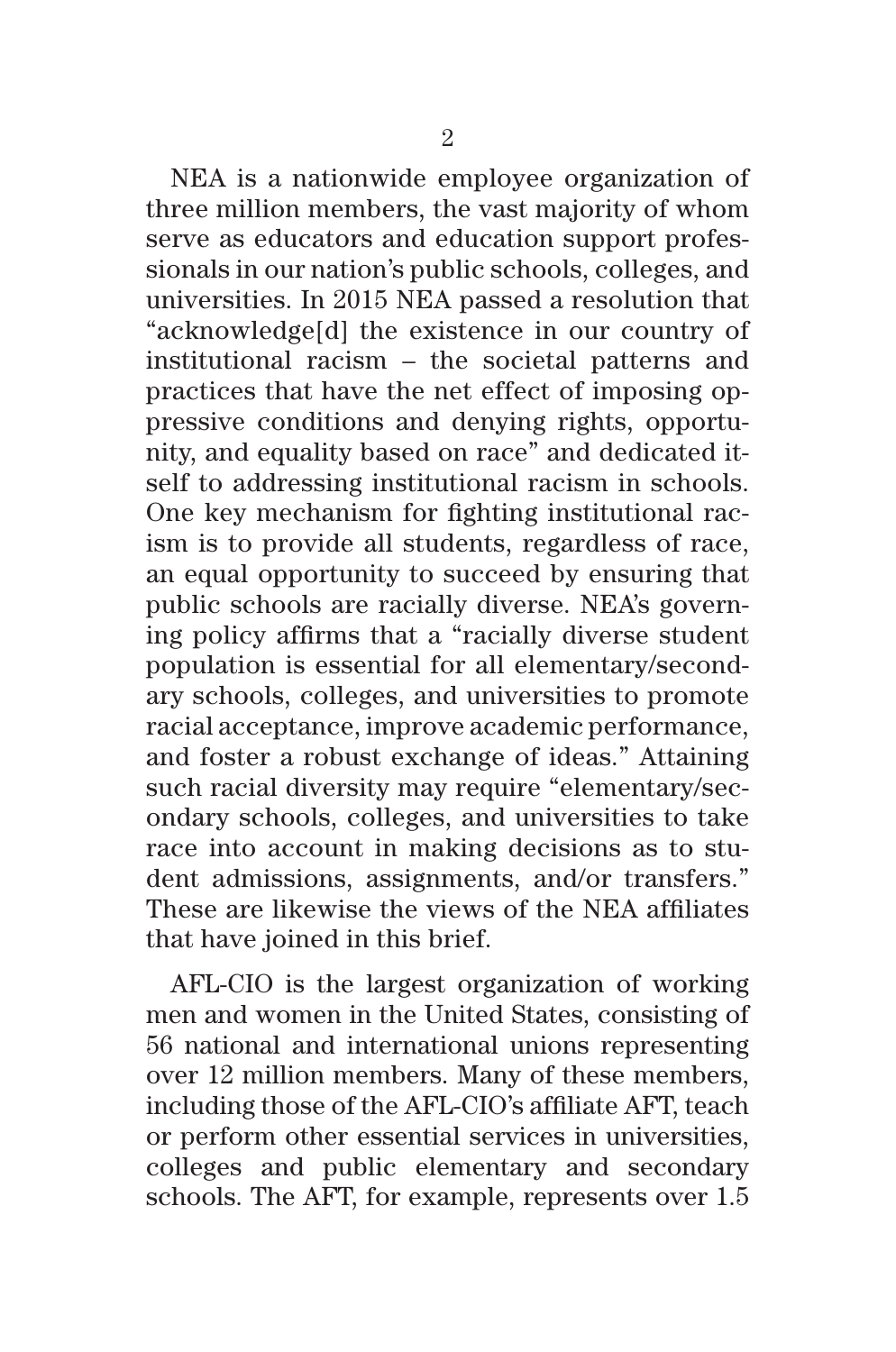million members who work in public education, including over 200,000 full and part time faculty, administrative staff, and graduate teaching fellows at public colleges and universities across the country. Dating back to the Court's historic desegregation decision in *Brown v. Board of Education*, 347 U.S. 483 (1954), in which the AFT filed an *amicus curiae* brief supporting the plaintiffs, the AFL-CIO and AFT have had an enduring commitment to educational equality for all, regardless of race. AFSCME is an international labor organization representing approximately 1.6 million working men and women throughout the United States and Puerto Rico, including tens of thousands who are employed in higher education, providing important services at public colleges and universities throughout the country. AFSCME has been committed for decades to diversity and full participation, both within the union and in society as a whole, and is an advocate for diverse student bodies and equality of educational opportunity.

SEIU represents 2.1 million men and women working in health care, property services, and public services, including public school and university employees. SEIU's membership is among the most diverse in the labor movement. The union is deeply committed to the principles of equal opportunity and social, economic, and racial justice. This commitment is reflected in SEIU's Mission Statement, adopted as part of its Constitution and Bylaws, which affirms that "we must not be divided by forces of discrimination based on gender, race, ethnicity, religion, age, physical ability, sexual orientation or immigration status." SEIU believes that diversity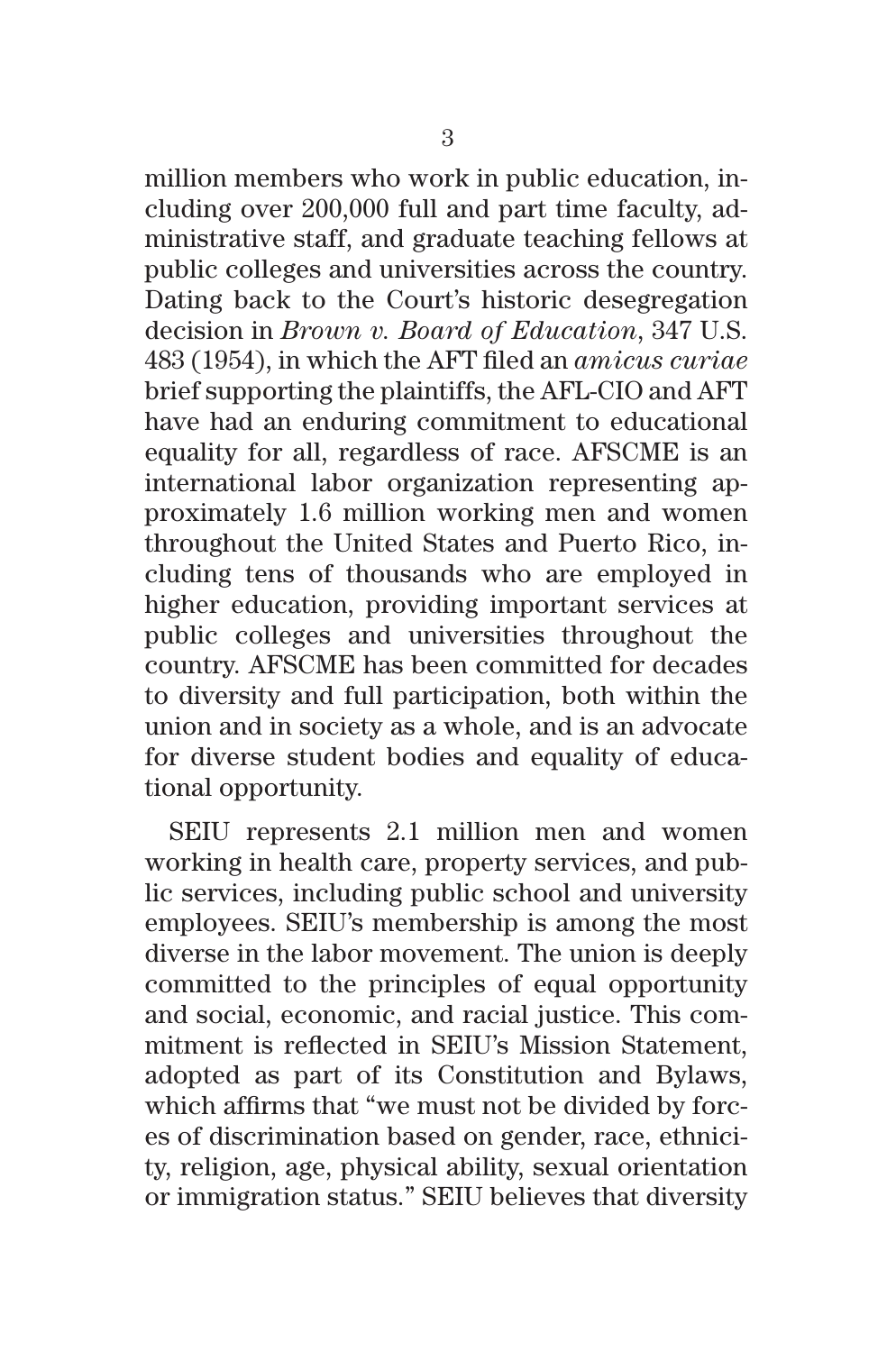in elementary, secondary, and higher education classrooms is vitally important to achieving a society that lives up to these ideals.

The NEA, AFL-CIO, AFT, AFSCME, and SEIU recognize that virtually every student in our public schools will ultimately enter the workplace. Once there, they will be expected to honor a set of fundamental public policies, including the command that they not discriminate on the basis of race. The experience of the labor organization *amici* teaches that opportunities for students to interact with their peers from other races in the educational process—opportunities that are fostered by policies such as those at issue in this case have substantial, positive impacts on making them better citizens in our democracy and in the workplace.

#### **INTRODUCTION**

Since 2012, the last time this case was before the Court, our national conversation on race has significantly shifted. After a year in which nine Black worshippers were massacred by an avowed white supremacist and the Black Lives Matter movement raised awareness of the mortal danger a person of color may face due to the color of their skin, the majority of Americans in 2015 now think race relations are getting worse, a significant change from more optimistic opinions in 2009.<sup>3</sup> Today, as large

<sup>3</sup> Kevin Sack & Megan Thee-Brenan, *Poll Finds Most in U.S. Hold Dim View of Race Relations*, New York Times, July 23, 2015, *available at* http://www.nytimes.com/2015/07/24/us/ poll-shows-most-americans-think-race-relations-are-bad. html?  $r=0$ .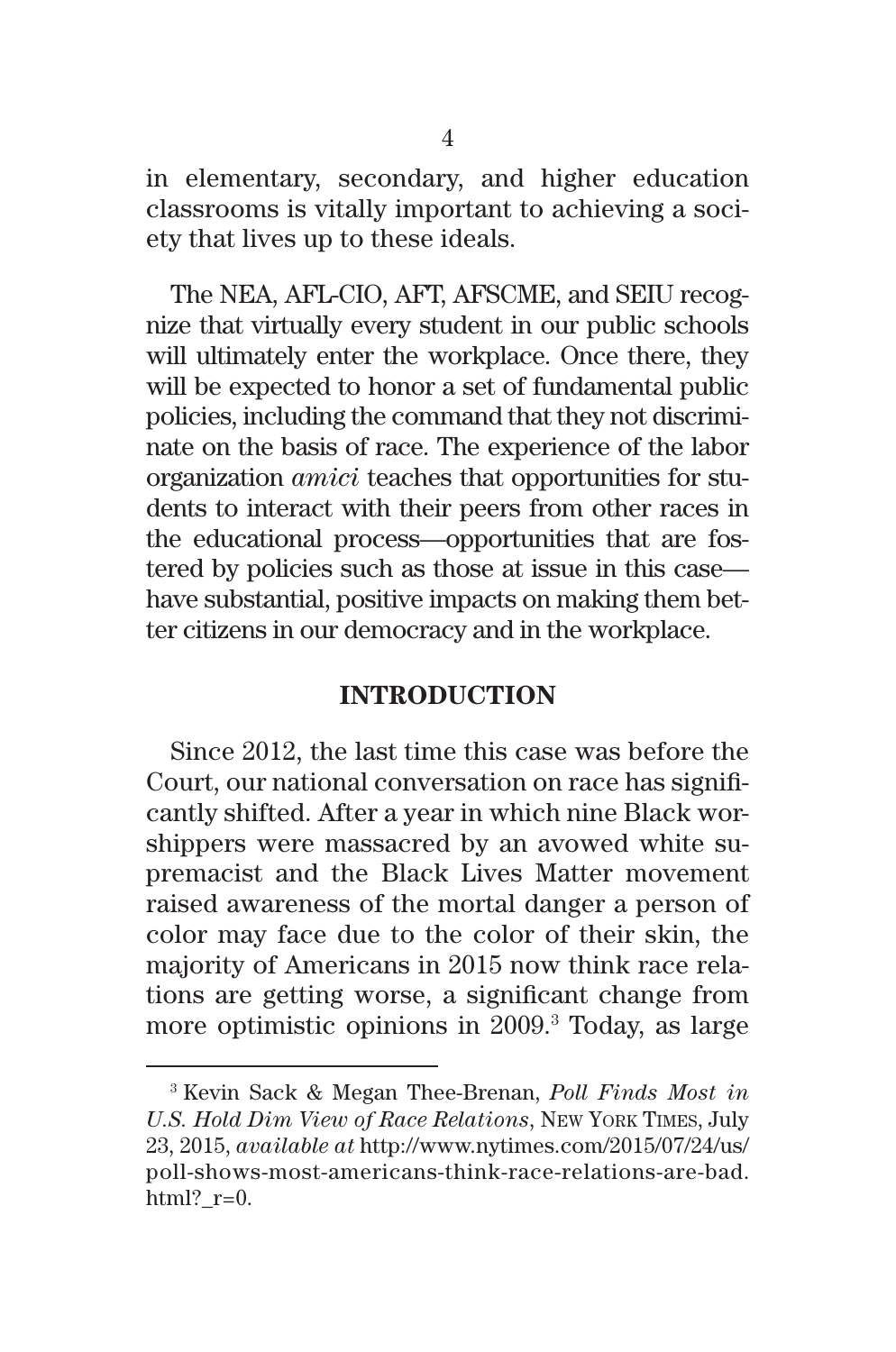numbers of Americans believe that race *does* matter and that "[m]uch progress remains to be made in our Nation's continuing struggle against racial isolation," *Tex. Dep't. of Housing v. Inclusive Cmtys. Project*, 135 S. Ct. 2507, 2525 (2015), it is more important than ever that our public education system be a mechanism for driving opportunity for all our children. *Amici* believe that racially integrated public elementary and secondary schools and institutions of higher education not only help to overcome our nation's deplorable legacy of slavery, segregation, and discrimination, but also—and more to the point in the present context—enable such schools to fulfill their dual mission of instilling in all students "the values on which our society rests," *Ambach v. Norwick*, 441 U.S. 68, 76 (1979), and providing them with the skills and knowledge necessary to realize their full potential, *see Wisconsin v. Yoder*, 406 U.S. 205, 239 (1972). Education remains key to achieving economic mobility and increasing the prospects for success in society, and integrated schools are the most successful way to ensure equal opportunity for all students. To accomplish those ends, educational institutions should be permitted, in certain narrowly-limited circumstances, to consider race and ethnicity when making educational policy judgments (ranging from school attendance zones to college admissions criteria) that affect the composition of schools and classrooms.

While this Court has made clear that any use of racial classifications in such decisions must satisfy "strict scrutiny," *Adarand Constructors, Inc. v. Peña*, 515 U.S. 200, 222 (1995), so as to "'smoke out' illegitimate uses of race by assuring that the legisla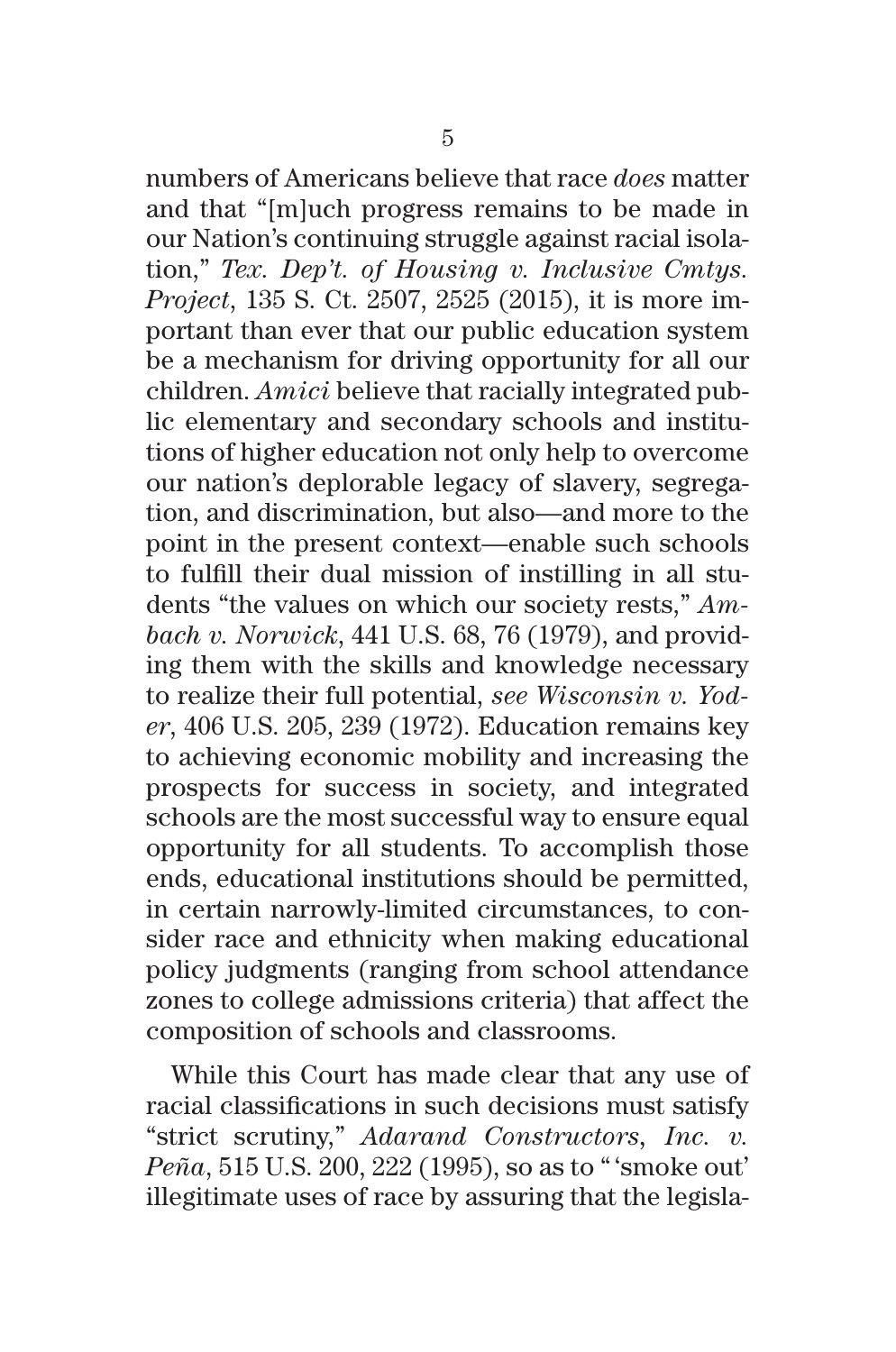tive body is pursuing a goal important enough to warrant use of a highly suspect tool," *City of Richmond v. J.A. Croson Co.*, 488 U.S. 469, 493 (1989) (plurality opinion), this Court has also been clear that diversity in schools and classes, including racial and ethnic diversity, can be "a goal important enough" to warrant consideration of race in making such decisions. *Parents Involved in Cmty. Sch. v. Seattle Sch. Dist. No. 1*, 551 U.S. 701, 722 (2007) (recognizing that the government can have a "compelling" interest in "student body diversity" at the higher education level); *id.* at 783 (recognizing that "[d]iversity, depending on its meaning and definition, is a compelling educational goal a school district may pursue") (Kennedy, J., concurring); *Grutter v. Bollinger*, 539 U.S. 306, 325 (2003).

 In 2013, this Court reaffirmed that attaining a diverse student body and its concomitant educational benefits is a compelling state interest. *Fisher v. Univ. of Tex. at Austin*, 133 S. Ct. 2411, 2417-18 (2013). Recent events demonstrate that this interest is stronger than ever and that the beneficial effects of diversity in schools is even more needed in order to promote "'cross-racial understanding,' help[] to break down racial stereotypes," precipitate "more enlightening" classroom discussion, promote better "learning outcomes" and "better prepare[] students for an increasingly diverse workforce and society." *Grutter*, 539 U.S. at 330. Those interests are compelling; nothing less than the "nation's future depends upon leaders trained through wide exposure to the ideas and mores of students as diverse as this Nation of many peoples." *Regents of Univ. of Cal. v. Bakke*, 438 U.S. 265,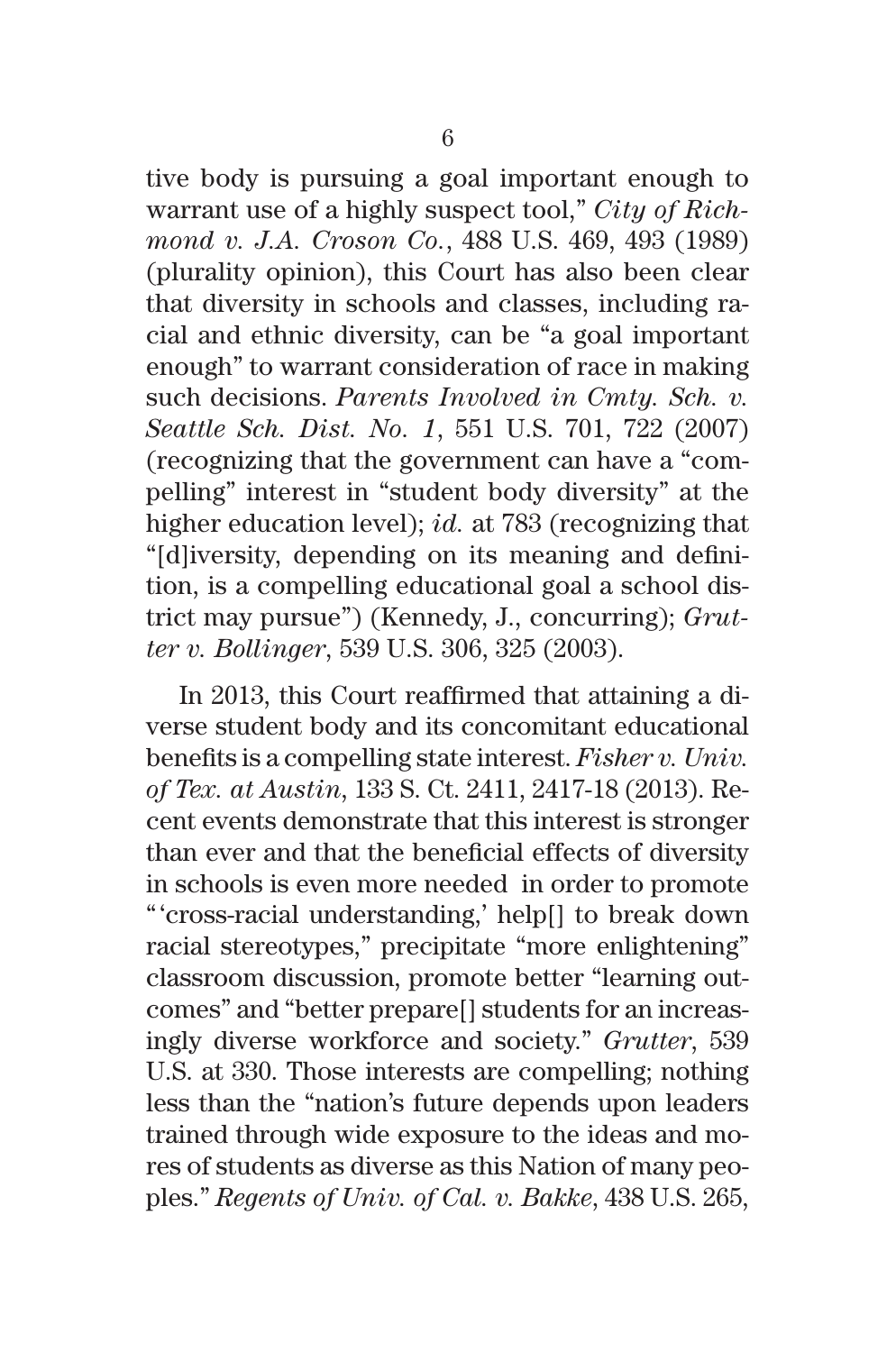313 (1978) (Powell, J.) (citation and internal quotation marks omitted).

#### **SUMMARY OF ARGUMENT**

A. Ours is not a color-blind society, and race still matters. When it comes to public elementary, secondary, and higher education, racial classifications continue to carry great weight—dividing educational opportunities inequitably and distorting perceptions with stereotypes and prejudice. The mission of public elementary, secondary, and higher education is to instill in all students the values on which our society rests and to provide them all, regardless of race, with the skills and knowledge necessary to realize their full potential. That mission cannot be fulfilled without racially-diverse classrooms. Accordingly, achieving such diversity unquestionably serves a compelling state interest.

B. The societal and educational benefits of racially diverse classrooms in public elementary, secondary, and higher education are well documented. A robust body of empirical research confirms that racially diverse schools and classrooms produce tangible and lasting improvements in academic achievement for minority students, while also benefitting nonminority students. Classroom contact among students of different races also reduces stereotypes and prejudice, and has been found to be more effective in promoting tolerance and cross-racial understanding than any other pedagogical method. Classrooms with a "critical mass" of minority students help to equalize opportunity and offer enduring benefits to a multiracial, democratic society, and its citizens.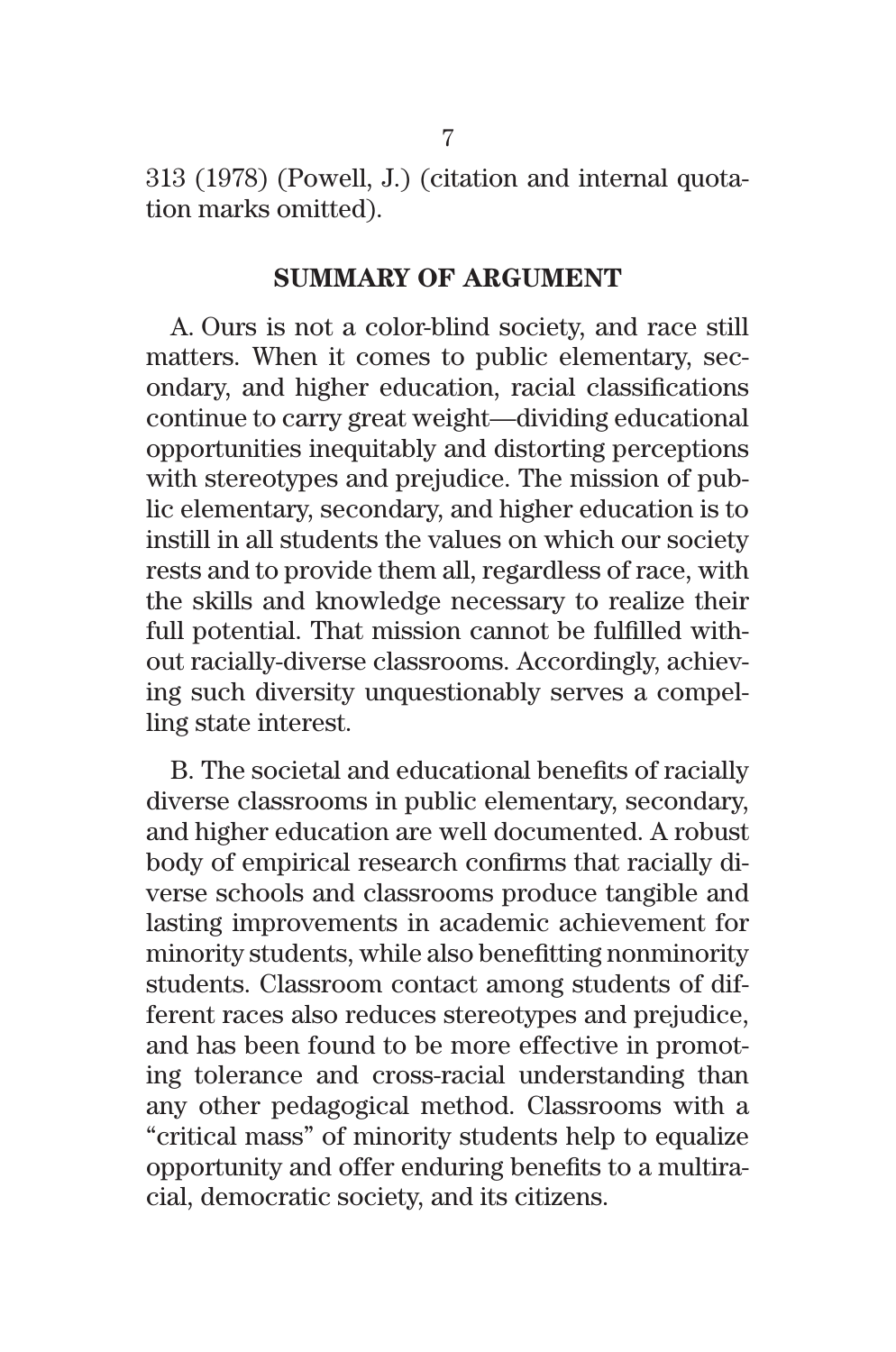#### **ARGUMENT**

## **ACHIEVING DIVERSITY IN PUBLIC SCHOOLS AND INSTITUTIONS OF HIGHER EDUCATION REMAINS A COMPELLING GOVERNMENT INTEREST**

Diversity—specifically, "obtaining the educational benefits that flow from an ethnically diverse student body," *Bakke,* 438 U.S. at 306—is an even more compelling interest today than it was when this Court decided *Bakke* and *Grutter*. Indeed, in just the two years since this Court decided *Fisher I*, the demographics of American society has continued to change, and we have become increasingly aware of how race shapes and determines our lives. In 2014, over 48% of children under the age of 18 were Black, Hispanic, American Indian, Native Hawaiian, or multiracial and in the next decade almost half of all children enrolled in public schools will be from one of these historical minority groups.4 By 2044, the U.S. Census Bureau projects that Whites will no longer be a majority of the population.5 These demographic shifts reflect an ongoing trend in which "[t]he country as a whole

<sup>4</sup> U.S. Census Bureau, *Projections of the Size and Composition of the U.S. Population: 2014 to 2060* 10 (March 2015), *available at* http://www.census.gov/content/dam/Census/library/ publications/2015/demo/p25-1143.pdf.; U.S. Dep't of Educ., The CONDITION OF EDUCATION 2015 80 (May 2015).

<sup>5</sup> *Projections of the Size and Composition of the U.S. Population. supra* note 4 at 10.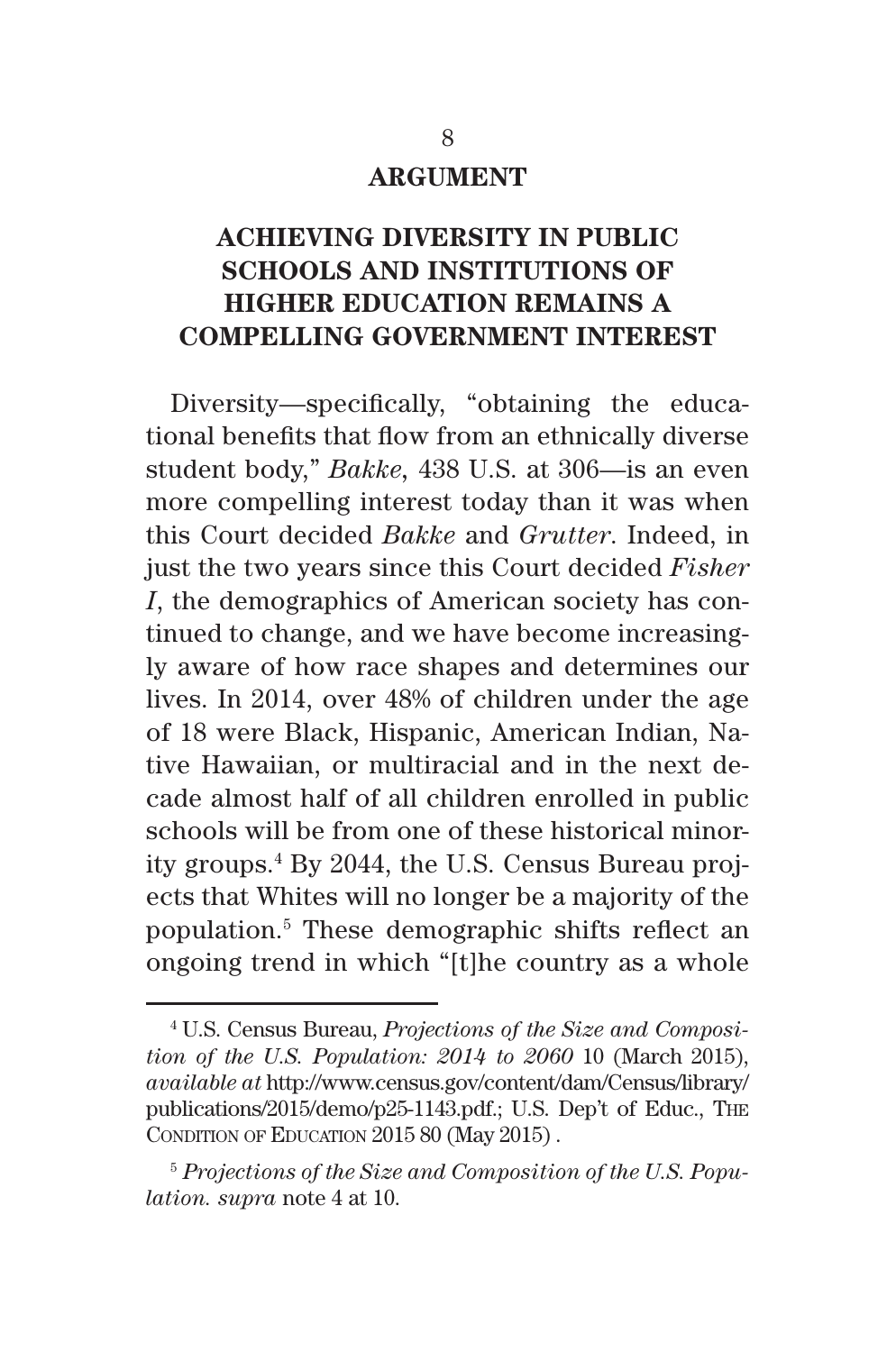and the workforce in particular is becoming more, not less [racially] diverse."6

Yet, at the same time, the nation's public elementary and secondary schools remain highly segregated. This continuing and persistent segregation denies a large segment of our society the ability to achieve their potential and move up the economic ladder. The most serious segregation affects Black and Hispanic students: 80% of Hispanic students and 74% of Black students attend majority-minority schools, with approximately two of every five students in both of these populations in intensely segregated schools with zero to 10% white enrollment. $7$ 

Institutions of higher education thus confront a choice in making admissions decisions. They can ignore the persistent inequalities in the elementary and secondary school systems that segregate students by race, depriving all students of an education enriched by exposure to diversity. Or, they can take that reality into account in some limited and measured way by, for example, considering racial and ethnic background as one of many factors used in admitting a

<sup>6</sup> Julie F. Mead, *Conscious Use of Race As a Voluntary Means to Educational Ends in Elementary and Secondary Education: A Legal Argument Derived from Recent Judicial Decisions*, 8 Mich. J. Race & L. 63, 134-35 (2002).

<sup>7</sup> Gary Orfield, John Kucsera & Genevieve Siegel-Hawley, *E Pluribus . . . Separation* 19 (Sept 2012), *available at* http:// civilrightsproject.ucla.edu/research/k-12-education/integration-and-diversity/mlk-national/e-pluribus...separation-deepening-double-segregation-for-more-students/orfield\_epluribus revised omplete 2012.pdf.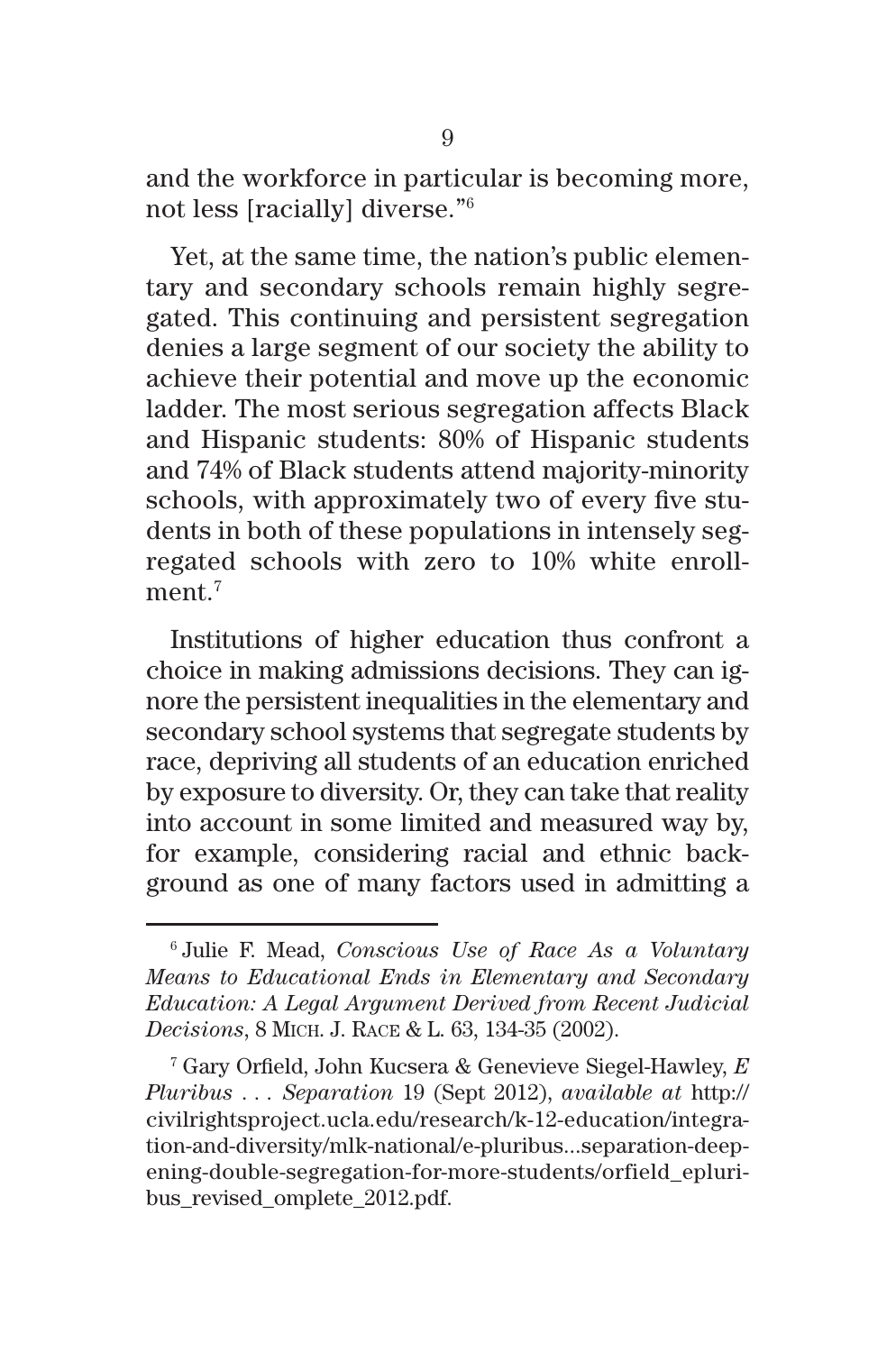truly diverse student body. We detail below why institutions have a compelling interest in choosing the latter course in order to fulfill their two interrelated, paramount purposes—instilling in all students "the values on which our society rests," *Ambach*, 441 U.S. at 76, and providing them with the skills and knowledge necessary to realize their full potential by "expand[ing] their knowledge, broaden[ing] their sensibilities, kindl[ing] their imagination, foster[ing] a spirit of free inquiry, and increas[ing] their human understanding and tolerance," *Yoder*, 406 U.S. at 239.

A substantial body of empirical evidence indicates that racially diverse classrooms contribute significantly to the achievement of both of these purposes. Learning in a racially diverse setting furthers students' cognitive and intellectual development, thus providing an important educational benefit to students of every race. Diverse classrooms also teach students to judge others as individuals, rather than according to stereotypes and prejudices. These benefits provide a powerful catalyst toward integration over the course of a student's lifetime.

To place that showing in perspective, however, it is crucial to begin with an understanding of the stark reality that the nation's educational opportunities continue to be inequitably apportioned by race. Based largely on the color of a student's skin, we can largely predict what kind of schools that student will attend, how well that student will be prepared for college, whether that student will obtain higher education, and what that student's prospects are in the workforce.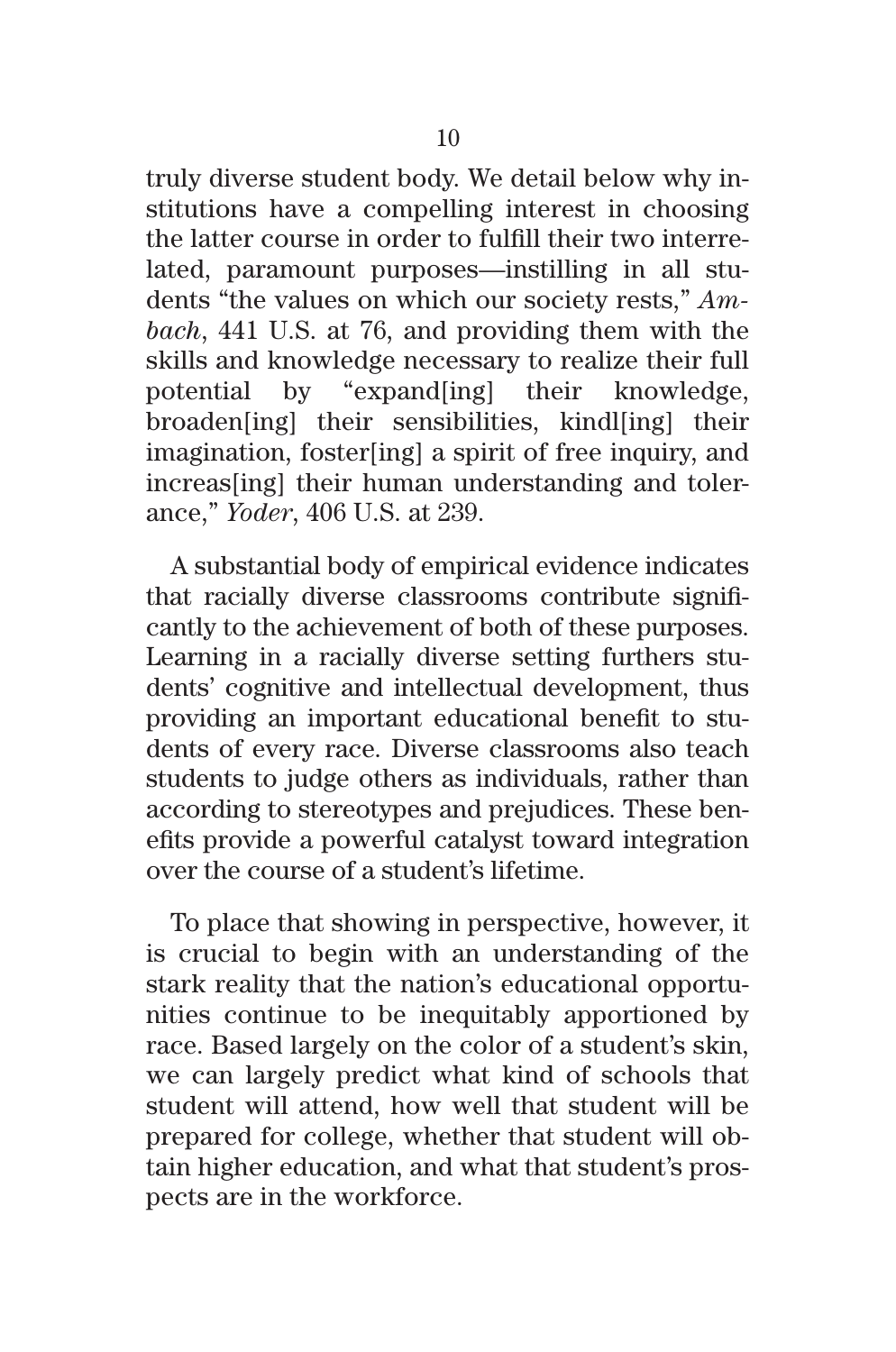#### **A. The Inequitable Apportionment of Educational Opportunities by Race**

We doubt that there is anyone connected with these cases—on either side—who does not share the goal of attaining a society in which, in the words of Martin Luther King, Jr., our children "will not be judged by the color of their skin, but by the content of their character." However, we still have a long way to go to realize Dr. King's dream. Racial classifications continue to carry great weight in our country, dividing educational opportunities inequitably, denying large swaths of our populace the opportunity to succeed, and distorting perceptions with stereotypes and prejudice.

1. A student's race is, by itself, largely predictive of the racial composition of the elementary and secondary schools he or she will attend. In the 2011-2012 school year, the average White student attended a majority White school, while the average Black or Hispanic student attended a majority-minority school.8 The segregation in Texas public schools—where white students comprise only 8.1% of all students in Houston Independent School District, 4.6% of students in the Dallas Independent School District, and only 1.9% of students in San Antonio Independent School District—is emblematic of the segregation experienced by public school students across the country.

<sup>8</sup> Gary Orfield & Erica Frankenberg, *Brown at 60: Great Progress, a Long Retreat and an Uncertain Future* 12 (May 2014), *available at* http://civilrightsproject.ucla.edu/research/ k-12-education/integration-and-diversity/brown-at-60-greatprogress-a-long-retreat-and-an-uncertain-future/Brown-at-60- 051814.pdf.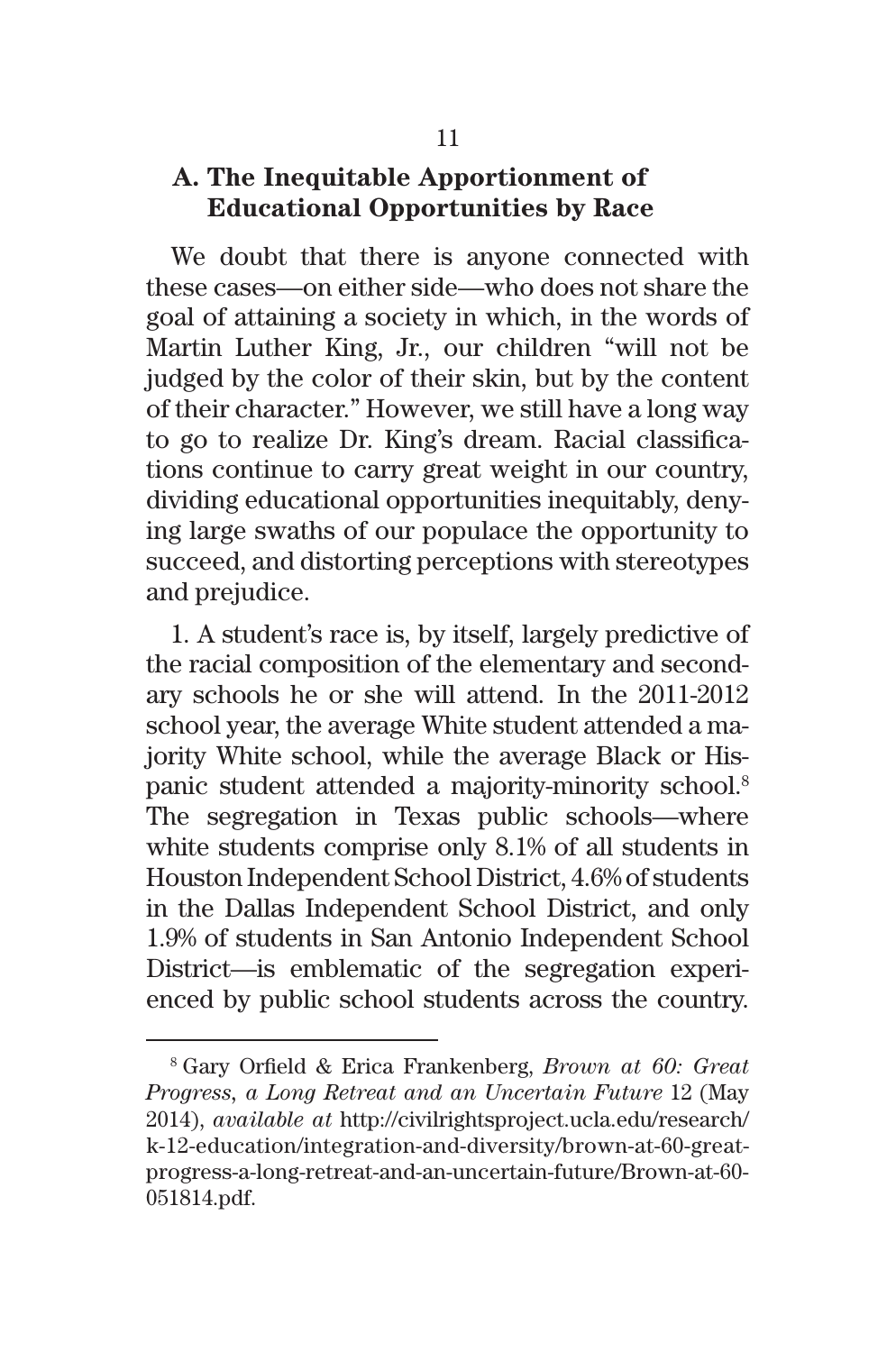*See Fisher v. Univ. of Tex. at Austin*, 758 F.3d 633, 650-53 & n.98 (5th Cir. 2014). Overall, while more than half of all Black (51.5%) and Hispanic (57.3%) public elementary and secondary students attended public schools in which minority enrollment was at least 75%, only 3.3% of White students attended such schools.9 Conversely, only 7.9% of Black students and 7.3% of Hispanic students attended public schools in which the enrollment was at least 75% White, while  $62.2\%$  of White students attended such schools.<sup>10</sup>

The magnitude of the problem is drawn into its sharpest relief in public schools that have 99-100% non-White enrollment. In the 2009-2010 school year, these schools enrolled approximately 2.78 million Black and Hispanic public school students.<sup>11</sup> Nationwide, these schools enrolled roughly one-sixth of all Black students and one-ninth of all Hispanic students.12 In the nation's largest metropolitan areas, more than one-third of Black students and about onefifth of Hispanic students attended these profoundly racially isolated schools.13

<sup>12</sup> Gary Orfield & Erica Frankenberg, *The Last Have Become First: Rural and Small Town America Lead the Way on Desegregation* 7 (2008), *available at* http://civilrightsproject. ucla.edu/research/k-12-education/integration-and-diversity/ the-last-have-become-first-rural-and-small-town-americalead-the-way-on-desegregation/frankenberg-last-have-become-first-2008.pdf.

<sup>13</sup> *Id*.

<sup>&</sup>lt;sup>9</sup> U.S. Dep't of Educ., The Condition of Education 2009 198 (June 2009).

<sup>&</sup>lt;sup>10</sup> THE CONDITION OF EDUCATION 2009, *supra* note 9 at 199.

<sup>11</sup> *E Pluribus . . . Separation*, *supra* note 7 at 19.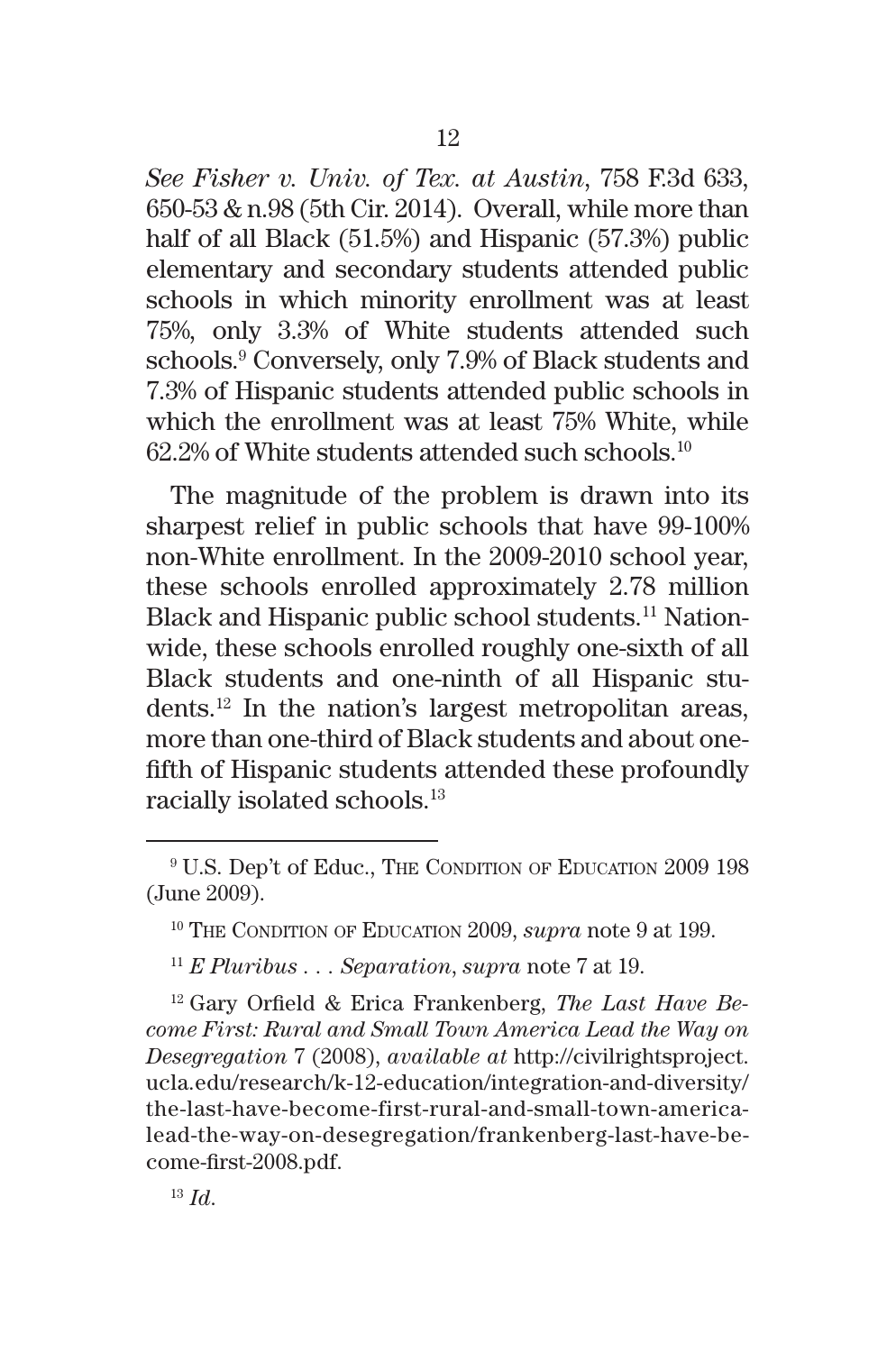This extreme segregation of Black and Hispanic students into majority-minority schools is increasing. From the 1990-1991 school year to the 2006- 2007 school year, the enrollment for Black students in schools with a student body comprised of at least 75% minority students increased by nearly seven percentage points (from 44.8% to 51.5%); over the same time period, the figure for Hispanic students increased by more than six percentage points (from 50.9% to 57.3%).<sup>14</sup> Data from the 2009-2010 school year shows continuing segregation and that "there was no sign at all of desegregation progress for [Hispanic] students, who became steadily more isolated."15

2. The trend toward higher levels of concentrated segregation for Black and Hispanic students has ramifications beyond just racial isolation. At present, "almost all intensely segregated minority schools, but very few all-white schools, are associated with concentrated poverty."16 Among all public school students in the 2009-2010 school year, approximately 37% of both Black and Hispanic students attended high-poverty schools (defined as public schools where 76% or more students are eligible for the free or reduced-price lunch), while less than 6% of White students attended such schools.17 This effect is even more pronounced in large urban areas, where 48% of

<sup>&</sup>lt;sup>14</sup> THE CONDITION OF EDUCATION 2009, *supra* note 9, at 200.

<sup>15</sup> *E Pluribus . . . Separation, supra* note 7 at 18.

<sup>16</sup> *Id.* at 27.

<sup>&</sup>lt;sup>17</sup> U.S. Dep't of Educ., The Condition of Education 2012 172 (May 2012).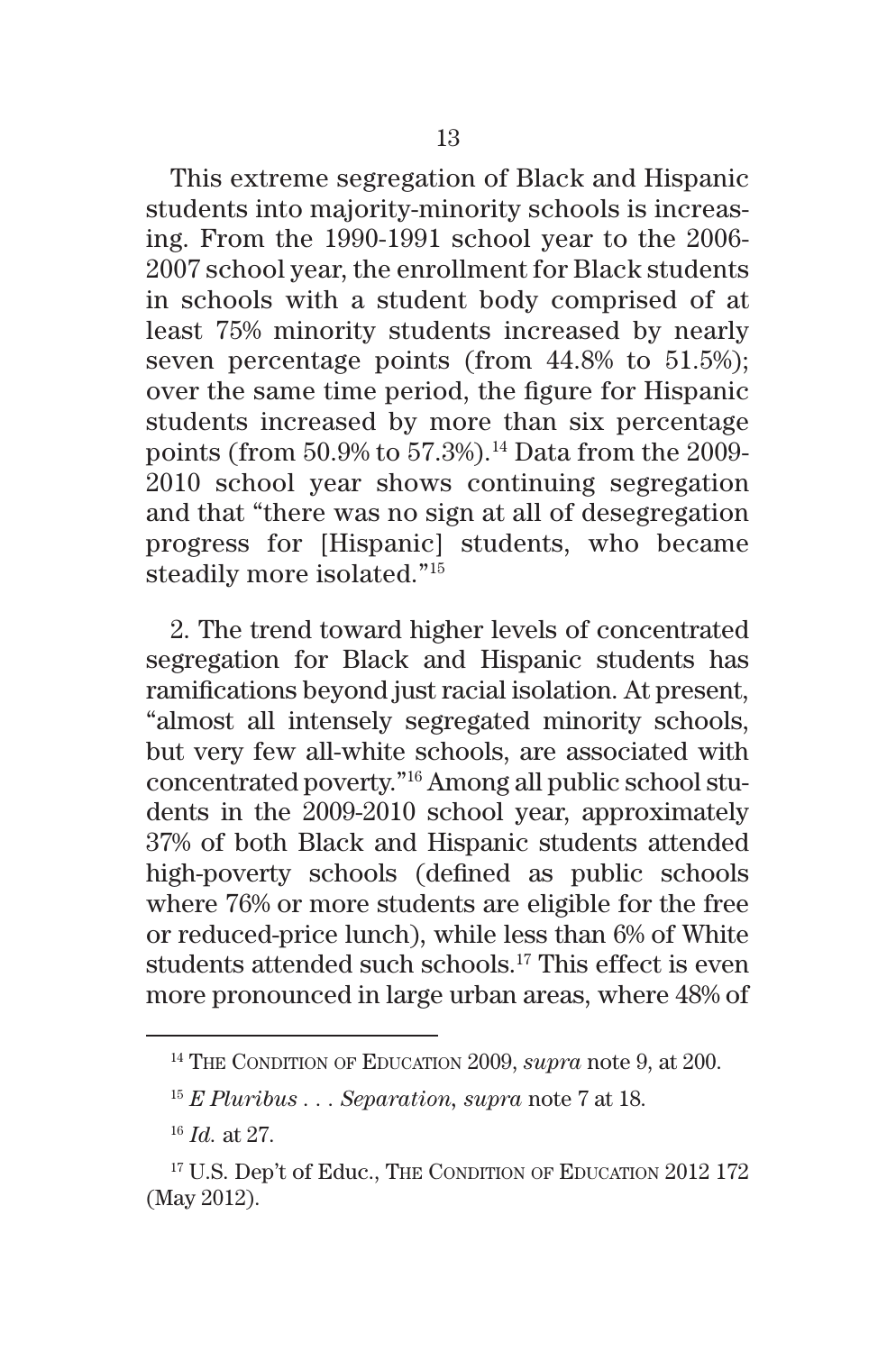Black and nearly 46% of Hispanic students attend high-poverty schools.<sup>18</sup>

Students in these high-poverty, majority-minority schools often lack adequate access to the necessary components of a high-quality education, with less access to Advanced Placement (AP) courses, gifted and talented programs, and classes in calculus, physics, algebra II, and chemistry compared to schools with fewer Hispanic and Black students.<sup>19</sup> Furthermore, although educational research has shown the critical importance of a stable, high-quality teaching force, $20$  high-poverty, majority-minority schools are more likely to be associated with high rates of teacher turnover and fewer experienced teachers.21 For example, fully certified mathematics and science teachers are more prevalent in low-

<sup>20</sup> Linda Darling-Hammond, *Teacher Quality and Student Achievement: A Review of State Policy Evidence*, 8 EDUC. Pol'y Analysis Archives 1, 31-33 (2000).

<sup>21</sup> C. Kirabo Jackson, *Student Demographics, Teacher Sorting and Teacher Quality: Evidence from the End of School Desegregation*, 27 J. Lab. Econ. 213, 247-49 (2009); *The Transformed Civil Rights Data Collection*, *supra* note 19 at 10.

<sup>18</sup> *Id*. at 173.

<sup>19</sup> U.S. Dep't of Educ., *Dear Colleague Letter* 3 (October 1, 2014), *available at* http://www2.ed.gov/about/offices/list/ocr/ letters/colleague-resourcecomp-201410.pdf; U.S. Dep't. of Educ., *The Transformed Civil Rights Data Collection* 1 (March 12, 2012), *available at* https://www2.ed.gov/about/offices/list/ ocr/docs/crdc-2012-data-summary.pdf; U.S. Dep't of Educ., *Civil Rights Data Collection: Data Snapshot: College and Career Readiness* 1 (March 21, 2014), *available at* http://www2. ed.gov/about/offices/list/ocr/docs/crdc-college-and-careerreadiness-snapshot.pdf.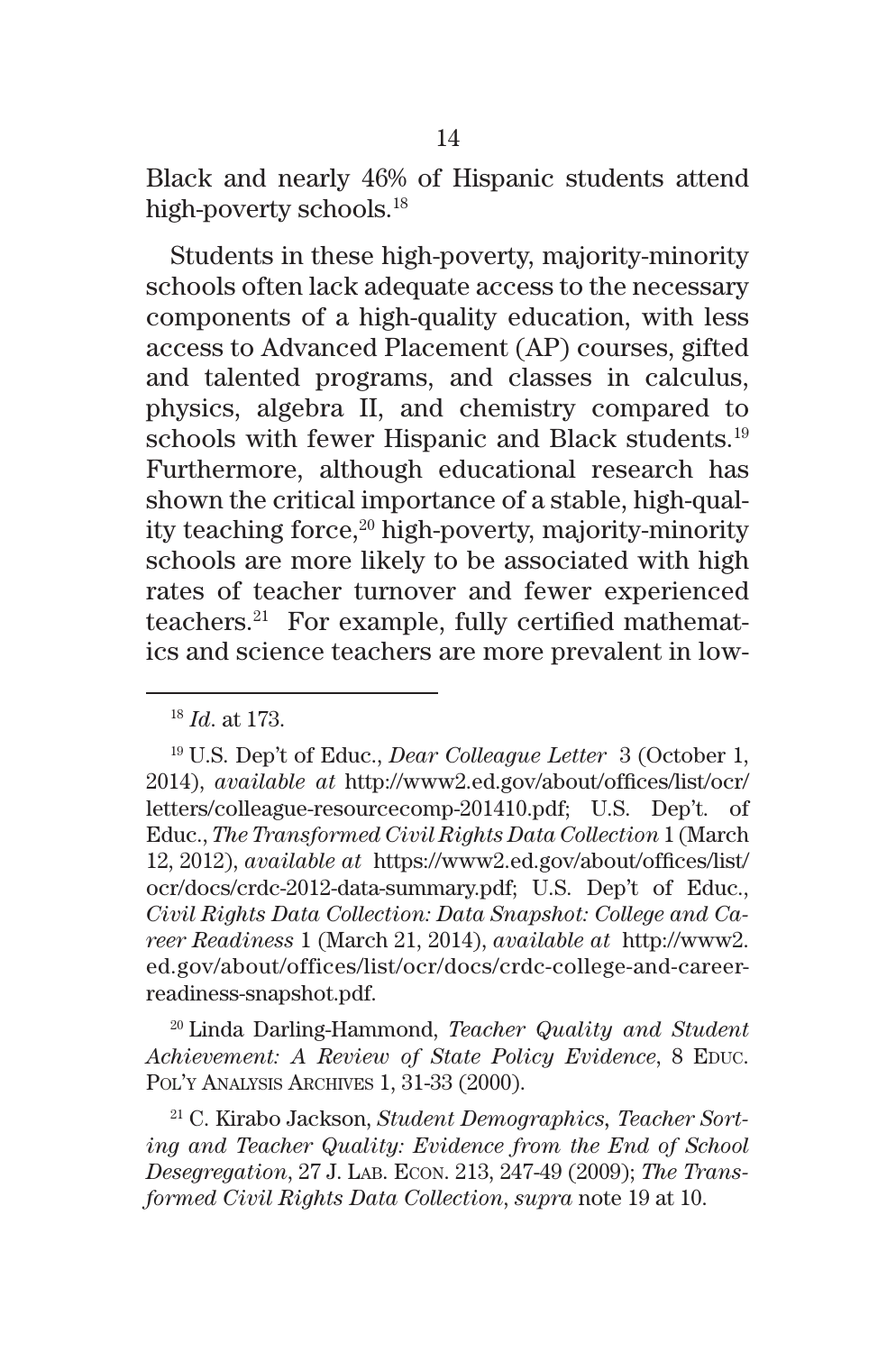minority schools than in high-minority schools, and fully certified science teachers are more prevalent in low-poverty schools than in high-poverty schools.22 And more generally, schools with the largest numbers of low-income and minority students are much more likely than other schools to fill vacancies with substitutes or teachers who are not fully certified or are instructing classes in which they are not certified, and to expand class sizes or cancel course offerings when they cannot find teachers.23 In addition, teachers in schools with a high percentage of minority students are paid less than their colleagues in the same school district who are in schools with fewer minority students.<sup>24</sup>

Schools with high proportions of Hispanic and Black students invest less in school facilities compared to those attended mainly by white students. As a result, many Black and Hispanic students attend overcrowded and dilapidated schools with inadequate heating and cooling, in temporary, portable buildings or poorly maintained buildings.<sup>25</sup> This lack

<sup>24</sup> U.S. Dep't of Educ., *Civil Rights Data Collection: Data Snapshot: Teacher Equity* 3 (March 21, 2014), *available at* http://www2.ed.gov/about/offices/list/ocr/docs/crdc-teacherequity-snapshot.pdf.

<sup>22</sup> Nat'l Sci. Bd., Science and Engineering Indicators 2012 1-23 (January 2012).

<sup>23</sup> Linda Darling-Hammond & Laura Post, *Inequality in Teaching And Schooling: Supporting High-Quality Teaching*  And Leadership In Low-Income Schools in A Notion at Risk: Preserving Public Education as an Engine for Social Mobility 136 (Richard D. Kahlenberg, Ed. 2000).

<sup>25</sup> *Dear Colleague Letter*, *supra* note 19 at 4.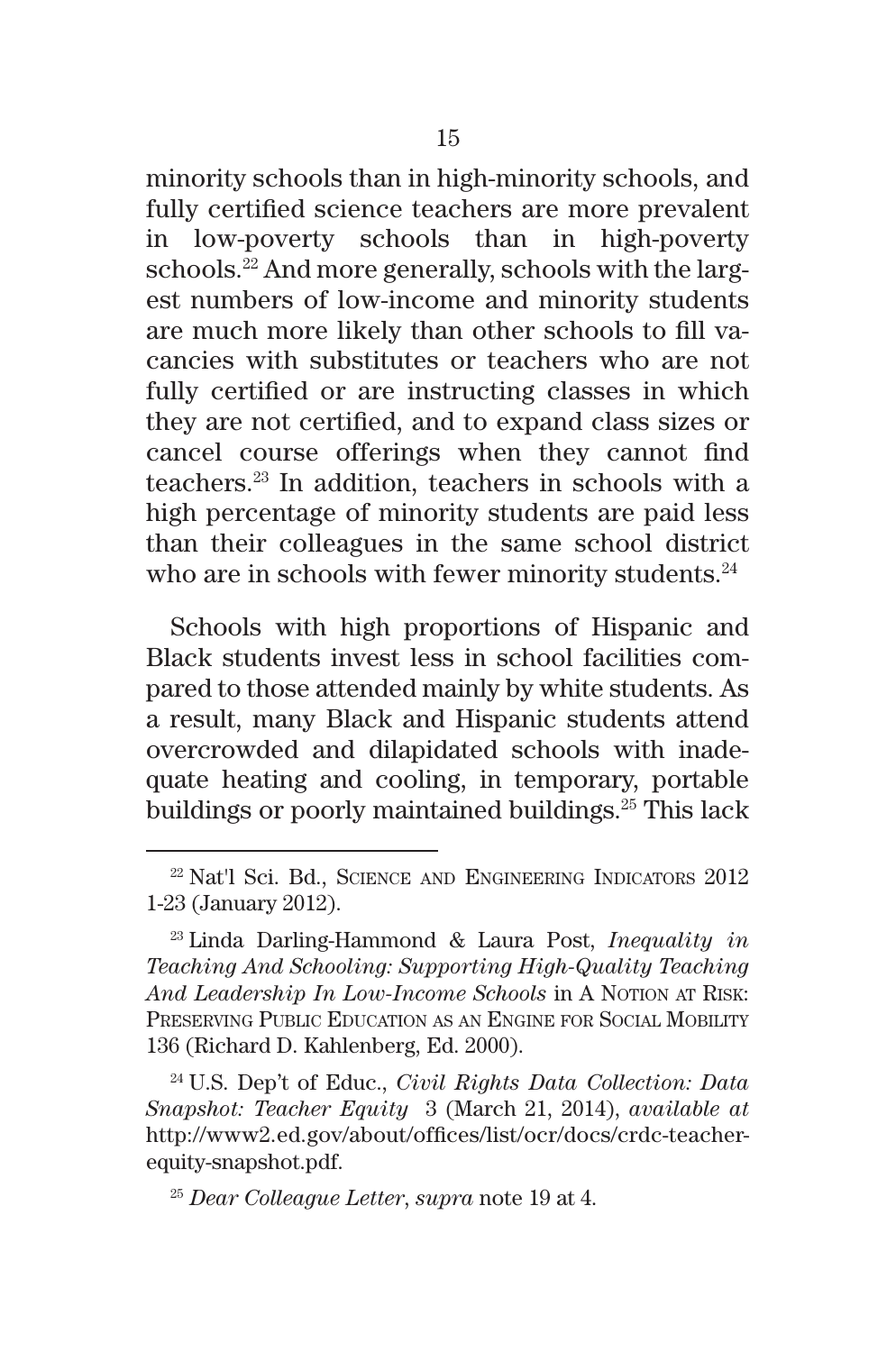of investment extends to high-quality instructional materials and technology—Black and Hispanic students in majority-minority schools have less access to these resources compared to students in schools that are majority white.<sup>26</sup>

3. The result of this pervasive segregation is all too predictable. Students who attend high-poverty, majority-minority primary and secondary schools are denied the educational opportunities given to those in majority White schools resulting in poorer educational outcomes and a lack of preparation for higher education and work. The most obvious measure of this is that Hispanic and Black students are far more likely than White students to drop out of high school: in 2013, the dropout rate was 12% for Hispanic students and 7.0% for Black students, as compared to 5% for White students.<sup>27</sup>

In addition, Hispanic and Black students are far less likely to pursue higher education. In 2012, about 44% of White 18 to 24-year-olds were enrolled in colleges and universities, as compared to 36.4% of Blacks and 37.5% of Hispanics in the same age cohort.<sup>28</sup> Those Blacks and Hispanics who do pursue higher education are far less likely to enroll in a four-year college program: in 2011, 44.6% of Hispanic college students and 34.5% of Black college students were

<sup>26</sup> *Id*.

<sup>&</sup>lt;sup>27</sup> THE CONDITION OF EDUCATION 2015, *supra* note 4, at 179.

<sup>28</sup> National Center for Education Statistics, 2014 Digest of Education Statistics 2013, Table 302.60, *available at* http:// nces.ed.gov/programs/digest/d13/tables/dt13\_302.60.asp. .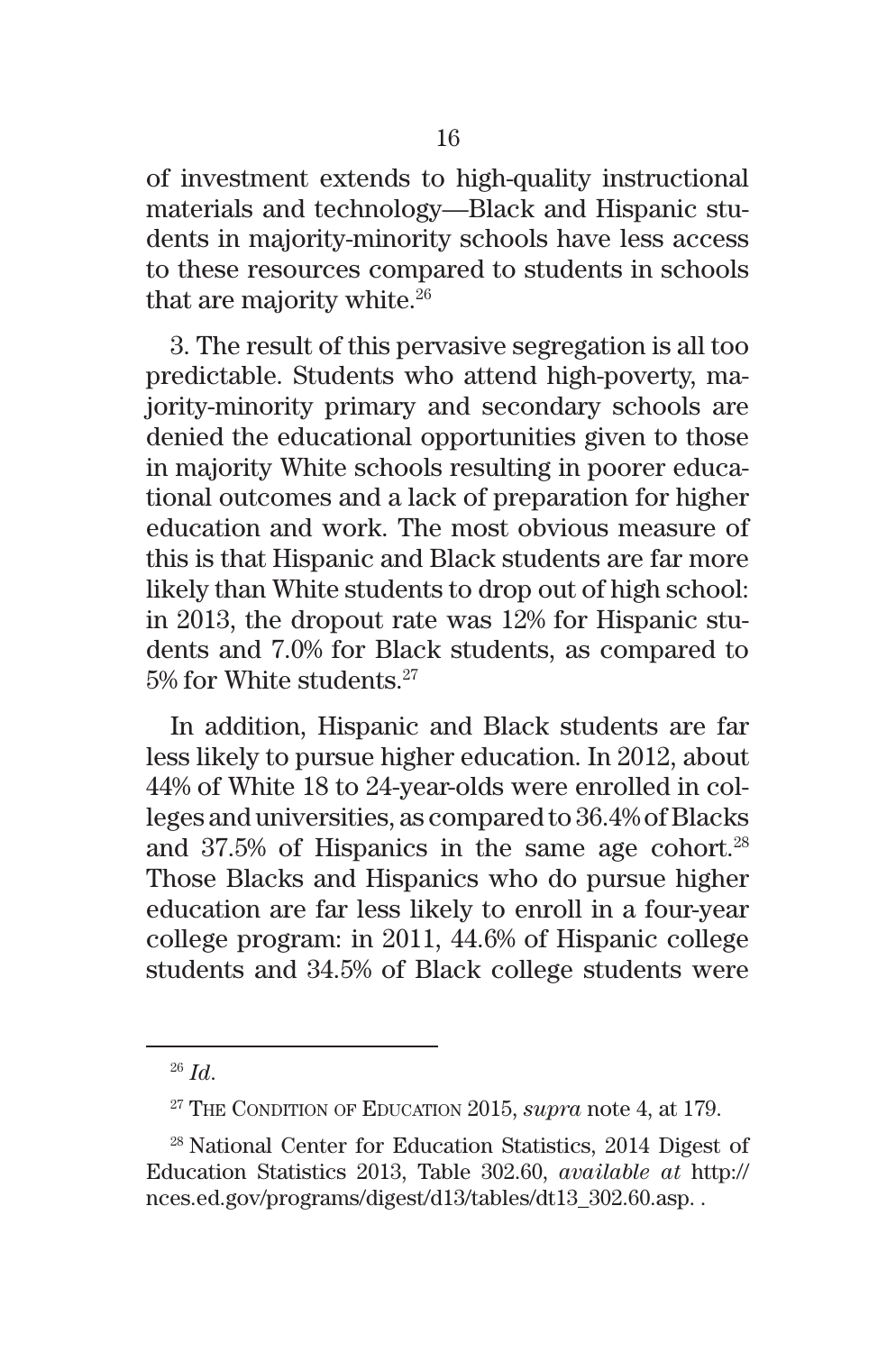enrolled in 2-year colleges, compared to just 29.6% of White college students.29

These inequities are only growing worse. Between 1990 and 2014, the gap between Blacks and Whites in the percentage of 25- to 29-year-olds who had attained a bachelor's degree or higher increased by 6 percentage points, from 13% to 19%; and the gap between Whites and Hispanics increased by 8 percentage points, from 18% to 26%.30

4. The fact that Black and Hispanic students are more likely to attend high-poverty, racially-isolated schools, which in turn often leaves them less prepared to pursue higher education, has dire consequences for their prospects for success in the workforce. Black and Hispanic adults face persistently higher rates of unemployment than their White counterparts, $31$  with much of that unemployment concentrated among those with a high school diploma or less. $32$ 

The wage gap between college and high school graduates is at a historical peak.33 The median week-

<sup>29</sup> U.S. Census Bureau, *School Enrollment in the United States: 2011* 8 (Sept. 2013), *available at* http://www.census. gov/content/dam/Census/library/publications/2013/demo/p20- 571.pdf.

<sup>&</sup>lt;sup>30</sup> THE CONDITION OF EDUCATION 2015, *supra* note 4, at 34.

<sup>&</sup>lt;sup>31</sup> U.S. Census Bureau, STATISTICAL ABSTRACT OF THE UNITED States: 2012 378 (2012).

<sup>32</sup> *Id.* at 404.

<sup>33</sup> Pew Research Center, *The Rising Cost of Not Going to College* 3 (Feb 11, 2014), *available at* http://www.pewsocialtrends.org/files/2014/02/SDT-higher-ed-FINAL-02-11-2014.pdf.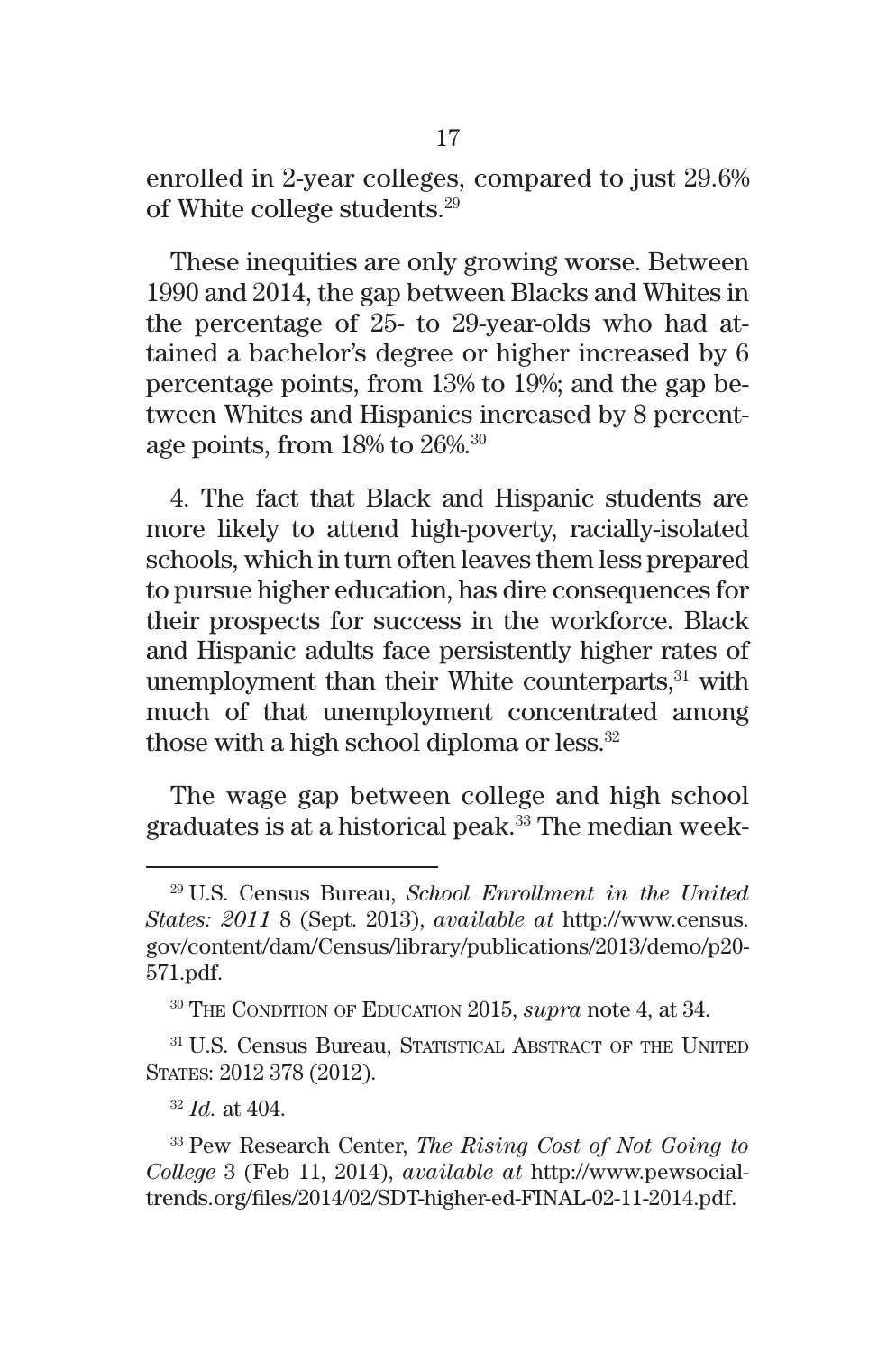ly earnings of a bachelor's degree holder in 2011 were 64 percent higher than those of a high school graduate.34 College graduates are more consistently employed than high school graduates; they also receive more generous nonwage fringe benefits, including sick and vacation pay, employer-paid health insurance, pension contributions, and safe and pleasant working conditions.35 The rising relative earnings of college graduates are not just due to rising real earnings for college-educated workers, but also to falling real earnings for non-college-educated workers.36 To put the point plainly, this empirical evidence shows that inequitable opportunities for education at the elementary and secondary level have profound and lasting negative implications for students for the rest of their lives.

5. Even minority students who have the same formal educational opportunities as White students may, due to their race, still have negative educational and workforce experiences. People—even children have been found to react to individuals differently based on their racial perceptions. For example, a 1995 study found that children, when asked to read a list of names and decide whether the named individuals were politicians or criminals, were more likely

<sup>34</sup> U.S. Dep't of Educ. & U.S. Dep't of Treas.,*The Economic Case for Higher Education* 1 (June 21, 2012).

<sup>35</sup> David Autor, *The Polarization of Job Opportunities in the U.S. Labor Market* 5 (April 2010), *available at* http://www. americanprogress.org/issues/2010/04/pdf/job\_polarization. pdf.

<sup>36</sup> *Id*. at 6; *The Rising Cost of Not Going to College, supra*  note 33 at 7-8.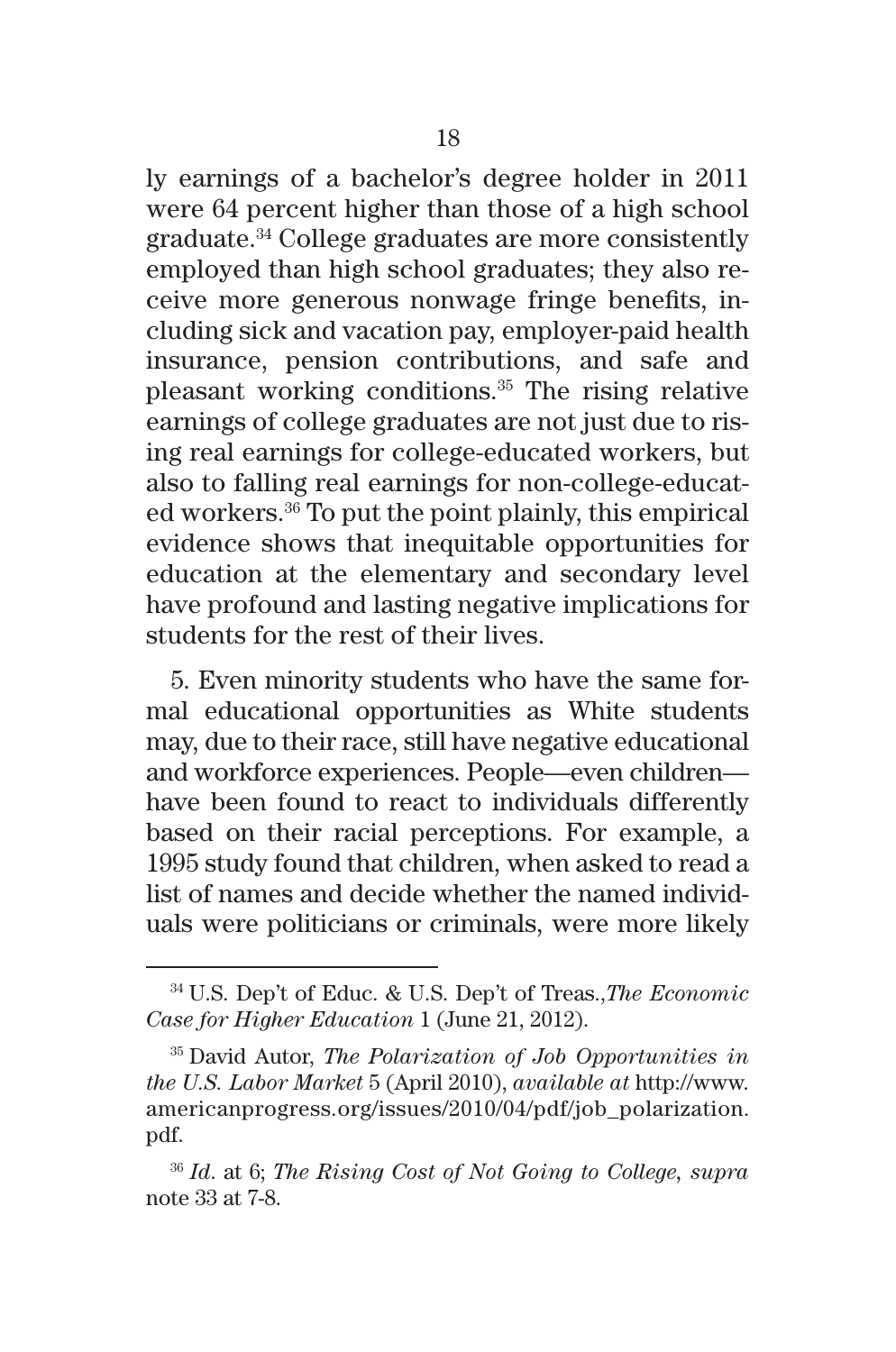to decide that names typically associated with Black Americans were the names of criminals.<sup>37</sup>

These preconceptions carry through to adulthood and the workplace. In 2004, researchers studied racial discrimination in the labor market by sending fictitious resumes to employers with randomly-assigned names statistically associated with Black or White individuals. White-associated names led to 50% more callbacks for interviews—a racial gap that was uniform across occupation, industry, and employer size.38

In sum, ours is not a color-blind society, and race still matters. When it comes to public elementary and secondary education, minority and nonminority students of equal ability do not, in the aggregate, have equal opportunities. This lack of equal opportunities hampers the ability of many students to succeed in higher education and the workforce. In light of this inescapable fact, the mission of public elementary, secondary, and higher education cannot be fulfilled without affirmative efforts to achieve racially diverse classrooms. Such racial diversity in the classroom, as we now show, contributes significantly to the fulfillment of the public educational mission.39

<sup>37</sup> Connie T. Wolfe & Steven J. Spencer, *Stereotypes and Prejudice: Their Overt and Subtle Influence in the Classroom*, 40 Am. Behav. Scientist 176, 178 (Nov./Dec. 1996).

<sup>38</sup> Marianne Bertrand & Sendhil Mullainathan, *Are Emily and Greg More Employable than Lakisha and Jamal? A Field Experiment on Labor Market Discrimination*, 94 Am. Econ. Rev. 991 (2004).

<sup>39</sup> Our use of the term "racially diverse classrooms"—as opposed to such alternative terms as racially diverse student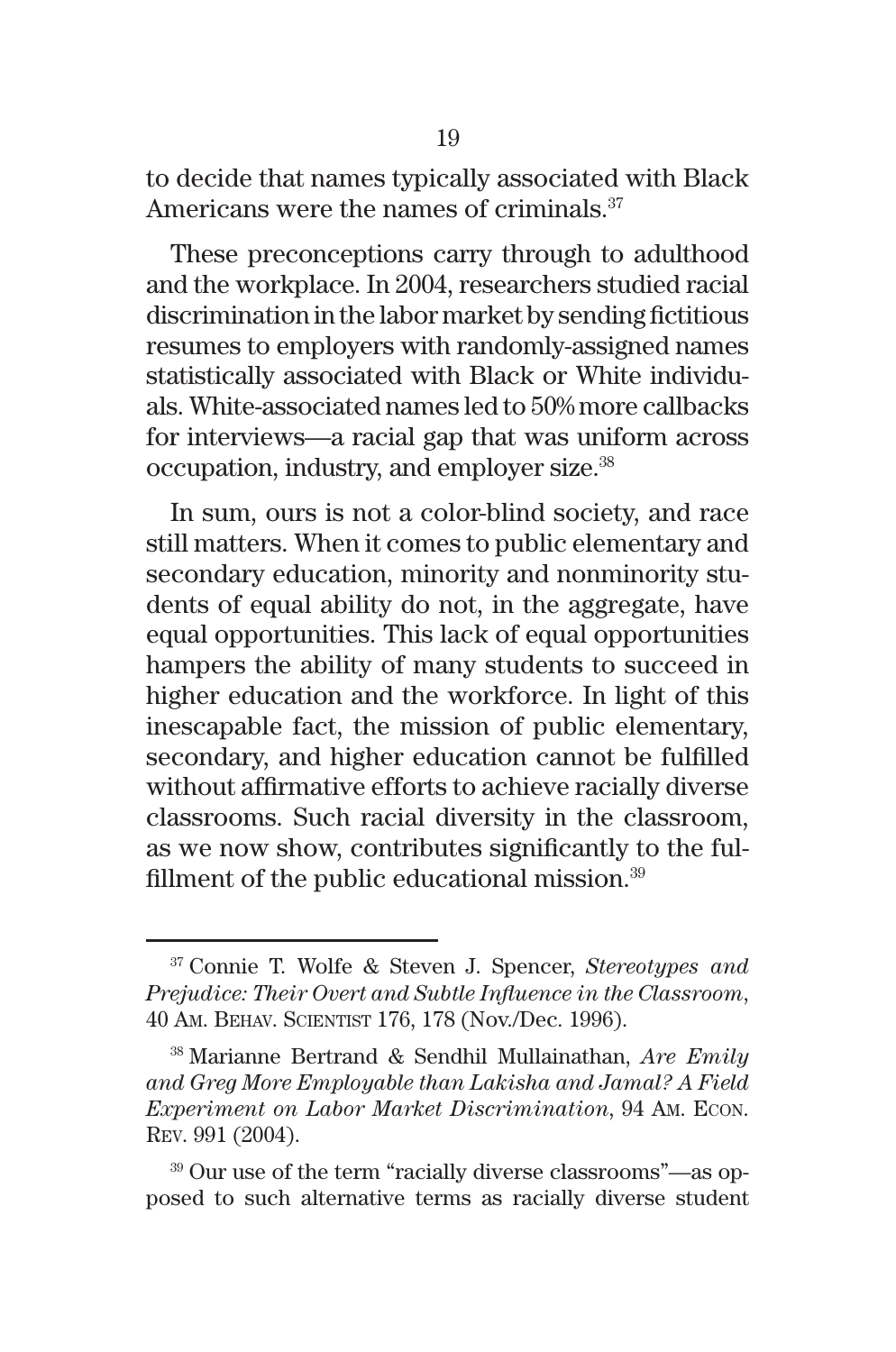#### **B. The Educational and Societal Benefits of Racially Diverse Classrooms**

As grim as this portrait of persistent racial disparity and *de facto* segregation may be, there are solutions that we, as a society, can pursue to address it. An impressive body of empirical research has shown that fostering racially diverse classrooms is a fundamental and necessary step in closing minority achievement gaps and promoting productive intergroup relations in society at large.

1. Even when one controls for parental income, education, and other measures of socioeconomic status, there are persistent racial gaps in achievement and other educational outcomes.40 These gaps particularly in student test scores—have narrowed during periods coinciding with greater school integration;<sup>41</sup> conversely, the more recent period of stagnation in progress toward narrowing these gaps

bodies or racially integrated schools—is not without purpose. Merely placing minority and nonminority students in the same school does not in itself necessarily create the conditions for beneficial interactions among students of different races. *See* Patricia Gurin et al., *Diversity and Higher Education: Theory*  and Impact on Educational Outcomes, 72 HARV. EDUC. REV. 330, 333 (2002).

<sup>40</sup> Roslyn Arlin Mickelson & Martha Bottia, *Integrated Education and Mathematics Outcomes: A Synthesis of Social Science Research*, 88 N.C. L. Rev. 993, 998 (2010).

<sup>41</sup> *Id.* at 1010 (citing Mark Berends & Roberto V. Peñaloza, *Increasing Racial Isolation and Test Score Gaps in Mathematics: A 30-Year Perspective*, 112 Teachers Coll. Rec. 978, 988-91 (2010)).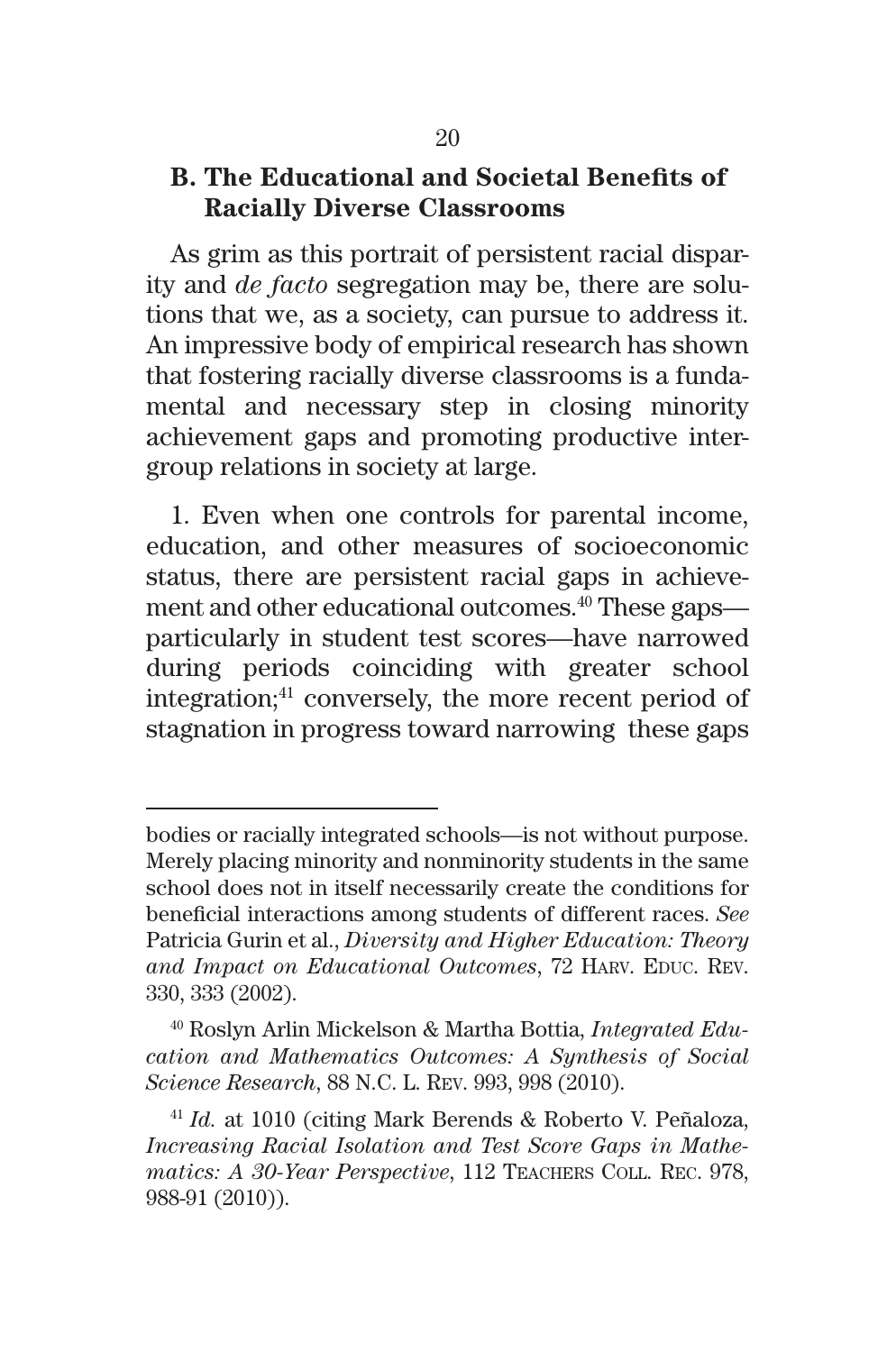corresponds with a period when desegregation has effectively stalled or been reversed.<sup>42</sup>

Much social science research documents the influence of segregation on disparities in mathematics achievement, where racial gaps persist irrespective of socioeconomic factors.43 As a whole, this body of research unambiguously finds that racial diversity in classrooms positively affects Black students' math achievement,<sup>44</sup> and, conversely, that racial segregation negatively affects their mathematics performance.45 This research also provides strong evidence that segregation undermines mathematics achievement among Hispanics and moderately strong evidence that attending diverse schools fosters it.<sup>46</sup> Indeed, these studies even provide strong evidence that racial isolation negatively affects the achievement of Whites and that attending diverse schools

<sup>42</sup> *Id.* 

<sup>45</sup> Mickelson & Bottia, *supra* note 40, at 1032 & n.151 (collecting studies) *See also* Berends & Peñaloza, *supra* note 41, at 992-93.

<sup>46</sup> Mickelson & Bottia, *supra* note 40, at 1034 & nn.162-63 (collecting studies).

<sup>43</sup> *Id*. at 998.

<sup>44</sup> *Id*. at 1032 & n.150 (collecting studies). *See also* Bernadette Gray-Little & Robert A. Carels, *The Effect of Racial Dissonance on Academic Self-Esteem and Achievement in Elementary, Junior High, and High School Students*, 7 J. Res. on Adolescence 109, 123, 125-26 (1997) (finding that Black and White 11th graders had the highest achievement levels at racially balanced schools and that school racial composition exerted a more powerful influence on Black student performance than it did on White student performance).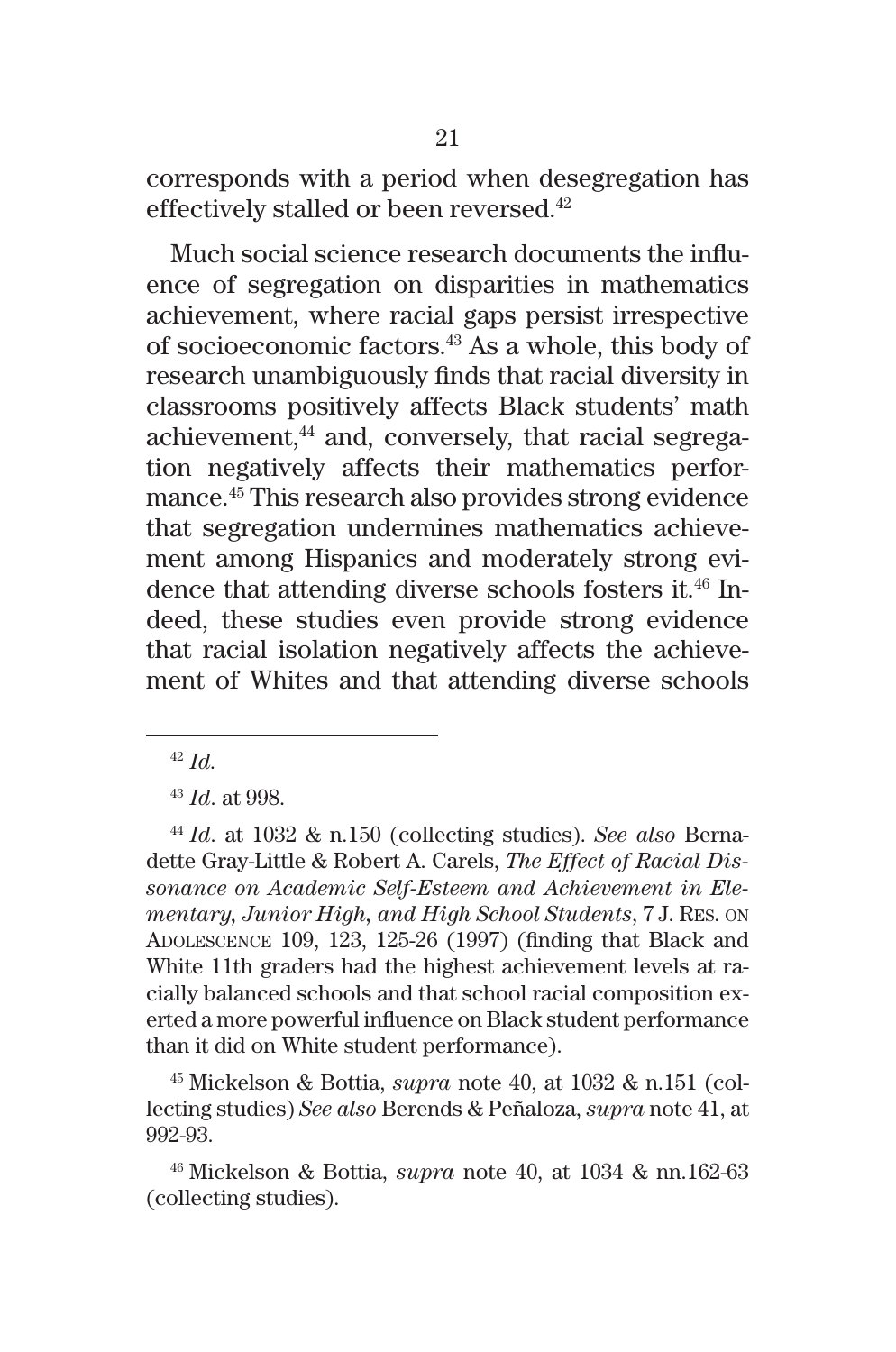does not harm their mathematics achievement.<sup>47</sup> Together, these findings provide consistent and unambiguous evidence that math learning in a racially diverse classroom is positively related to outcomes for most students—irrespective of the student's age, race, or socioeconomic status.48

Segregated majority-minority schools are, as discussed earlier, frequently high-poverty schools with fewer resources and funding than majority white schools, which research shows leads to a negative impact on students' reading and verbal achievement. For example, one recent study found that attending a highly segregated, majority Black school has a "profound" negative effect on a student's verbal achievement, "above and beyond" the effects of a student's own poverty level or racial group.<sup>49</sup> Another study found that, as a majority-minority school became more and more segregated, average monthly reading gains among first-graders slowed by twothirds, with the negative association between classroom composition and reading growth being strongest for Black students.<sup>50</sup>

<sup>49</sup> Geoffrey Borman & Maritza Dowling, *Schools and Inequality: A Multilevel Analysis of Coleman's Equality of Educational Opportunity Data*, 112 Teachers Coll. Rec. 1201, 1236-39 (2010).

<sup>50</sup> James Benson & Geoffrey Borman, *Family, Neighbor-*

<sup>47</sup> *Id*. at 1033-34 & nn.156-60 (collecting studies). *See also* Gray-Little & Carols, *supra* note 44, at 123, 125-26.

<sup>48</sup> Mickelson & Bottia, *supra* note 40, at 1043. *See also* Xiaoxia A. Newton, *End-of-High-School Mathematics Attainment: How Did Students Get There?*, 112 Teachers Coll. Rec. 1064, 1087-88 (2010).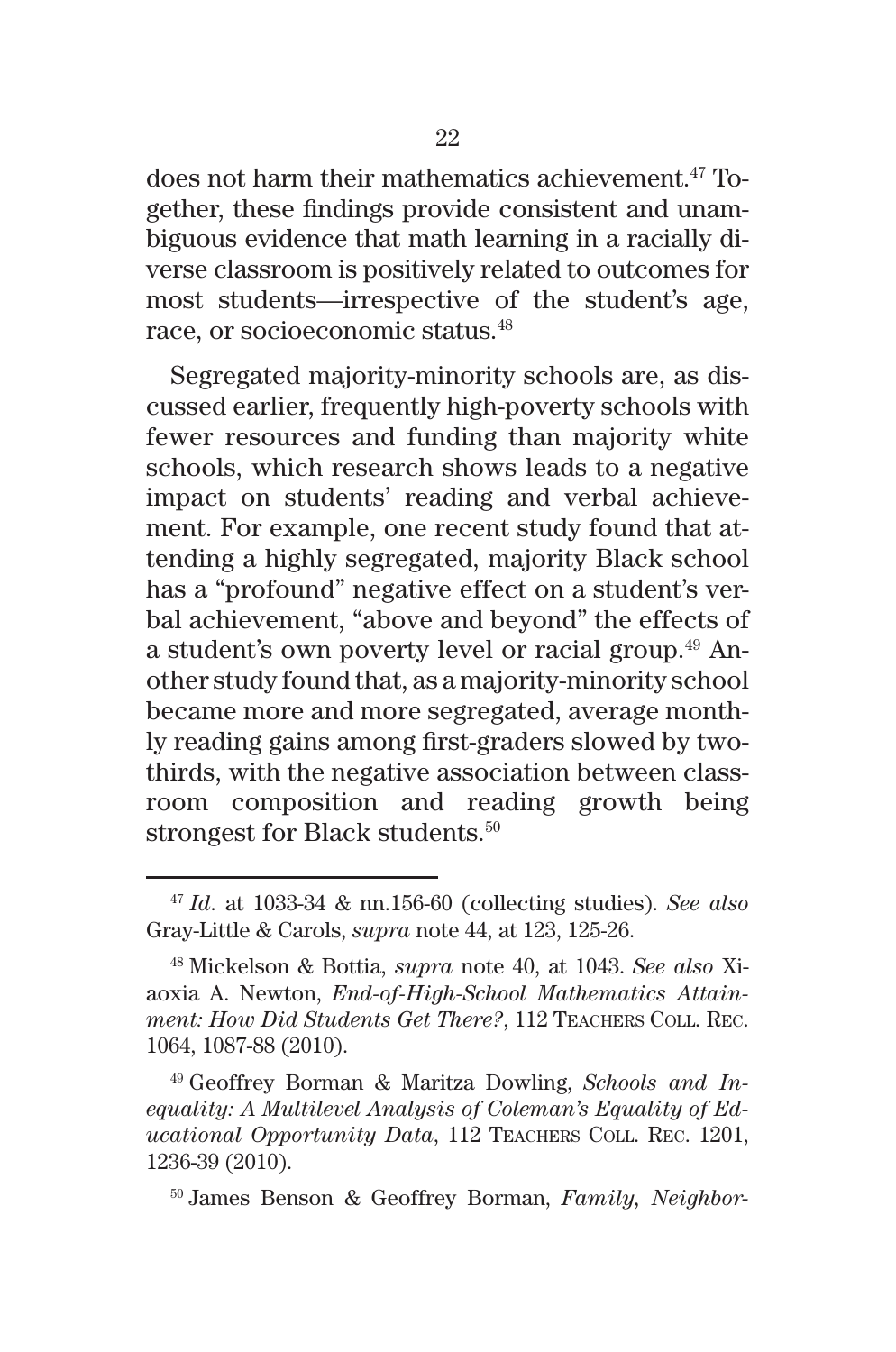Integrated school environments are also more effective than segregated ones in helping students graduate. For example, a study of public school students in Cleveland showed that Black, Hispanic, and White students had lower drop-out rates when attending diverse high schools—and that this effect intensified if the students were exposed to diverse school environments before high school.<sup>51</sup> In other words, a diverse school environment "turn[s] the average high school into an institution that cushions more effectively the negative effects of intensifying non-school problems on graduation chances."52

The impact of integrated schooling is significant and long-lasting. A recent study followed the lifetrajectories of children born between 1945 and 1968 until 2013 and found that Black students who attended desegregated schools were more likely to graduate from high school, go to college, and earn a degree than those who attended segregated schools.53 They also made more money: five years of

<sup>51</sup> Argun Saatcioglu, *Disentangling School- and Student-Level Effects of Desegregation and Resegregation on the Dropout Problem in Urban High Schools: Evidence From the Cleveland Municipal School District, 1977-1998*, 112 Teachers Coll. Rec. 1391, 1419, 1427 (2010).

<sup>52</sup> *Id*. at 1429.

<sup>53</sup> Rucker C. Johnson, Long-Run Impacts of School Desegregation & School Quality on Adult Attainments 2, 18-20, National Bureau of Economic Research, Working Paper

*hood, and School Settings Across Seasons: When Do Socioeconomic Context and Racial Composition Matter for the Reading Achievement Growth of Young Children?* 112 Teachers Coll. Rec. 1338, 1371, 1374-75 (2010).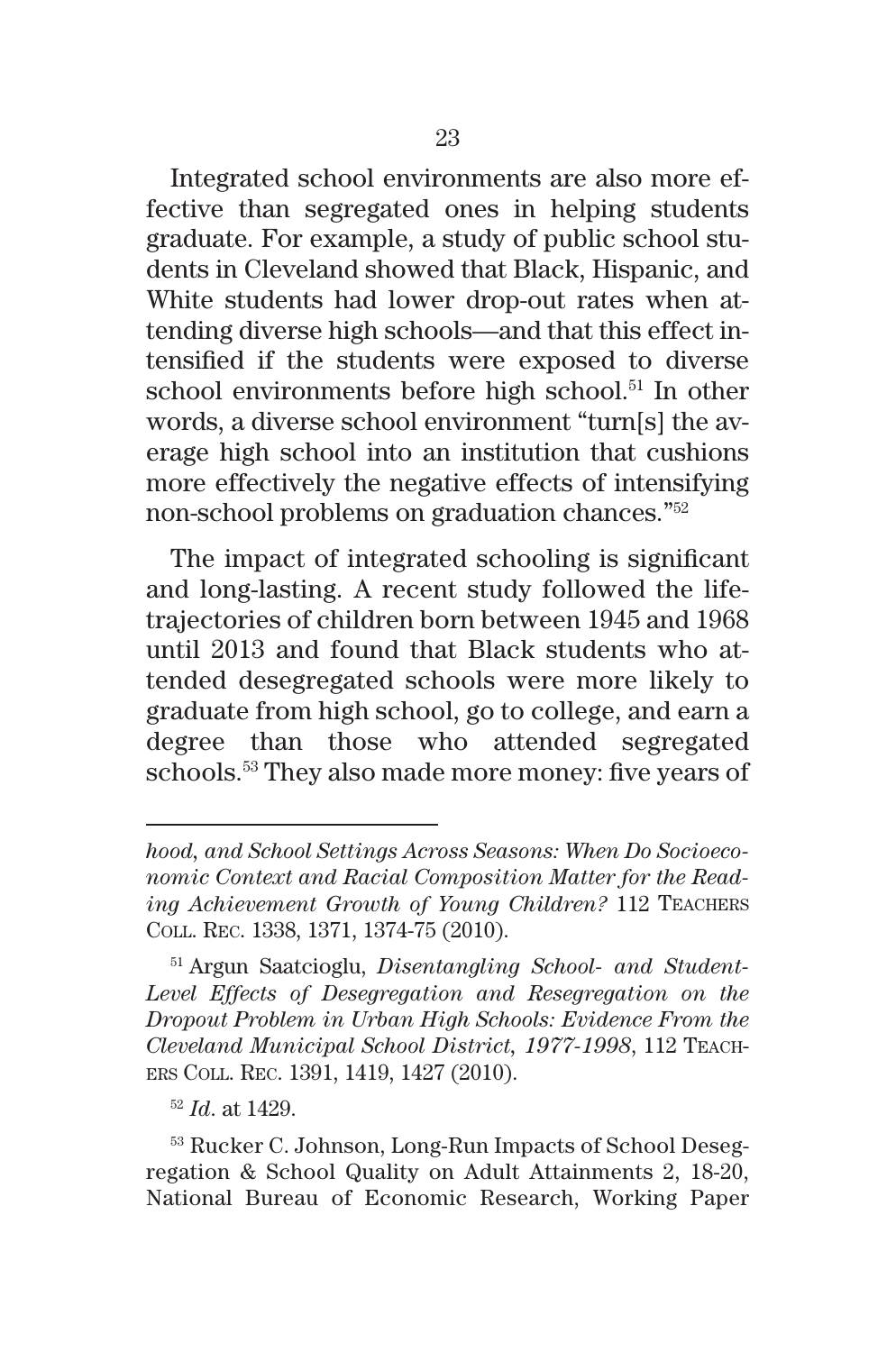integrated schooling increased earnings by 15 percent.54 Blacks who attended integrated schools were also less likely to be incarcerated and were healthier as adults.55 Notably, attending a racially diverse school had no negative effect on White students.<sup>56</sup> Overall, the research on the impact of racial diversity in schools demonstrates that if we are to have a society in which children of all races are allowed to realize their academic and intellectual potential, that goal can only be reached by permitting policies that foster racial diversity in elementary, secondary, and higher education.

2. Beyond the well-documented educational benefits of racially diverse classrooms, there are broad societal benefits to be realized from the interracial contact that comes with diverse classroom environments. The theory that interracial contact reduces racial stereotypes and prejudice was first articulated by Gordon W. Allport in his seminal work, The NATURE OF PREJUDICE. Allport posited that racial isolation breeds stereotypes and prejudice, and that "equal status contact between majority and minority groups in the pursuit of common goals" is a critical ingredient in improving relations between members of those groups, especially if such contact "is of a sort that leads to the perception of common

- <sup>55</sup> *Id*. at 2, 22-23.
- <sup>56</sup> *Id*. at 2, 18.

<sup>16664 (</sup>Revised September 2015), *available at* http://www. nber.org/papers/w16664.pdf.

<sup>54</sup> *Id*. at 20-21.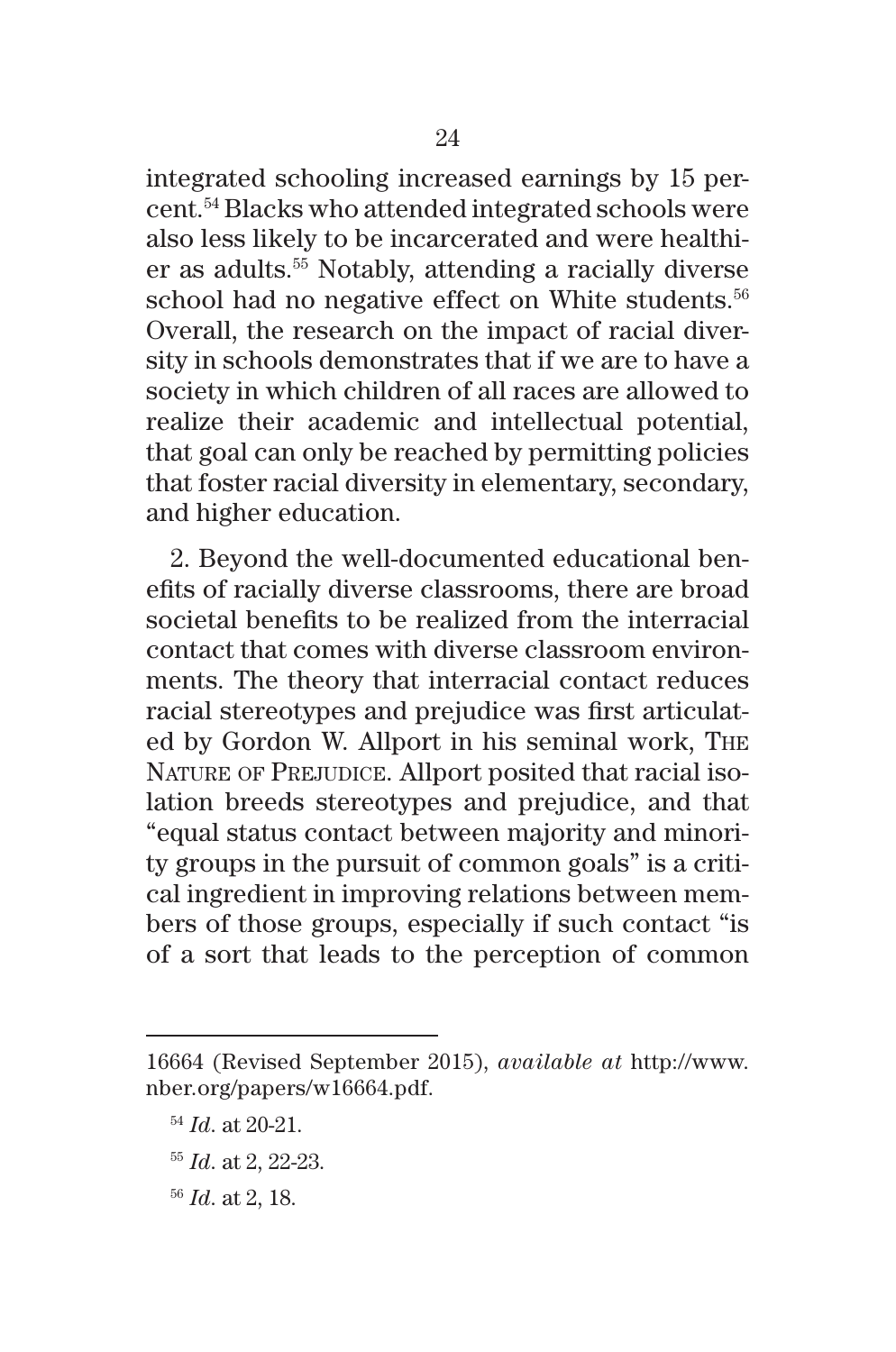interests and common humanity between the members of the two groups."57

Subsequent empirical research has repeatedly and consistently confirmed the common-sense conclusion that interracial contact can combat stereotypes and prejudice and make individuals more comfortable relating to members of other racial groups.58 This research makes plain, however, that the conditions of contact are critical to its impact. In the first place, contact that occurs during key periods of personal development—for example, in a student's formative years and that frequently recurs, is far more effective at promoting tolerance and cross-racial understanding than intermittent contact among persons whose social beliefs and identities are fully formed.59

So too, contact with a broad spectrum of different people of another race is more effective in breaking

<sup>59</sup> Such crucial stages of development include not only the college years (of those individuals who advance to that educational level) but, more broadly, children's very earliest educational experiences. *See* Susanne E. Dutton et al. *Racial Identity of Children in Integrated Predominantly White, and Black Schools*, 138 J. of Soc. Psychol. 41, 42 (1998); Richard R. Scott & James M. McPartland, *Desegregation as National Policy: Correlates of Racial Attitudes*, 19 Am. EDUC. Res. J. 397, 399 (Fall 1982).

<sup>&</sup>lt;sup>57</sup> Gordon W. Allport, THE NATURE OF PREJUDICE 281 (1954).

<sup>58</sup> *See* Cynthia Estlund, *Working Together: The Workplace, Civil Society, and the Law*, 89 Geo. L. J. 1, 19, 23-24 (2000) ("[The [contact] hypothesis has been tested, and has usually been confirmed, in a large number of empirical studies using many different methodologies—field studies, survey research, and laboratory experiments—in a wide range of settings.").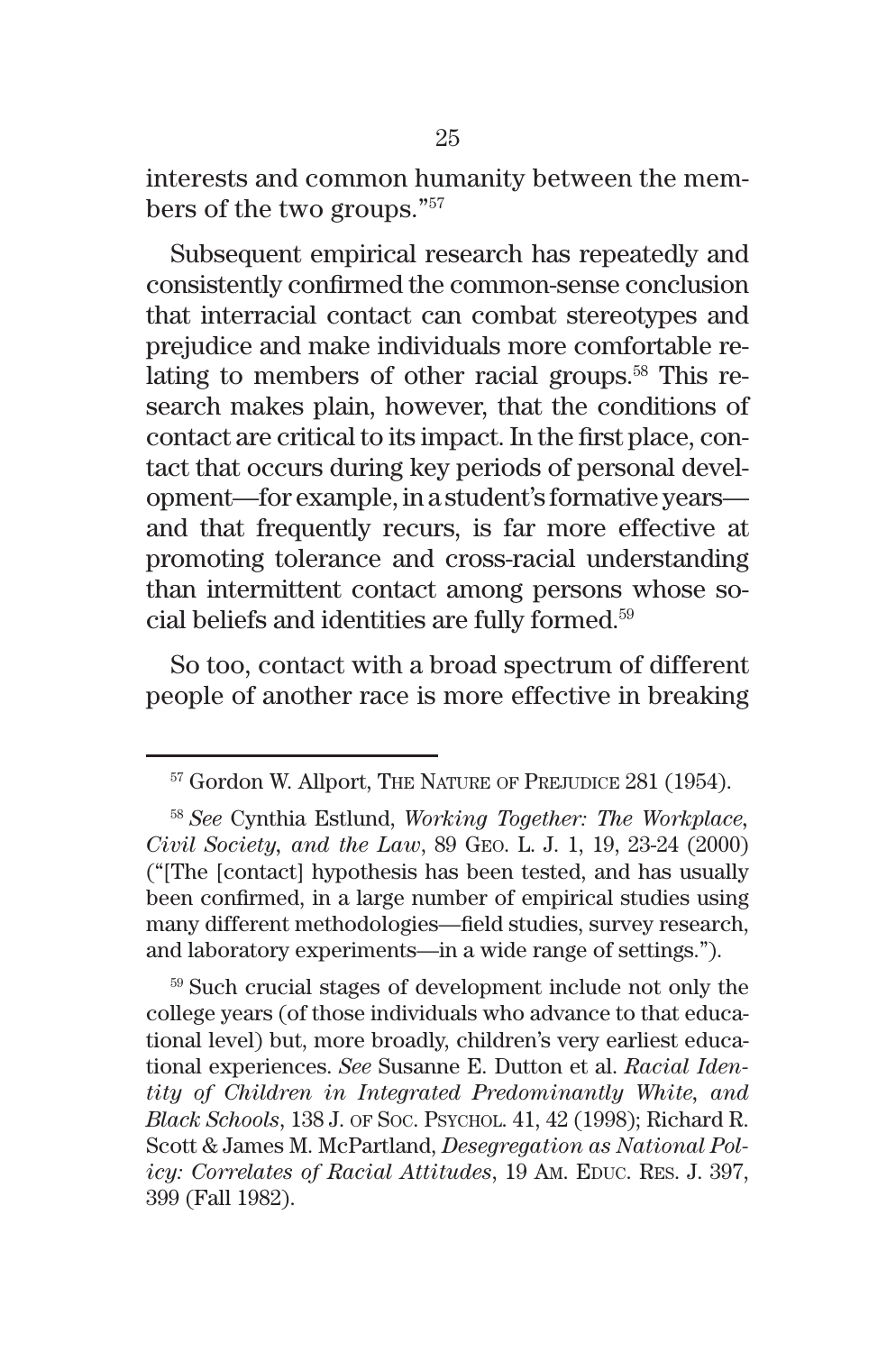down racist and prejudicial attitudes than contact with just a few individuals of another race, because it forces people to "decategorize" those with whom they are dealing and to treat them as individuals rather than simply as members of a particular racial group.60 This finding highlights the importance of having a "critical mass" of minority students. A "variety of viewpoints among minority students"61 helps to break down racial stereotypes, and "nonminority students learn there is no 'minority viewpoint' but rather a variety of viewpoints among minority students."62 This requires a sufficiently diverse group of experiences and perspectives within minority groups in order to counteract racial stereotypes and achieve the educational benefits of diversity. A recent study of Black male college students noted that the Black students "recognized that members of other racial/ethnic groups might perceive the Black student population as a monolithic group" but that they themselves "were quite cognizant of the characteristics and experiences that made them unique and distinctive from each other" such as coming from a predominantly White area or a predominantly Black area.<sup>63</sup>

<sup>60</sup> See Marilynn B. Brewer & Norman Miller, *Contact and Cooperation: When Do They Work?*, in Eliminating Racism: Profiles in Controversy 315, 318-20 (Phyllis A. Katz & Dalmas A. Taylor eds., 1988).

<sup>61</sup> *Grutter*, 539 U.S. at 320.

<sup>62</sup> *Id.* at 319-20.

<sup>63</sup> Shaun R. Harper & Andrew H. Nichols, *Are They Not All the Same? Racial Heterogeneity Among Black Male Undergraduates*, Journal of College Student Development 204 (May/ June 2008).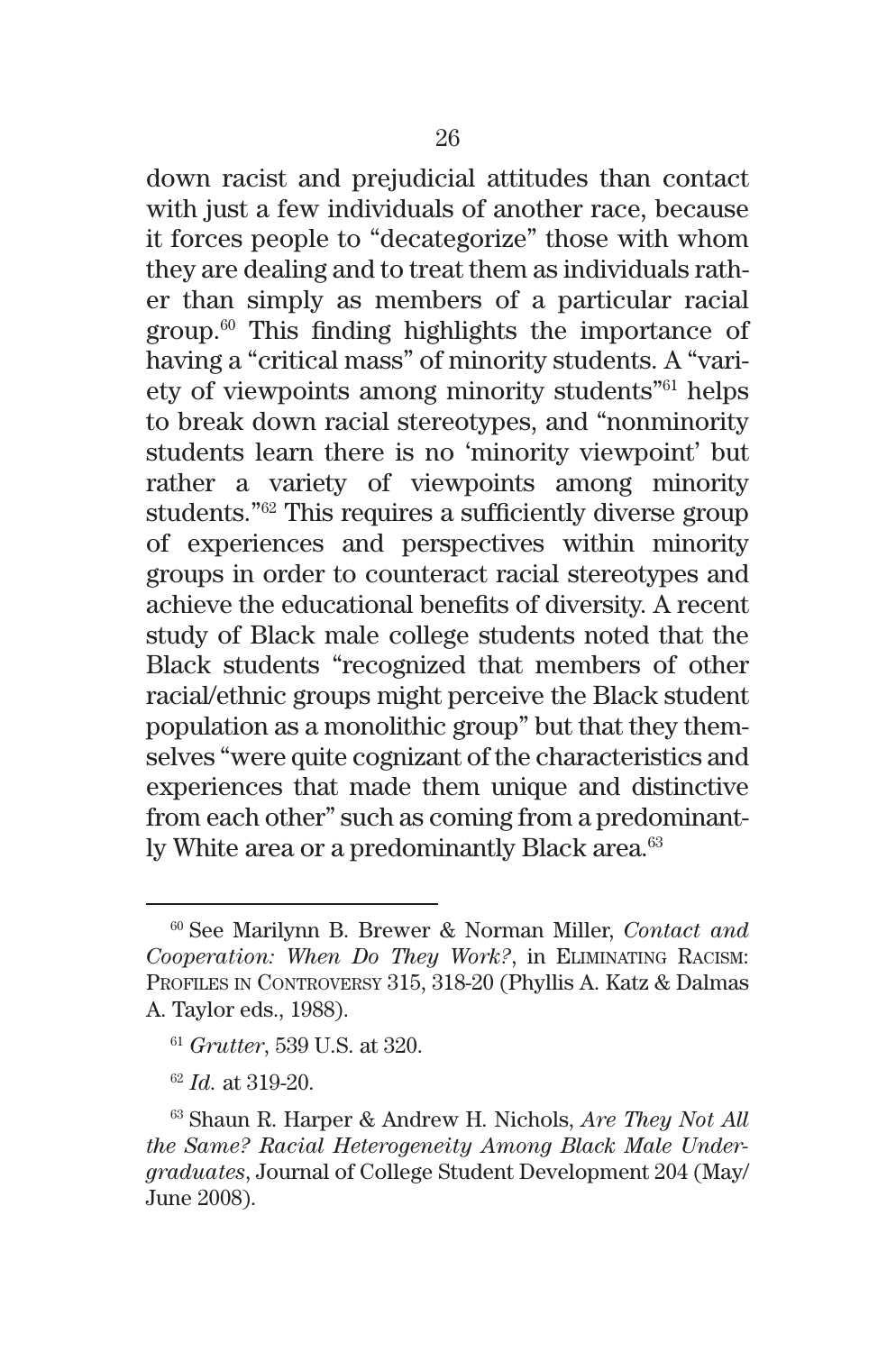Accordingly, in order to disrupt stereotypes of minority students as being a monolithic group with the same experiences, perspectives, and interests, Respondent looks at race as one factor among many in order to ensure a "critical mass" of students with diverse backgrounds. By doing so, Respondent has the ability to admit high-achieving minority students with unique experiences and interests, such as a desire to major in a program that has a historical underrepresentation of minorities, and that enriches the educational environment for all students.

Finally, in order for racial stereotypes to be effectively countered, contact must be among individuals of equal status, lest contact serve simply to reinforce rather than reduce racist attitudes and prejudices.64 The interactions of diverse students in higher education satisfies this requirement*.* As this Court recognized in *Grutter*, the benefits that accrue from student-body diversity in higher education are "not theoretical but real." 539 U.S. at 330. Such diversity fosters the ability to relate to other people, cultures, and viewpoints,

 $64$  Thus, for example, the mere fact that a school is integrated, standing alone, does not ensure improved cross-racial relations among students. Rather, the nature and number of interracial interactions in which students engage are the determinative factors. *See*, *e.g.*, Janet Schofield, Black and WHITE IN SCHOOL: TRUST, TENSION, OR TOLERANCE? 157, 176-81 (1981) (reporting that desegregation alone generated "a definite, but relatively modest, improvement in relations between black and white students" but that cooperative activities among black and white students generated more significant improvements).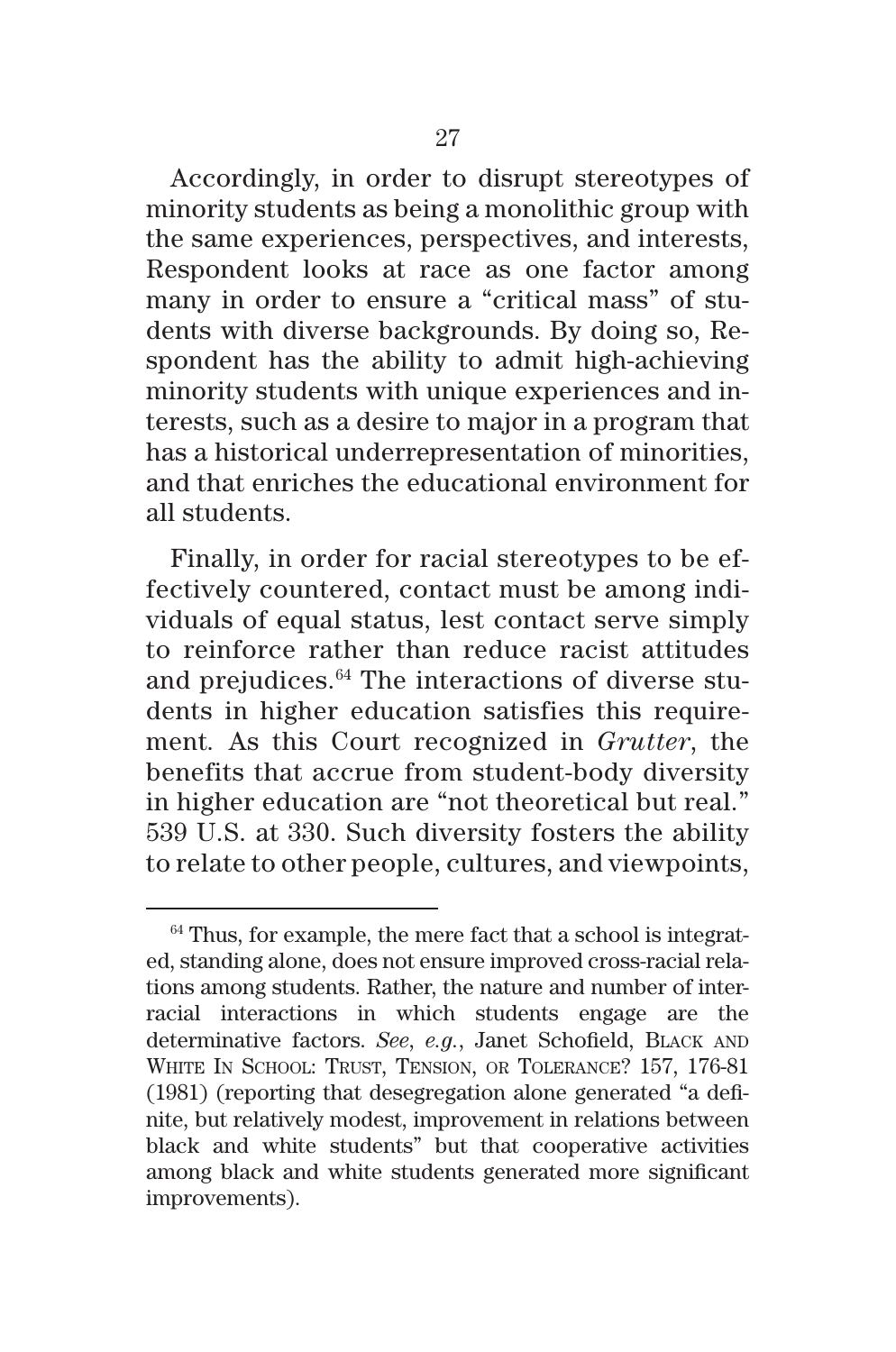which in turn holds tremendous value for our economy, military, and society at large. *Id*. at 330- 33.

Given these findings, it is not surprising that interracial cooperative contact among students of different races in our public schools has repeatedly been linked with increased levels of tolerance for children of other races,<sup>65</sup> and increased likelihood that children of different races will become and remain friends.<sup>66</sup> Such one-on-one contact has been found to be more effective in promoting racial tolerance and cross-race interaction than any other pedagogical method—including a multicultural curriculum.<sup>67</sup> Moreover, such contact has been linked to the formation of "close, reciprocated [interracial] friendship choices, the kind of friendships that should be [the] most difficult to change,"<sup>68</sup> and which social sci-

 $65$  For example, a 1998 study reports that white fourth graders in a predominantly white school were less likely than white fourth graders in integrated schools to choose a picture of a black child as someone with whom they wanted to be friends, and were more likely than the white students in the integrated schools to choose the picture of the black child as representing the child-among an array of pictures of children-that they disliked most. *See* Dutton, *supra* note 59, at 48.

<sup>66</sup> Robert E. Slavin, *Cooperative Learning: Applying Contact Theory in Desegregated Schools*, 41 J. Soc. Issues 45, 53, 59 (1985).

<sup>67</sup> *See* Yehuda Amir, *The Role of Intergroup Contact* in Change of Prejudice and Ethnic Relations, in Towards the Elimination of Racism 240, 260, 266, 281 (Phyllis A. Katz ed., 1976).

<sup>68</sup> Slavin, *supra* note 66, at 55, 59 (1985).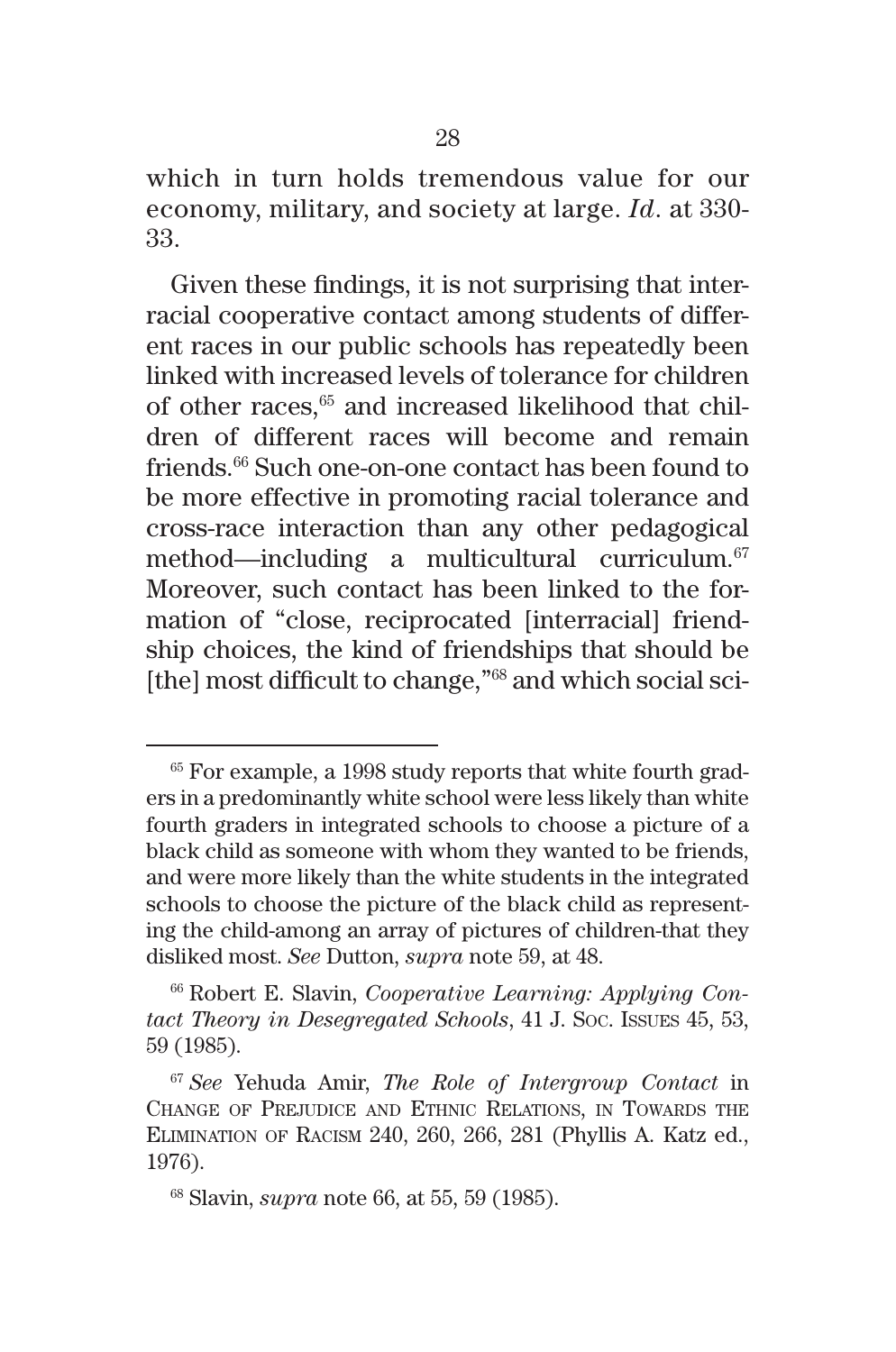entists have long viewed "as one of most potent agents" for promoting racial tolerance.<sup>69</sup>

In the end, this process—far from resulting in racial balkanization—leads to precisely the opposite result. Cooperative interaction between different groups "induces members [of different groups] to conceive of themselves as one (superordinate) group rather than as two separate groups, thereby transforming their categorized representations from us and them to a more inclusive we."70

3. Teaching elementary and secondary school students to treat people as individuals and to identify common ground is of great consequence to their intellectual development. Heterogeneous groups—including groups that differ only with respect to the race of the participants—are better at creative problem-solving than homogeneous groups, due to the benefits of interactions between diverse individuals.71 Reflecting that reality, high school students who are asked whether or not racial and ethnic diversity has enhanced their educational experience

<sup>69</sup> Amir, *supra* note 67, at 272.

<sup>70</sup> Samuel L. Gaertner et al., *How does Cooperation Reduce Intergroup Bias?*, 59 J. Personality & Soc. Psychol. 692, 693 (1990).

<sup>71</sup> Poppy Lauretta McLeod et al., *Ethnic Diversity and Creativity in Small Groups*, 27 Small Group Res. 248, 250 (May 1996) (summarizing "consistent empirical support" for the conclusion that heterogeneous groups-including groups that are diverse only as to race or gender-generate more creative and feasible solutions to problems than do homogeneous groups).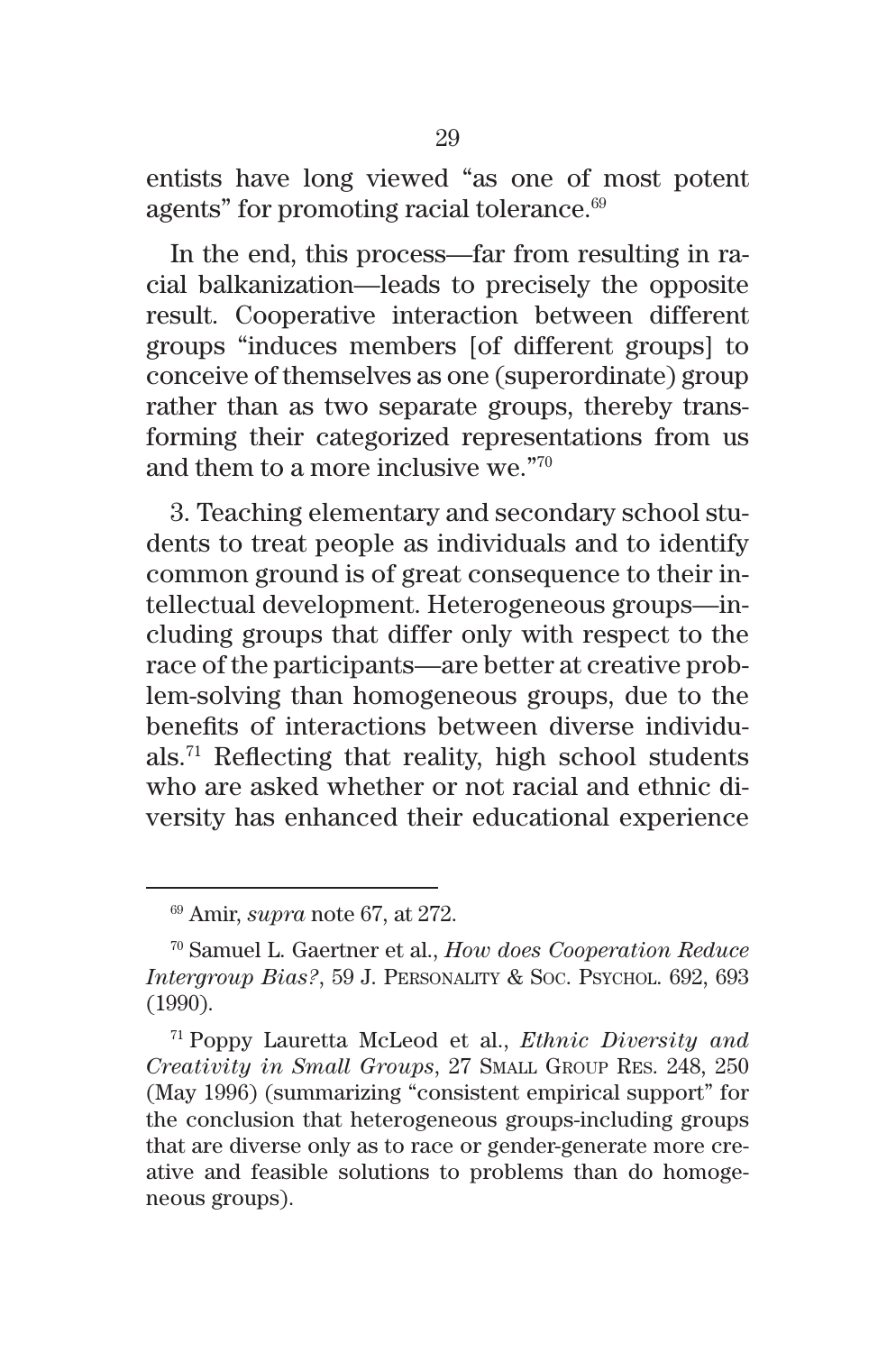respond in the affirmative in overwhelming numbers.72 Indeed, some even contend that greater classroom diversity would further improve the educational process.73

Other research provides further evidence of the cognitive benefits of interracial interactions in the educational context. For example, in one study, 250 high school students were asked to view a short film showing two boys (one black and one white) engaged in various activities—some positive, some negative and some ambiguous—both together and apart. The students were asked to describe what the boys had done in the film and predict what each would do in various specified situations. White stu-

 $72$  Surveys of public high school students in Louisville, Kentucky and Cambridge, Massachusetts, found that over 80% of students believed that their experiences in racially and ethnically diverse high schools "ha[d] helped them to work more effectively with and to get along with members of other races and ethnic groups." Michal Kurlaender & John T. Yun, *Is Diversity a Compelling Educational Interest?*, in DIVERSITY Challenged: Evidence on the Impact of Affirmative Action 132 (Gary Orfield ed., 2001); The Civil Rights Project-Harvard University, *The Impact of Racial and Ethnic Diversity on Educational Outcomes: Cambridge, MA School District* 7 (Jan. 2002) ("*Cambridge Study*"), *available at* http://www.eric.ed.gov/ PDFS/ED462469.pdf.

<sup>73</sup> One white high school student voiced his view that "the AP classes would be much better with a more diverse group of students." *Cambridge Study*, *supra* note 72, at 10. A black student made a similar point, voicing his discomfort as the only black student in his AP history class because "[w]hen we have discussions about the black community, I get offended and intimidated." *Id*. at 10.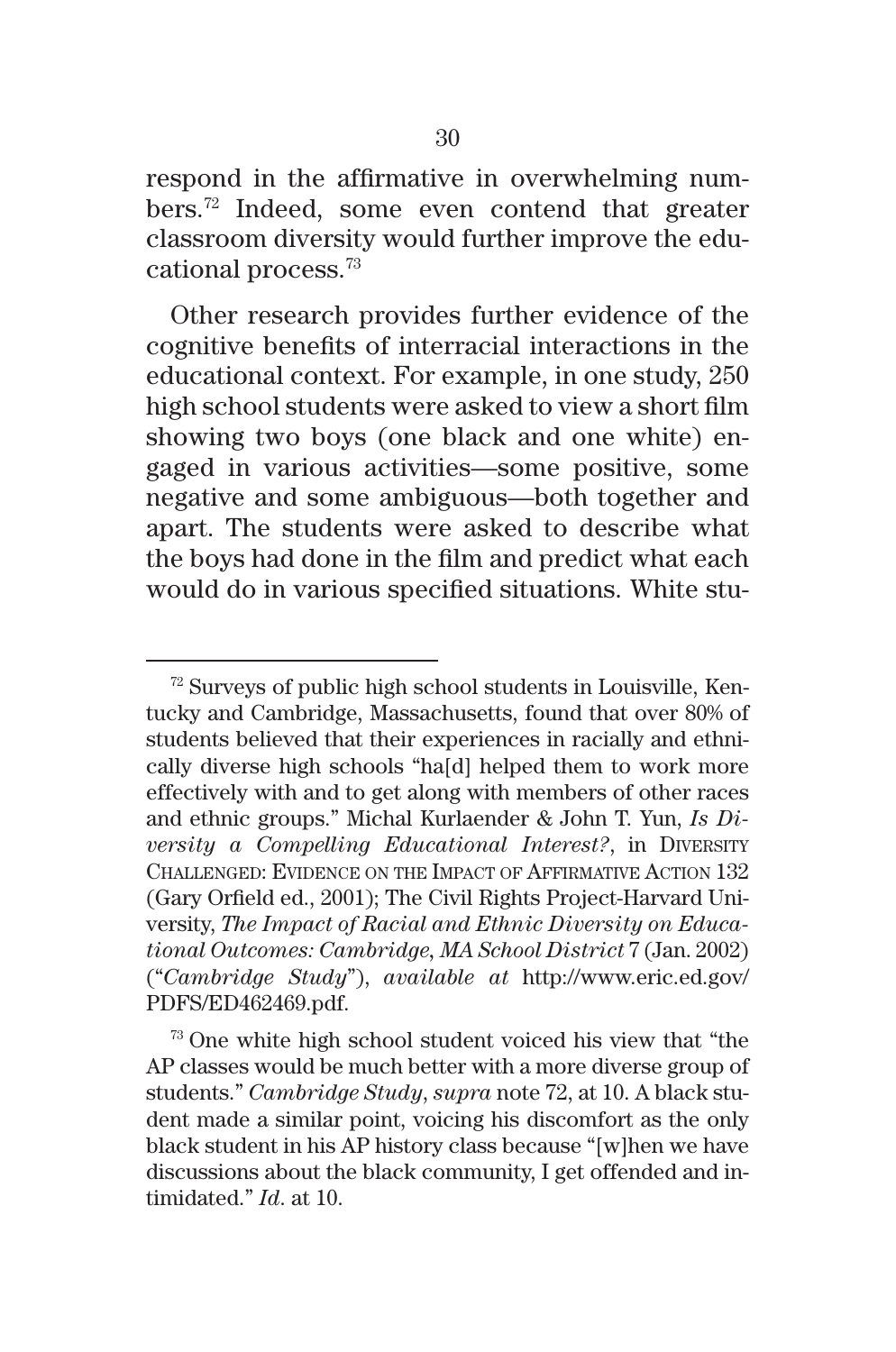dents who had had the opportunity for more interracial classroom contact:

(1) described [the boys] in ways that were more differentiated, more integrated, and more multivalent; (2) made predictions of the future behavior of [the boys] that were less absolute; (3) inferred the presence of attributes in [the boys] with less certainty; and (4) were less likely to perceive [the black boy] as submissive and [the white boy] as domin[a]nt.74

The White students' greater ability to describe the film participants in meaningful, individualized ways applied not only to their description of the black boy but to their description of the white boy as well, "suggest[ing] that interracial contact had a facilitating effect on the development of interpersonal cognitive skills in general."75

4. These consequences of classroom diversity have enduring benefits for a multiethnic, democratic society, and its citizens. Students who learn to interact with individuals of other races in elementary and secondary school are far "more likely to function in desegregated environments in later life. As adults, they more frequently live[] in desegregated neighborhoods, ha[ve] children who attend[] desegregated schools, and ha[ve] close

<sup>74</sup> Bert Meltzer, *The Influence of the Duration of Interracial Classroom Contact on the Development of Interpersonal Cognitive Skills* 133-34 (Doctoral Dissertation, Clark University) (Ann Arbor, Mich., University Microfilms 1969, No. 69-20, 406).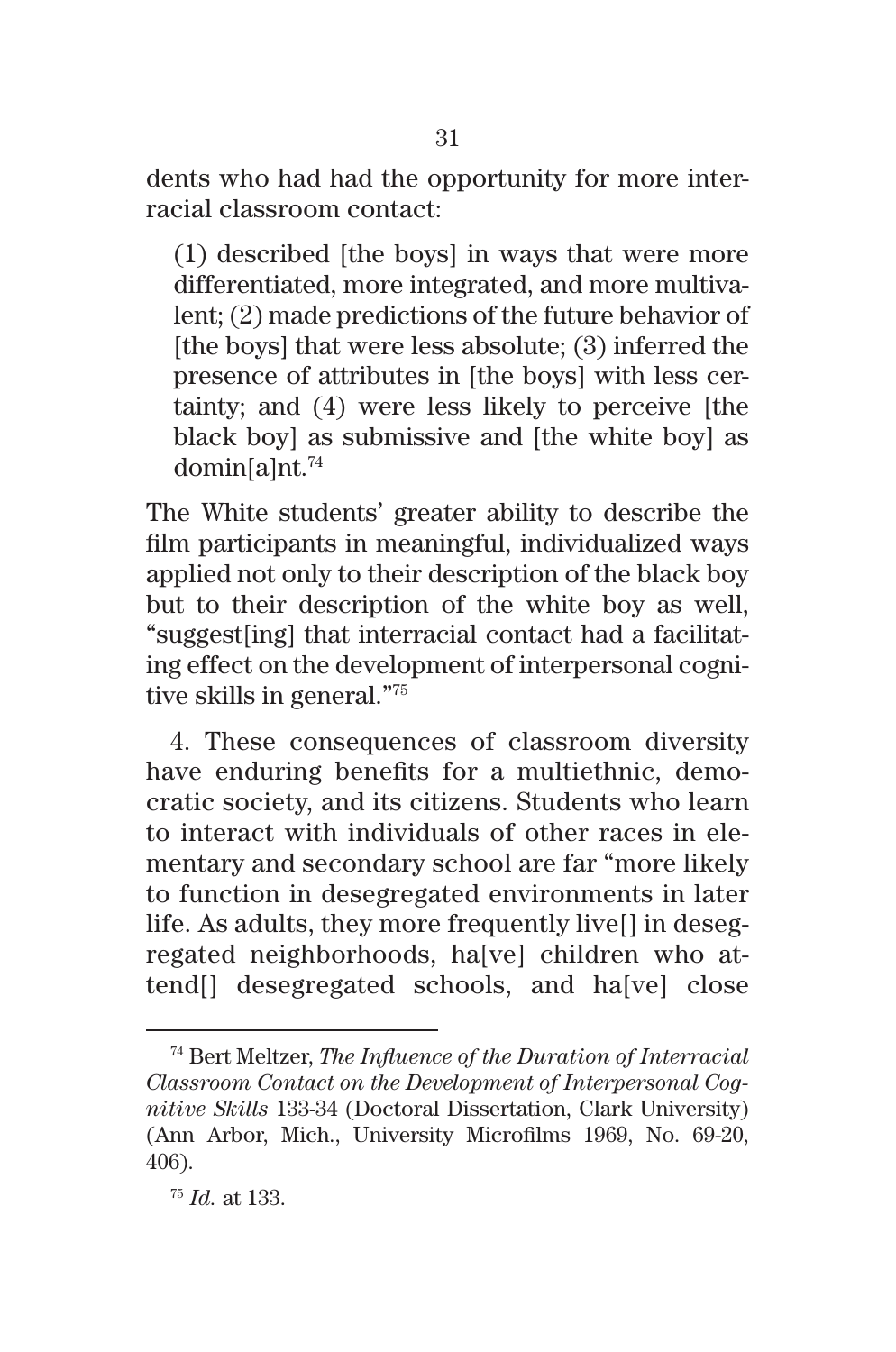friends of the other race[s] than d[o] adults … who had attended segregated schools."76 They are also more likely as adults to interact with individuals of other races than are students educated in racially homogeneous schools.77 In addition, racially diverse schools and classrooms produce students who have very high levels of comfort in dealing and working with individuals of other races in later life—which they attribute in large part to their school experiences.78

Conversely, researchers have found that early racial isolation, especially in schools, is significantly associated with a later expressed desire to live around people of the same race.79 One study found that attending a segregated, predominantly Black school was influential in choosing to live in a predominantly Black neighborhood, indicating that

<sup>76</sup> Jomills Henry Braddock II & James M. McPartland, *Social-Psychological Processes that Perpetuate Racial Segregation*, 19 J. BLACK STUDIES 267, 269 (1989) (discussing results of desegregation at the elementary and secondary school level based on national survey of 12,686 individuals).

<sup>77</sup> *See*, *e.g.*, Lee Sigelman et al., *Making Contact? Black-White Social Interaction in an Urban Setting*, 101 Am. J. Soc. 1306, 1322 (Mar. 1996); Peter B. Wood & Nancy Sonleitner, *The Effect of Childhood Interracial Contact on Adult Antiblack*  Prejudice, 20 INT'L J. INTERCULTURAL REL. 1 (1990).

<sup>78</sup> *See Cambridge Study*, *supra* note 72, at 4, 6-7; Kurlaender & Yun, *supra* note 72, at 111, 124-25, 130.

<sup>79</sup> Jomills Henry Braddock II & Amaryllis Del Carmen Gonzalez, *Social Isolation and Social Cohesion: The Effects of K–12 Neighborhood and School Segregation on Intergroup Orientations*, 112 Teachers Coll. Rec. 1631, 1649-51 (2010).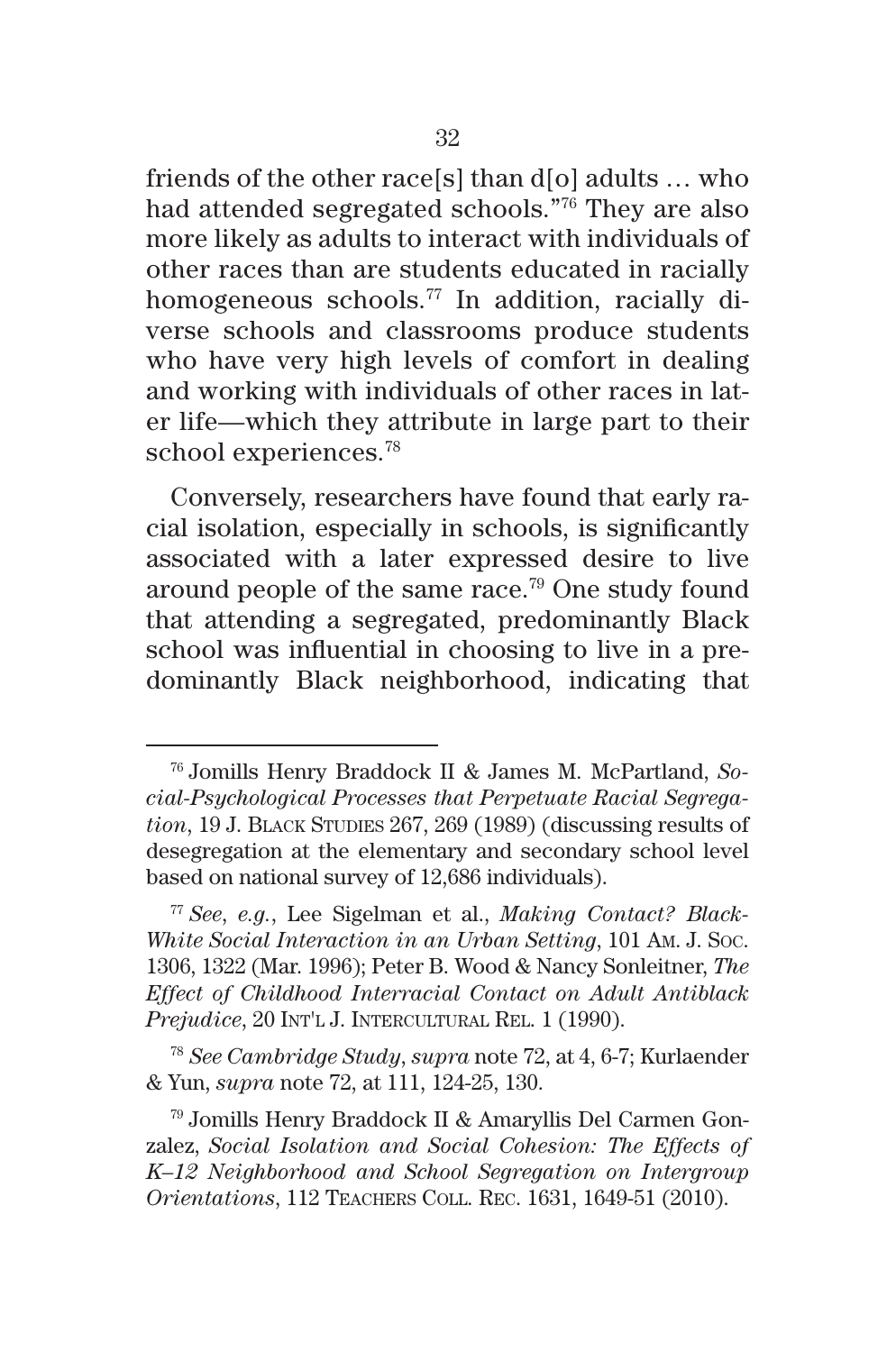more diverse public schools "may lead in the long run to more integrated neighborhoods over time."80 Yet another study shows strong associations between high levels of school segregation and later racial isolation in workplaces—a result that held over the long term.<sup>81</sup>

As the foregoing studies explain, racially diverse classrooms produce long-range benefits because they break the cycle of segregation in neighborhoods, schools, social networks, and occupations. Equally to the point, they demonstrate that by closing the door on racial diversity in schools, we open the door to further racial prejudice and discrimination by perpetuating the racial isolation that breeds such prejudice and discrimination.

5. Several of the *amici* supporting the Petitioner argue that a new body of empirical research—in particular, Richard Sander's work—critically undermines the diversity rationale this Court accepted in Grutter, 539 U.S. at 327-33.<sup>82</sup> The thrust of Sander's theory is that, because of race-conscious admission policies, minority students arrive at institutions of

<sup>80</sup> Pat Rubio Goldsmith*, Learning Apart, Living Apart: How the Racial and Ethnic Segregation of Schools and Colleges Perpetuates Residential Segregation*, 112 Teachers Coll. Rec. 1602, 1626-27 (2010).

<sup>81</sup> Elizabeth Stearns, *Long-Term Correlates of High School Racial Composition: Perpetuation Theory Reexamined*, 112 Teachers Coll. Rec. 1654, 1670-74 (2010).

<sup>82</sup> Brief of *Amici Curiae* Richard Sander & Stuart Taylor, Jr. at 2-28; Brief of *Amici Curiae* Pac. Legal Found. et al. at 17-21; Brief of *Amici Curiae* Gail Heriot et al. at 21-33.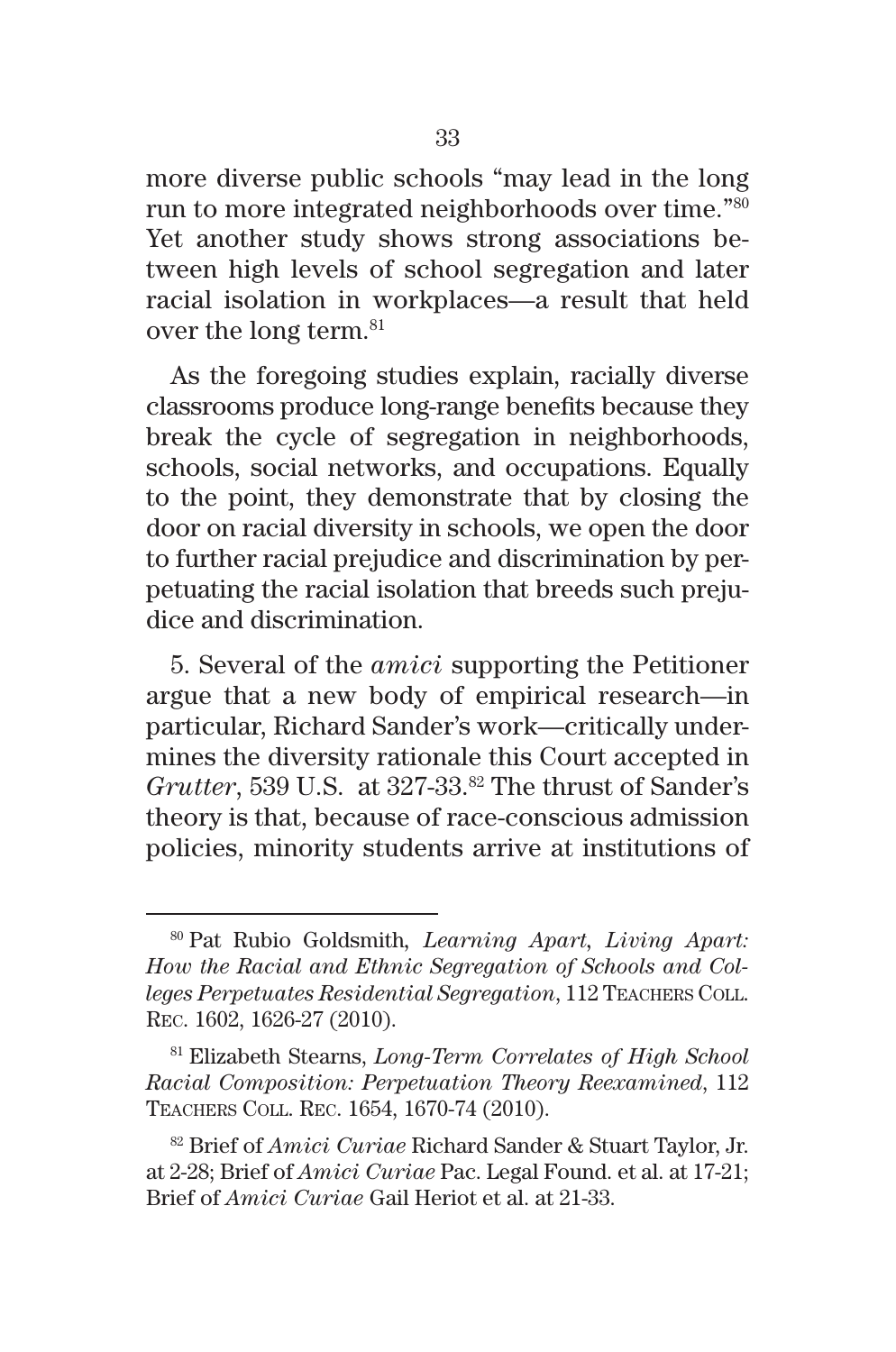higher education less qualified than their White classmates, and, because of their relative lack of qualifications, they fail to achieve at the level they otherwise would at an institution matching their qualifications.83 The narrative that emerges from Sander's work is that policies that promote racial diversity victimize their ostensible beneficiaries by setting them up to fail.

However compelling that narrative may be, it is far more fiction than fact. Unlike the robust evidence of racial diversity's many educational and societal benefits,84 Sander's "mismatch" hypothesis does not withstand sustained scrutiny. Several critics of Sander's work have already identified key methodological flaws that—when taken into account—yield results that either undermine Sander's original conclusion or even support diametrically opposite conclusions.85 Indeed, attempts to repli-

<sup>85</sup> *See*, *e.g.*, Katherine Y. Barnes, *Is Affirmative Action Responsible for the Achievement Gap Between Black and White Law Students? A Correction, a Lesson, and an Update*, 105 Nw. U. L. Rev. 791, 811 (2011); Beverly I. Moran, *The Case for Black Inferiority? What Must Be True If Professor Sander Is Right: A Response to A Systemic Analysis of Affirmative Action in American Law Schools*, 5 CONN. PUB. INT. L. J. 41, 58 (2005); Michele L. Dauber, *The Big Muddy*, 57 Stan. L. Rev. 1899, 1910 (2005); David Chambers et al., *Affirmative Action in American Law Schools: A Critical Response to Richard Sander's "A Reply to Critics,"* Univ. of Mich. Law School Program in Law and Economics Working Paper No. 60 at 52-53 (2006).

<sup>83</sup> Richard Sander, *A Systematic Analysis of Affirmative Action in American Law Schools*, 57 Stan. L. Rev. 367, 370, 449-54 (2004).

<sup>84</sup> *See supra* notes 43 to 81.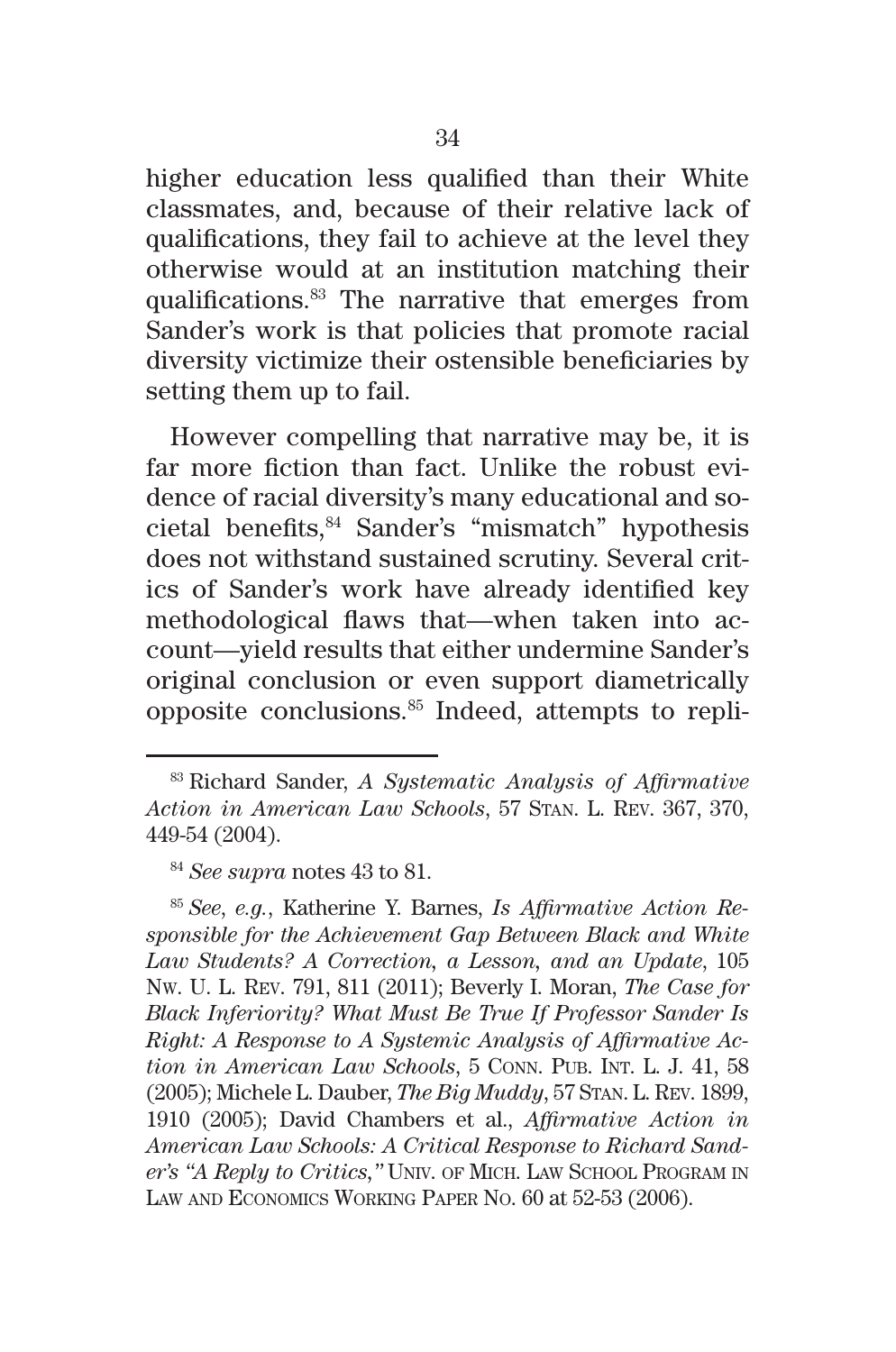cate Sander's results using different analytic approaches (rather than simply re-running Sander's analyses on the same data) have thus far failed.<sup>86</sup> Sander's research therefore fails one of the most basic criteria of reliable social science, which is that others can replicate its results and confirm its hypothesis using different data and methodologies.87

In any event, the notion that some Black and Hispanic students might arrive at college or law school less prepared to excel than their White colleagues does *not* support the overruling of *Grutter* or the dismissal of diversity as a compelling governmental interest. Quite to the contrary, the facts that we have laid out—which show that integrated education at the elementary and secondary level improves minority educational outcomes and preparedness for college—argue for allowing educational institutions at all levels to have *more*, not less, leeway to adopt policies that create racially diverse classrooms and learning environments. The fostering of such environments is, as the research has shown, a "necessary

<sup>86</sup> *See, e.g.,* Ian Ayres & Richard Brooks, *Does Affirmative Action Reduce the Number of Black Lawyers?*, 57 Stan. L. Rev. 1807, 1853 (2005); David L. Chambers et al., *The Real Impact of Eliminating Affirmative Action in American Law Schools: An Empirical Critique of Richard Sander's Study*, 57 Stan. L. Rev. 1855, 1888-91 (2004); Daniel E. Ho, *Why Affirmative Action Does Not Cause Black Students to Fail the Bar*, 114 Yale. L. J. 1997, 2004 (2005).

<sup>87</sup> *See* Barbara Schneider, *Building a Scientific Community: The Need for Replication*, 106 Teachers Coll. Rec. 1471, 1473 (2004) ("Without convergence of results from multiple studies, the objectivity, neutrality, and generalizability of research is questionable.").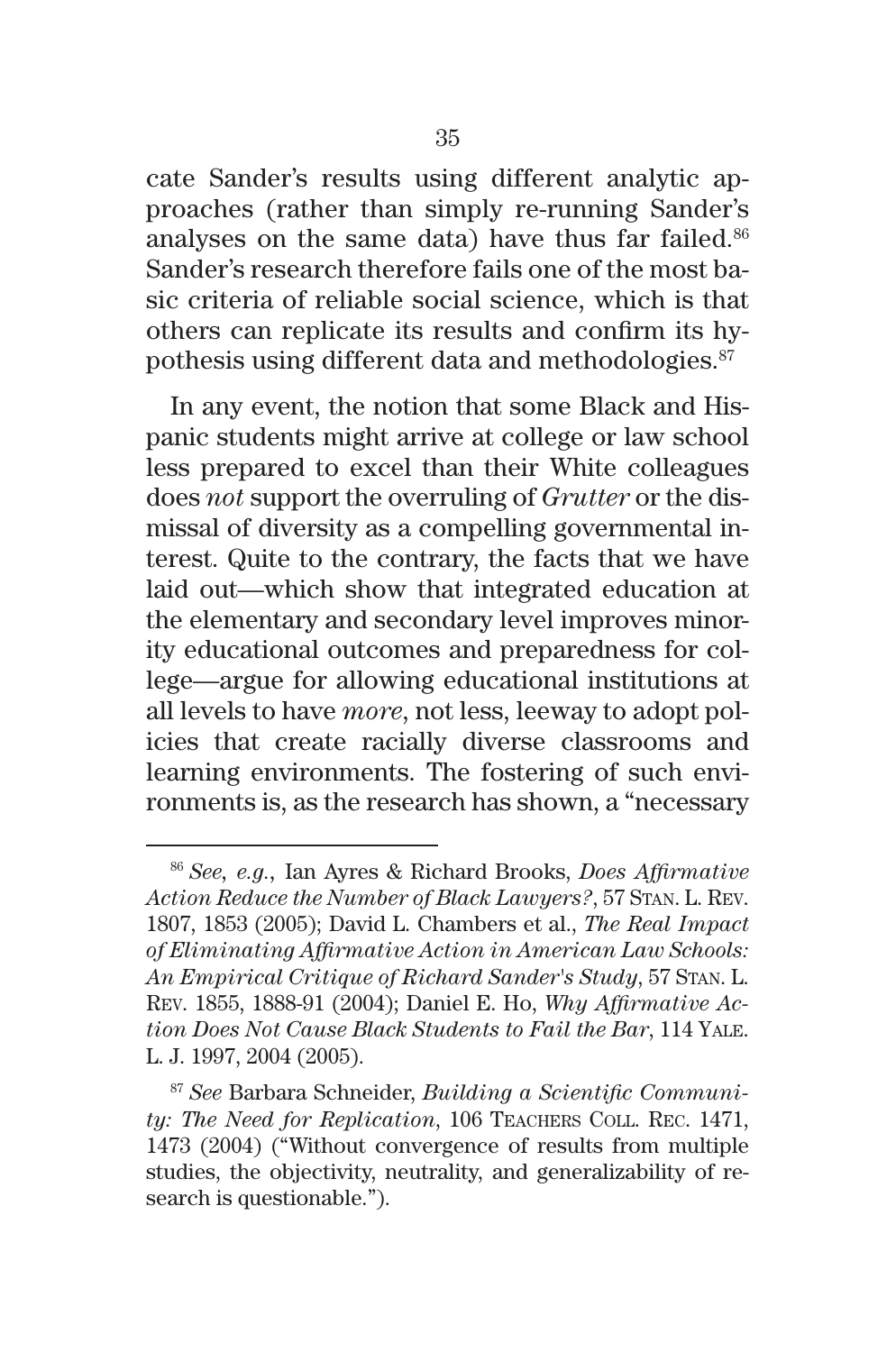condition[]" for the success of other educational policies that will improve minority academic achievement and the healthy intergroup relations that characterize a flourishing society.88

6. This brief has focused primarily on public elementary and secondary education, and even in that context only on the first prong of the strict scrutiny test—*i.e.*, the value of racially diverse classrooms as opposed to the "narrow tailoring" prong. The enormous societal value of diversity in the elementary and secondary setting does not detract from its importance in the higher education setting. Indeed, it is precisely *because* elementary and secondary education remains so segregated and that segregation is increasing, that the societal interest in achieving diversity in higher education is all the more compelling. Most students—of all races—come to college without the benefits of cross-racial interactions at earlier stages of their educations. Thus, higher education is often the first chance to gain an opportunity to achieve the educational benefits of diversity.

Furthermore, even if we were to devote our efforts as a society to creating more diverse classrooms in elementary and secondary education, interventions in higher education would remain necessary in the short- to medium-term because any

<sup>88</sup> *See* National Academy of Education, *Race-Conscious Policies for Assigning Students to Schools: Social Science Research and the Supreme Court Cases* 45 (2007), *available at* http://www.naeducation.org/cs/groups/naedsite/documents/ webpage/naed\_080863.pdf.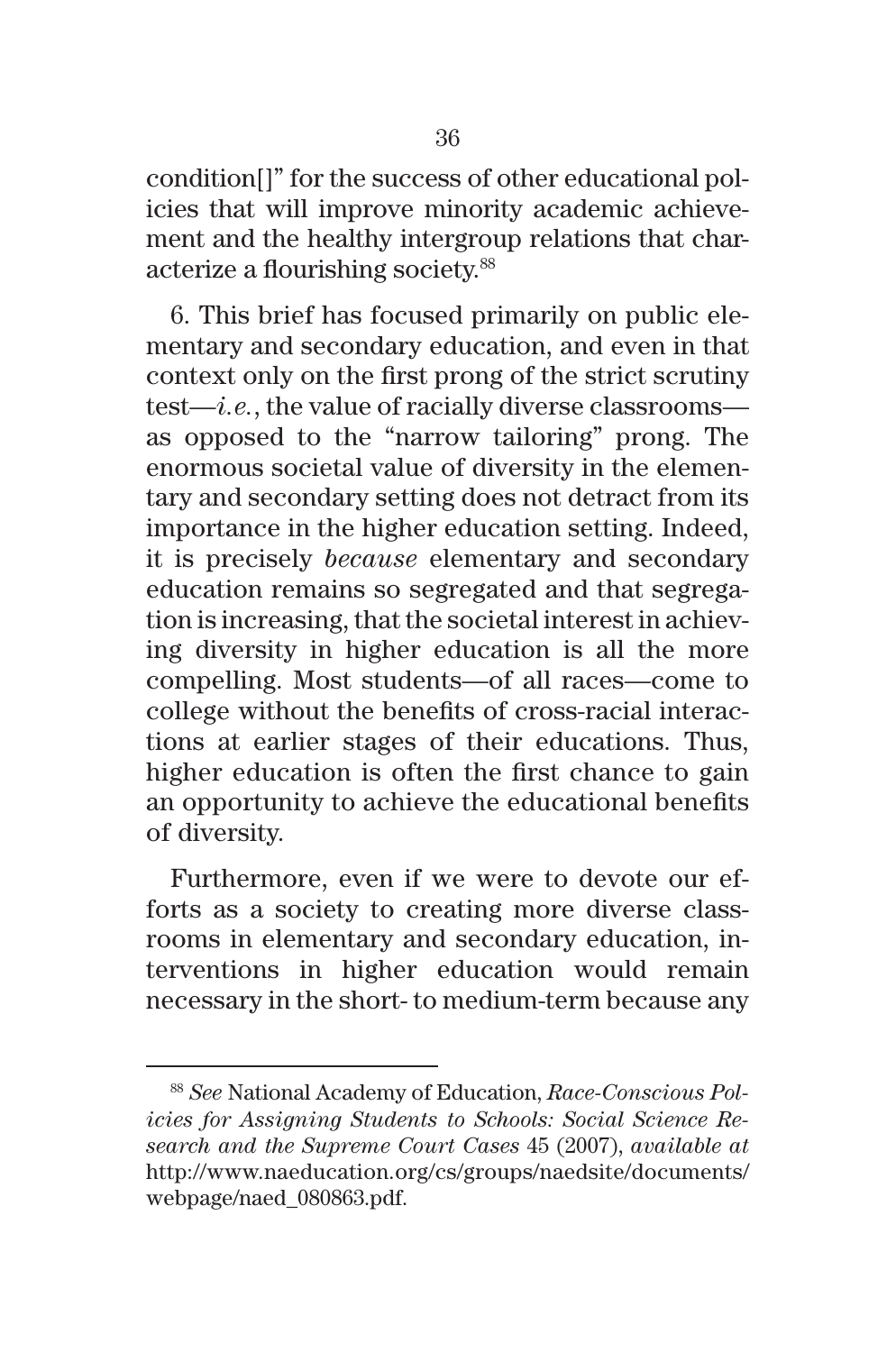serious efforts to address a lack of diversity in elementary and secondary education will take time to become effective and certainly will not reach students entering college now.

Finally, the contention by Petitioner and the supporting *amici* that plans guaranteeing admission to a fixed percentage of graduating seniors from each high school in the state are a race-neutral alternative that ensures racially diverse classrooms is false. Quite apart from the practical problem of how such programs could be applied by institutions—whether kindergartens or law schools—that do not draw their students from a particular universe of feeder schools, such percentage plans at the higher education level depend entirely on the existence of segregated high schools, which in turn is bottomed on continued residential segregation. As this Court recognized just last term, the "vestiges [of *de jure* residential segregation by race] remain today, intertwined with the country's economic and social life." *Tex. Dep't. of Housing v. Inclusive Cmtys. Project*, 135 S. Ct. 2507, 2515 (2015); *see also Gratz v. Bollinger*, 539 U.S. 244, 303 n.10 (2003) (Ginsburg, J., dissenting); *Fisher*, 133 S. Ct. at 2433 (Ginsburg, J. dissenting). "It is race consciousness, not blindness to race, that drives such plans." *Fisher*, 133 S. Ct. at 2433 (Ginsburg, J. dissenting). These plans may also create perverse incentives that "encourage parents to keep their children in low-performing segregated schools, and discourage students from taking challenging classes that might lower their grade point averages." *Gratz*, 539 U.S. at 303 n.10.

Although percentage plans can create some measure of diversity, institutions of higher education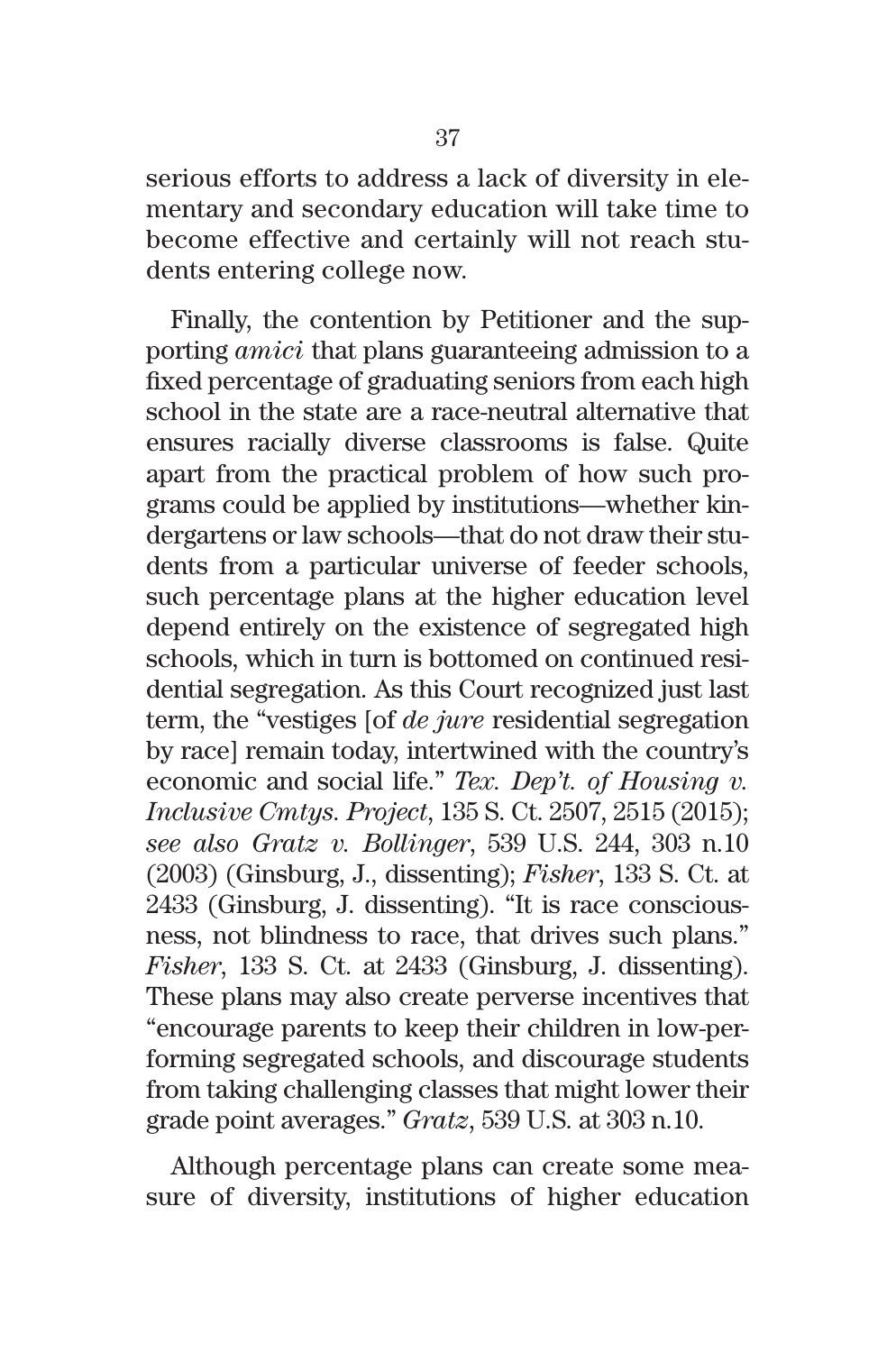should not be required, in order to achieve the constitutionally permissible goal of racial diversity, to resort solely to means that rely on segregation in elementary and secondary schools.

\* \* \*

The sum of the matter is this: if we are to "hasten the day when 'we are just one race,'" *Adarand Constructors*, 515 U.S. at 275 (Ginsburg, J., dissenting), we must ensure that our children are educated in the racially diverse settings that equalize opportunity and produce significant societal and educational benefits. Accordingly, educational institutions—at the elementary, secondary, and higher education levels should be allowed to give some consideration to race in order to achieve such diversity. This is not an "illegitimate use[] of race," *J.A. Croson Co.*, 488 U.S. at 493, but rather is fully justified under the standard of strict scrutiny by society's compelling interest in the education of all of its children.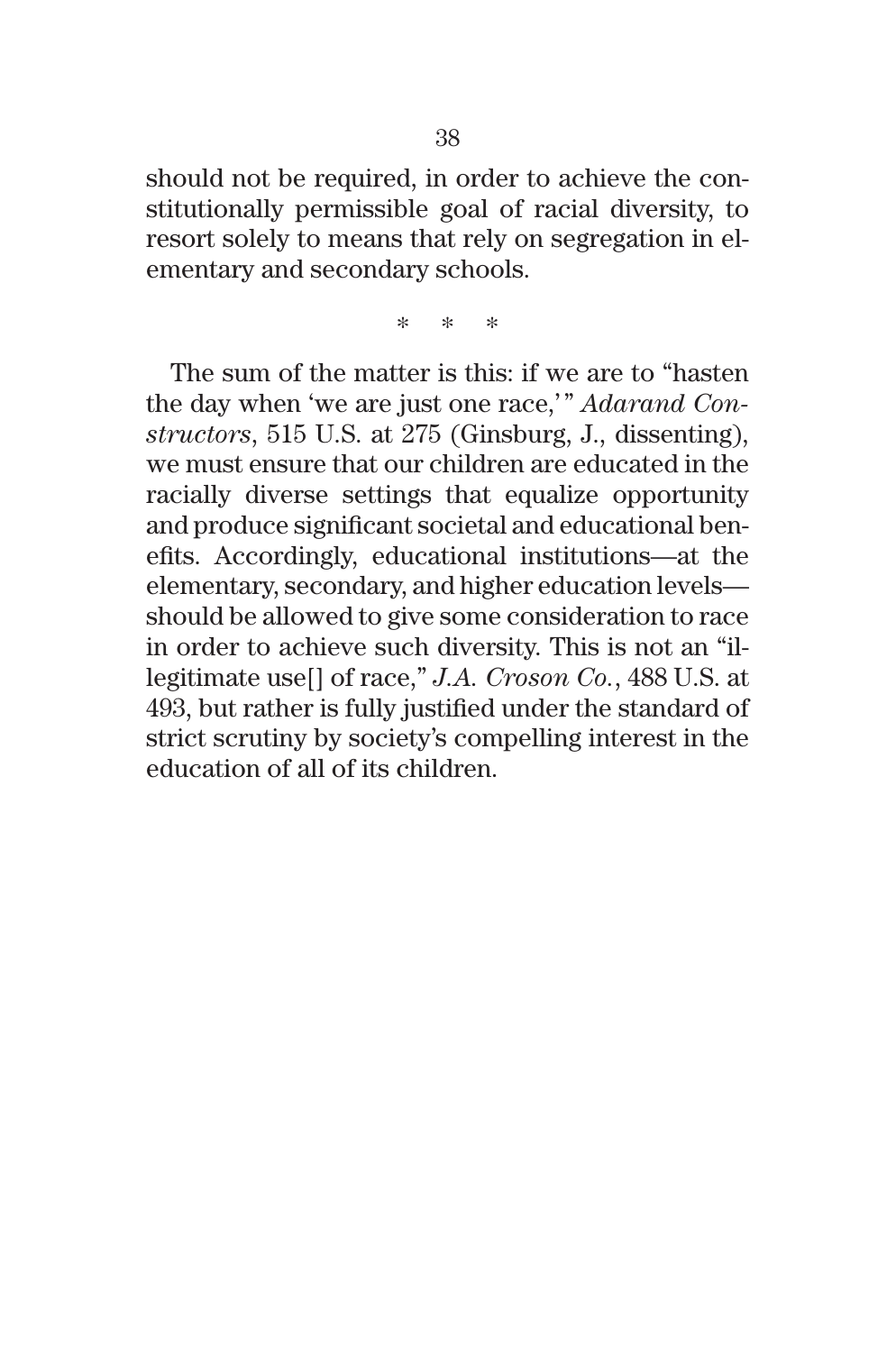#### **CONCLUSION**

The judgments of the court of appeals—which uphold Respondent's limited consideration of race as one of many factors in making admissions decisions—should be affirmed.

Respectfully submitted,

Alice O'Brien (*Counsel of Record*) Jason Walta Lubna A. Alam National Education Association 1201 16th Street, N.W. Washington, DC 20036 (202) 822-7035

JUDITH A. SCOTT Service Employees International Union 1800 Massachusetts Ave., N.W. Washington, DC 20036 (202) 730-7000

DAVID STROM American Federation of Teachers 555 New Jersey Avenue, N.W. Washington, DC 20001 (202) 393-7472

Harold Craig Becker Lynn Rhinehart American Federation of Labor- Congress of Industrial Organizations 815 16th Street, N.W. Washington, DC 20036 (202) 637-5310

William Lurye American Federation of State and County Municipal Employees 1625 L Street, N.W. Washington, DC 20036 (202) 775-5900